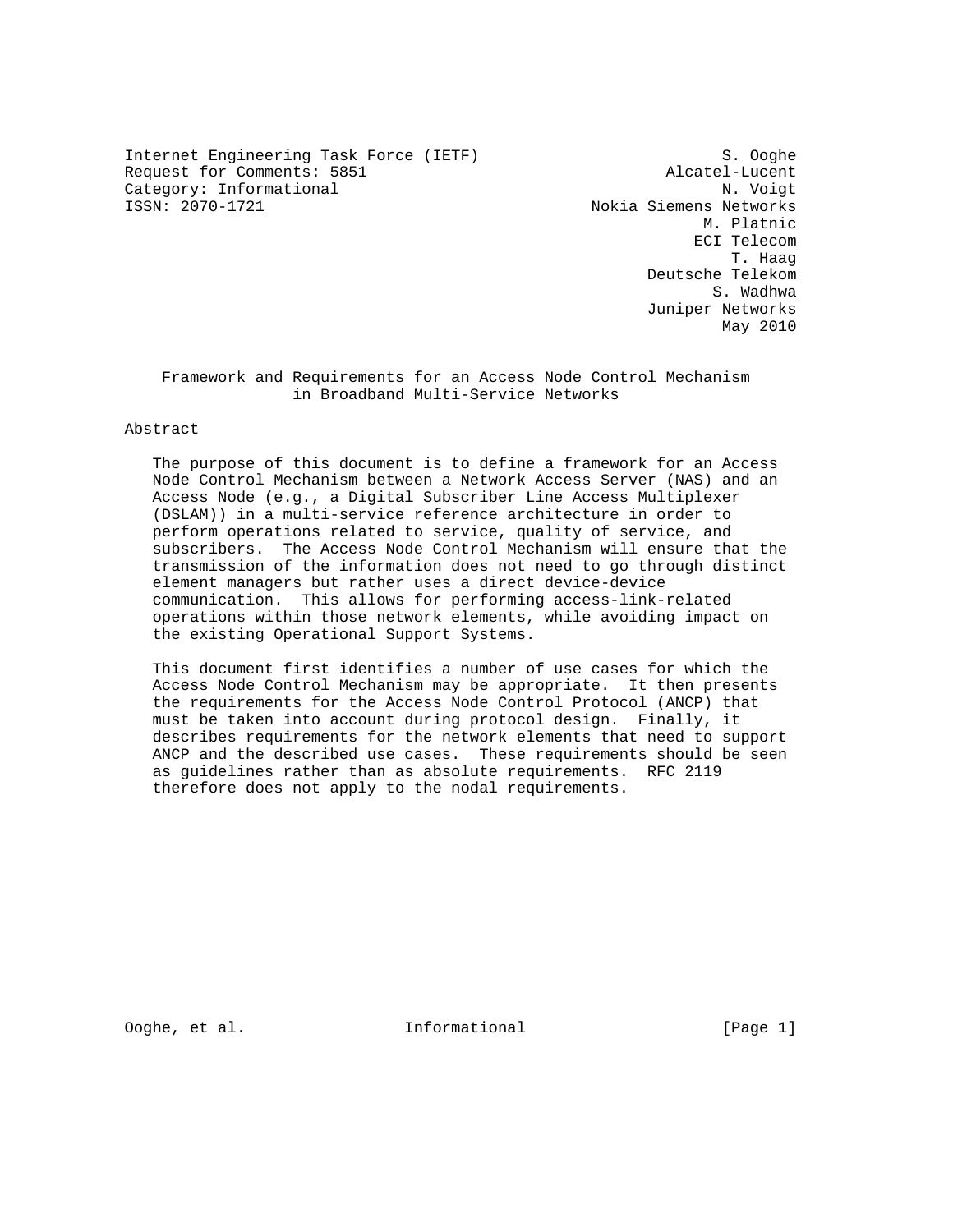Status of This Memo

 This document is not an Internet Standards Track specification; it is published for informational purposes.

 This document is a product of the Internet Engineering Task Force (IETF). It represents the consensus of the IETF community. It has received public review and has been approved for publication by the Internet Engineering Steering Group (IESG). Not all documents approved by the IESG are a candidate for any level of Internet Standard; see Section 2 of RFC 5741.

 Information about the current status of this document, any errata, and how to provide feedback on it may be obtained at http://www.rfc-editor.org/info/rfc5851.

Copyright Notice

 Copyright (c) 2010 IETF Trust and the persons identified as the document authors. All rights reserved.

 This document is subject to BCP 78 and the IETF Trust's Legal Provisions Relating to IETF Documents (http://trustee.ietf.org/license-info) in effect on the date of publication of this document. Please review these documents carefully, as they describe your rights and restrictions with respect to this document. Code Components extracted from this document must include Simplified BSD License text as described in Section 4.e of the Trust Legal Provisions and are provided without warranty as described in the Simplified BSD License.

 This document may contain material from IETF Documents or IETF Contributions published or made publicly available before November 10, 2008. The person(s) controlling the copyright in some of this material may not have granted the IETF Trust the right to allow modifications of such material outside the IETF Standards Process. Without obtaining an adequate license from the person(s) controlling the copyright in such materials, this document may not be modified outside the IETF Standards Process, and derivative works of it may not be created outside the IETF Standards Process, except to format it for publication as an RFC or to translate it into languages other than English.

Ooghe, et al. Informational [Page 2]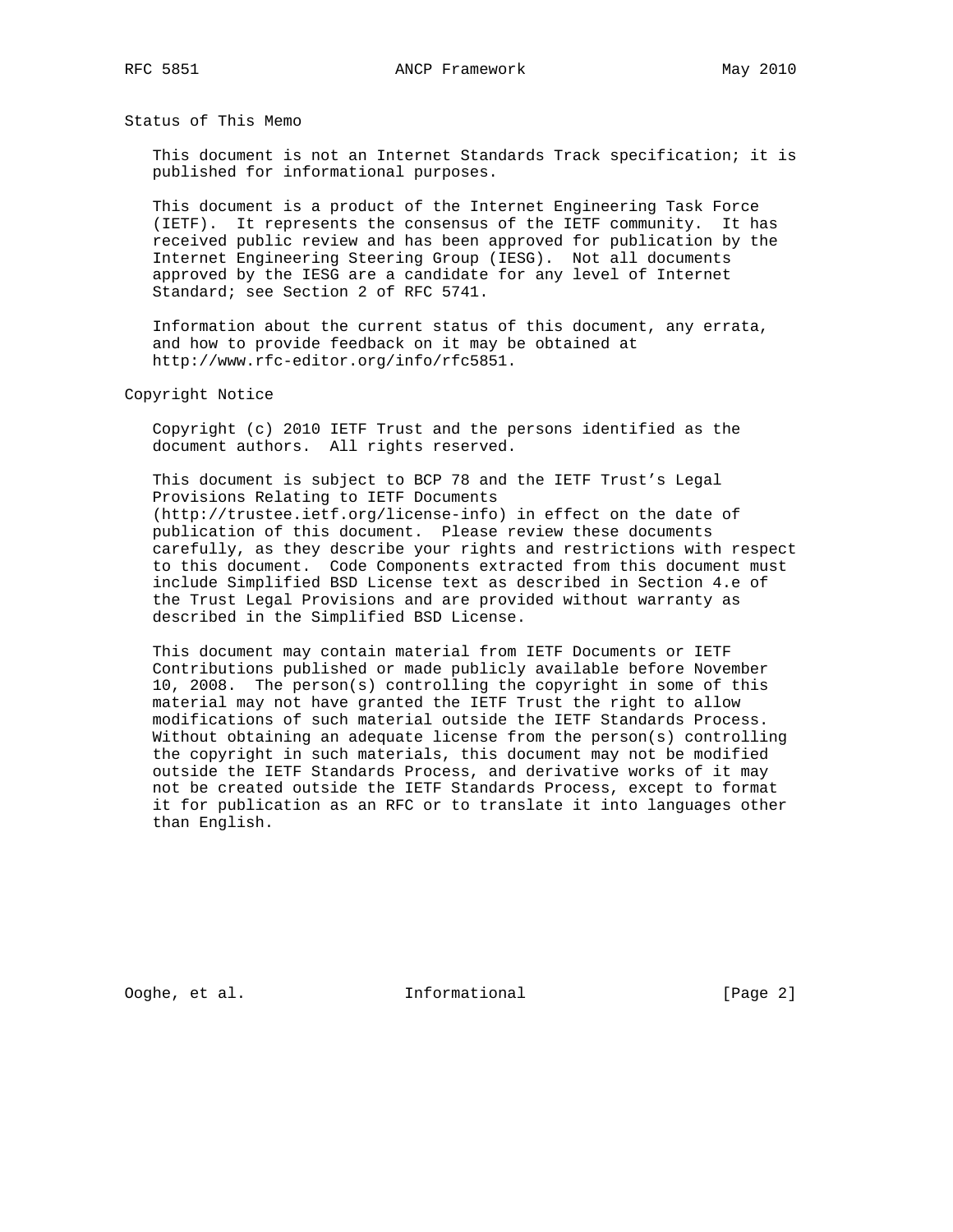| Table of Contents |  |
|-------------------|--|
|-------------------|--|

| 1.     |                                                                                                                                                                                                                                               |  |  |  | $\overline{4}$ |
|--------|-----------------------------------------------------------------------------------------------------------------------------------------------------------------------------------------------------------------------------------------------|--|--|--|----------------|
| 1.1.   | Requirements Notation                                                                                                                                                                                                                         |  |  |  | 5              |
| 1.2.   |                                                                                                                                                                                                                                               |  |  |  | 5              |
| 2.     | General Architecture Aspects                                                                                                                                                                                                                  |  |  |  | 7              |
| 2.1.   | Concept of an Access Node Control Mechanism                                                                                                                                                                                                   |  |  |  | 7              |
| 2.2.   | Reference Architecture                                                                                                                                                                                                                        |  |  |  | 8              |
| 2.2.1. | Home Gateway $\cdots$ , $\cdots$ , $\cdots$ , $\cdots$ , $\cdots$ , $\cdots$                                                                                                                                                                  |  |  |  | 9              |
| 2.2.2. |                                                                                                                                                                                                                                               |  |  |  | 9              |
| 2.2.3. | Access Node<br>and the contract of the contract of the contract of the contract of the contract of the contract of the contract of the contract of the contract of the contract of the contract of the contract of the contract of the contra |  |  |  | $\mathsf{Q}$   |
| 2.2.4. | Access Node Uplink                                                                                                                                                                                                                            |  |  |  | 10             |
| 2.2.5. | Aggregation Network                                                                                                                                                                                                                           |  |  |  | 10             |
|        | 2.2.6.<br>Network Access Server                                                                                                                                                                                                               |  |  |  | 10             |
| 2.2.7. |                                                                                                                                                                                                                                               |  |  |  | 10             |
| 2.3.   | Prioritizing Access Node Control Traffic                                                                                                                                                                                                      |  |  |  | 11             |
| 2.4.   | Interaction with Management Systems                                                                                                                                                                                                           |  |  |  | 12             |
| 2.5.   | Circuit Addressing Scheme                                                                                                                                                                                                                     |  |  |  | 12             |
| 3.     | Use Cases for Access Node Control Mechanism                                                                                                                                                                                                   |  |  |  | 13             |
| 3.1.   | Access Topology Discovery 13                                                                                                                                                                                                                  |  |  |  |                |
| 3.2.   | Access-Loop Configuration                                                                                                                                                                                                                     |  |  |  | 15             |
| 3.3.   | Remote Connectivity Test                                                                                                                                                                                                                      |  |  |  | 16             |
| 3.4.   |                                                                                                                                                                                                                                               |  |  |  |                |
| 3.4.1. | Multicast Conditional Access                                                                                                                                                                                                                  |  |  |  | 18             |
| 3.4.2. | Multicast Admission Control                                                                                                                                                                                                                   |  |  |  | 21             |
|        | Multicast Accounting and Reporting 26<br>3.4.3.                                                                                                                                                                                               |  |  |  |                |
|        | Spontaneous Admission Response 27<br>3.4.4.                                                                                                                                                                                                   |  |  |  |                |
| 4.     |                                                                                                                                                                                                                                               |  |  |  |                |
| 4.1.   | ANCP Functional Requirements                                                                                                                                                                                                                  |  |  |  | 28             |
| 4.2.   | ANCP Multicast Requirements                                                                                                                                                                                                                   |  |  |  | 29             |
| 4.3.   | Protocol Design Requirements 30                                                                                                                                                                                                               |  |  |  |                |
| 4.4.   | Access Node Control Adjacency Requirements 31                                                                                                                                                                                                 |  |  |  |                |
| 4.5.   | ANCP Transport Requirements 31                                                                                                                                                                                                                |  |  |  |                |
|        | 4.6. Access Node Requirements                                                                                                                                                                                                                 |  |  |  | 32             |
| 4.6.1. | General Architecture 32                                                                                                                                                                                                                       |  |  |  |                |
| 4.6.2. | Control Channel Attributes 33                                                                                                                                                                                                                 |  |  |  |                |
| 4.6.3. | Capability Negotiation Failure 33                                                                                                                                                                                                             |  |  |  |                |
| 4.6.4. | Adjacency Status Reporting 33                                                                                                                                                                                                                 |  |  |  |                |
| 4.6.5. | Identification 34                                                                                                                                                                                                                             |  |  |  |                |
| 4.6.6. | Multicast                                                                                                                                                                                                                                     |  |  |  | 34             |
| 4.6.7. | Message Handling 36                                                                                                                                                                                                                           |  |  |  |                |
| 4.6.8. | Parameter Control                                                                                                                                                                                                                             |  |  |  | 37             |
| 4.7.   | Network Access Server Requirements                                                                                                                                                                                                            |  |  |  | 37             |
| 4.7.1. | General Architecture 37                                                                                                                                                                                                                       |  |  |  |                |
| 4.7.2. | Control Channel Attributes 39                                                                                                                                                                                                                 |  |  |  |                |
| 4.7.3. | Capability Negotiation Failure 39                                                                                                                                                                                                             |  |  |  |                |
| 4.7.4. | Adjacency Status Reporting                                                                                                                                                                                                                    |  |  |  | 40             |
| 4.7.5. | Identification 40                                                                                                                                                                                                                             |  |  |  |                |
|        |                                                                                                                                                                                                                                               |  |  |  |                |

Ooghe, et al. 1nformational 1999 [Page 3]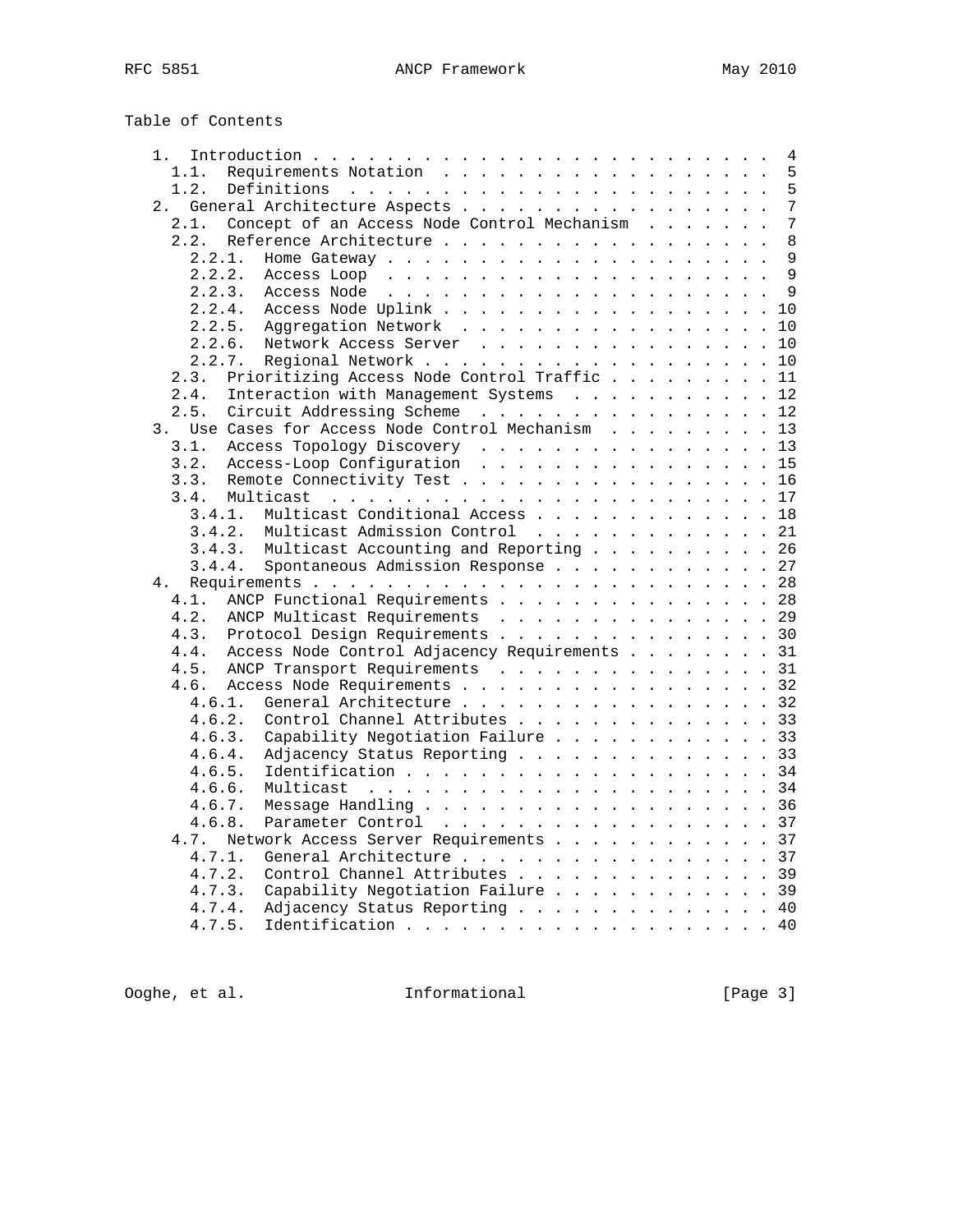|  | <b>RFC 5851</b> |  | ANCP Framework |  | May 2010 |
|--|-----------------|--|----------------|--|----------|
|--|-----------------|--|----------------|--|----------|

|  |  | 4.7.7. Message Handling 42            |  |  |  |  |  |  |  |  |  |  |  |  |
|--|--|---------------------------------------|--|--|--|--|--|--|--|--|--|--|--|--|
|  |  | 4.7.8. Wholesale Model 42             |  |  |  |  |  |  |  |  |  |  |  |  |
|  |  | 5. Management-Related Requirements 43 |  |  |  |  |  |  |  |  |  |  |  |  |
|  |  | 6. Security Considerations 44         |  |  |  |  |  |  |  |  |  |  |  |  |
|  |  |                                       |  |  |  |  |  |  |  |  |  |  |  |  |
|  |  |                                       |  |  |  |  |  |  |  |  |  |  |  |  |
|  |  | 8.1. Normative References 45          |  |  |  |  |  |  |  |  |  |  |  |  |
|  |  | 8.2. Informative References 45        |  |  |  |  |  |  |  |  |  |  |  |  |
|  |  |                                       |  |  |  |  |  |  |  |  |  |  |  |  |

## 1. Introduction

 Digital Subscriber Line (DSL) technology is widely deployed for Broadband Access for Next Generation Networks. Several documents like Broadband Forum TR-058 [TR-058], Broadband Forum TR-059 [TR-059], and Broadband Forum TR-101 [TR-101] describe possible architectures for these access networks. The scope of these specifications consists of the delivery of voice, video, and data services. The framework defined by this document is targeted at DSL based access (either by means of ATM/DSL or as Ethernet/DSL). The framework shall be open to other access technologies, such as Passive Optical Networks using DSL technology at the Optical Network Unit (ONU), or wireless technologies like IEEE 802.16. Several use cases such as Access Topology Discovery, Remote Connectivity Test, and Multicast may be applied to these access technologies, but the details of this are outside the scope of this document.

 Traditional architectures require Permanent Virtual Circuit(s) per subscriber. Such a virtual circuit is configured on layer 2 and terminated at the first layer 3 device (e.g., Broadband Remote Access Server (BRAS)). Beside the data plane, the models define the architectures for element, network, and service management. Interworking at the management plane is not always possible because of the organizational boundaries between departments operating the local loop, departments operating the ATM network, and departments operating the IP network. Besides, management networks are usually not designed to transmit management data between the different entities in real time.

 When deploying value-added services across DSL access networks, special attention regarding quality of service and service control is required, which implies a tighter coordination between Network Nodes (e.g., Access Nodes and Network Access Server (NAS)), without burdening the Operational Support System (OSS) with unpractical expectations.

Ooghe, et al. Informational [Page 4]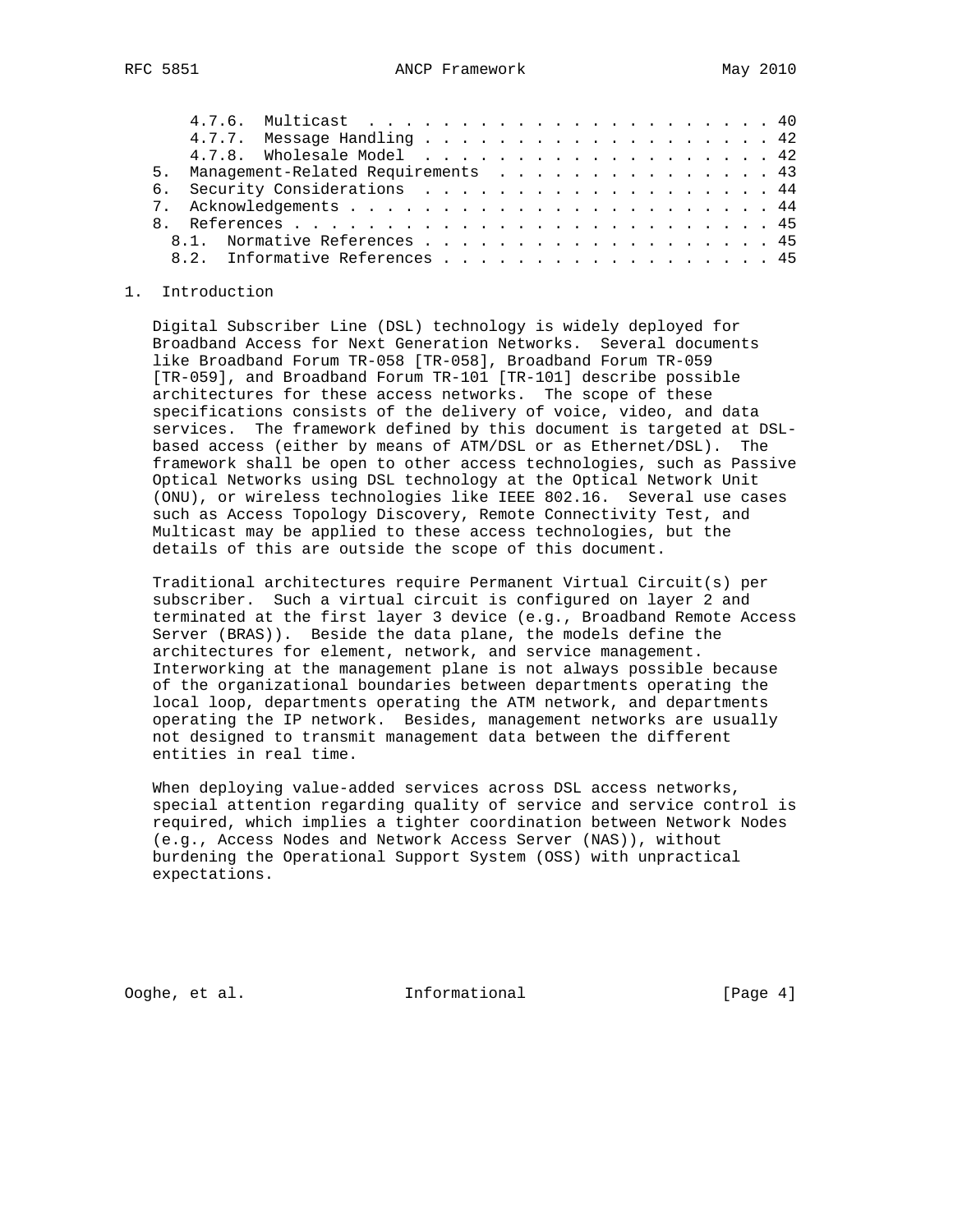Therefore, there is a need for an Access Node Control Mechanism between a NAS and an Access Node (e.g., a Digital Subscriber Line Access Multiplexer (DSLAM)) in a multi-service reference architecture in order to perform operations related to service, quality of service, and subscribers. The Access Node Control Mechanism will ensure that the transmission of the information does not need to go through distinct element managers but rather using a direct device device communication. This allows for performing access-link-related operations within those network elements, while avoiding impact on the existing OSSes.

 This document provides a framework for such an Access Node Control Mechanism and identifies a number of use cases for which this mechanism can be justified. Next, it presents a number of requirements for the Access Node Control Protocol (ANCP) and the network elements that need to support it.

 The requirements spelled out in this document are based on the work that is performed by the Broadband Forum [TR-147].

#### 1.1. Requirements Notation

 The key words "MUST", "MUST NOT", "REQUIRED", "SHALL", "SHALL NOT", "SHOULD", "SHOULD NOT", "RECOMMENDED", "MAY", and "OPTIONAL" in this document are to be interpreted as described in [RFC2119].

# 1.2. Definitions

- o Access Node (AN): network device, usually located at a service provider central office or street cabinet, that terminates access loop connections from subscribers. In case the access loop is a Digital Subscriber Line (DSL), this is often referred to as a DSL Access Multiplexer (DSLAM).
- o Network Access Server (NAS): network device that aggregates multiplexed subscriber traffic from a number of Access Nodes. The NAS plays a central role in per-subscriber policy enforcement and quality of service (QoS). Often referred to as a Broadband Network Gateway (BNG) or Broadband Remote Access Server (BRAS). A detailed definition of the NAS is given in [RFC2881].
- o "Net Data Rate": defined by ITU-T G.993.2 [G.993.2], section 3.39, i.e., the portion of the total data rate that can be used to transmit user information (e.g., ATM cells or Ethernet frames). It excludes overhead that pertains to the physical transmission mechanism (e.g., trellis coding in the case of DSL). It includes

Ooghe, et al. Informational [Page 5]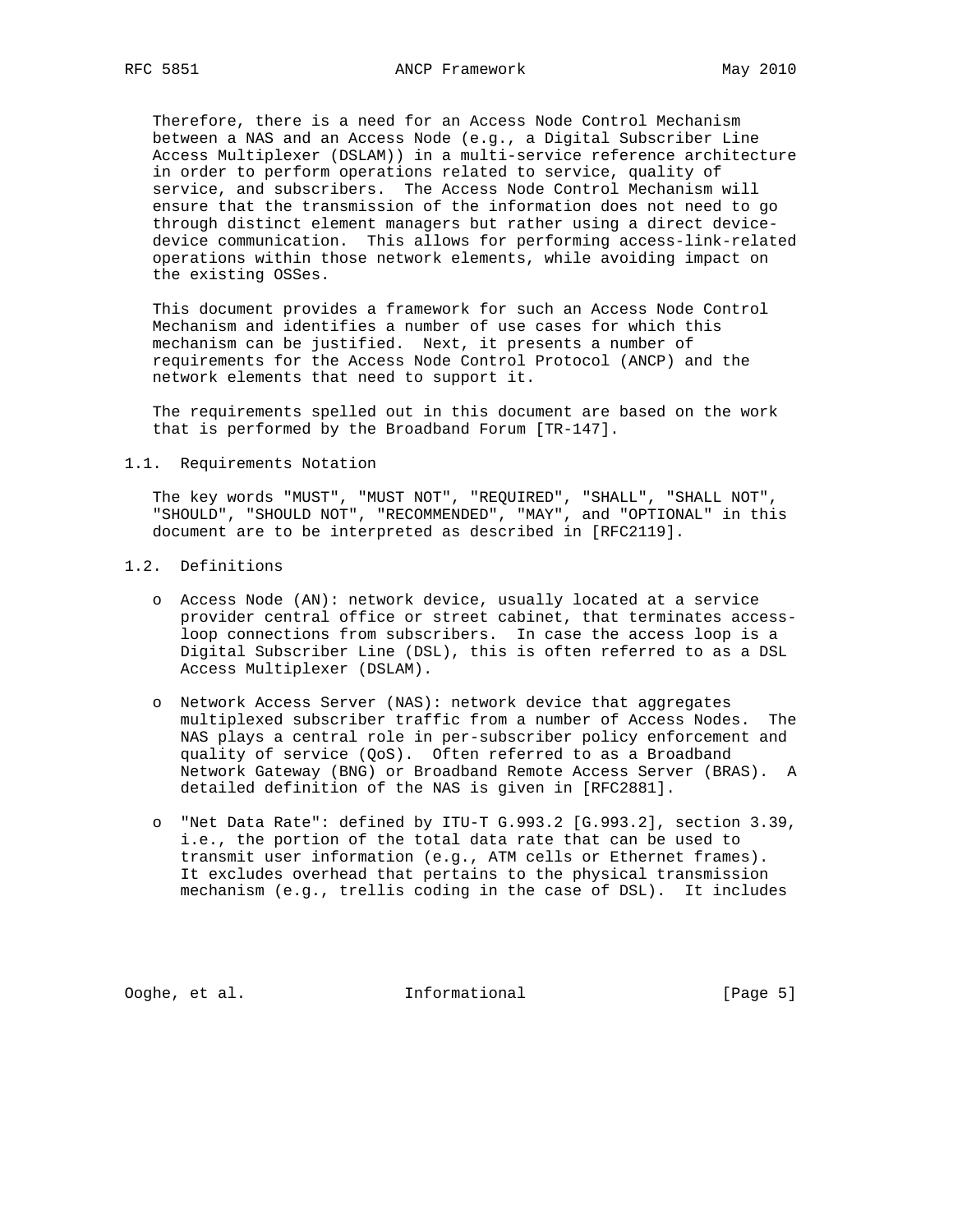TPS-TC (Transport Protocol Specific - Transmission Convergence) encapsulation; this is zero for ATM encapsulation, and non-zero for 64/65 encapsulation.

- o "Line Rate": defined by ITU-T G.993.2. It contains the complete overhead including Reed-Solomon and Trellis coding.
- o Access Node Control Mechanism: a method for multiple network scenarios with an extensible communication scheme that conveys status and control information between one or more ANs and one or more NASes without using intermediate element managers.
- o Control Channel: a bidirectional IP communication interface between the controller function (in the NAS) and the reporting/ enforcement function (in the AN). It is assumed that this interface is configured (rather than discovered) on the AN and the NAS.
- o Access Node Control Adjacency: the relationship between an Access Node and a NAS for the purpose of exchanging Access Node Control Protocol messages. The adjacency may either be up or down, depending on the result of the Access Node Control Adjacency protocol operation.
- o Multicast Flow: designates datagrams sent to a group from a set of sources for which multicast reception is desired. A distinction can be made between Any Source Multicast (ASM) and Source-Specific Multicast (SSM).
- o Join: signaling from the user equipment that it wishes to start receiving a new multicast flow. In ASM, it is referred to as a "Join". In SSM [RFC4607], it is referred to as a "subscribe". In IGMPv2, "joins" are indicated through an "IGMPv2 membership report". In IGMPv3 [RFC3376], "join" is indicated through "membership report" using different Filter-Mode-Change (ASM) and Source-List-Change Records.
- o Leave: signaling from the user equipment that it wishes to stop receiving a multicast flow. With IGMPv2, this is conveyed inside the "Leave Group" message, while in IGMPv3, "leave" is indicated through the "IGMPv3 membership report" message using different Filter-Mode-Change (ASM) and Source-List-Change Records.

Ooghe, et al. Informational [Page 6]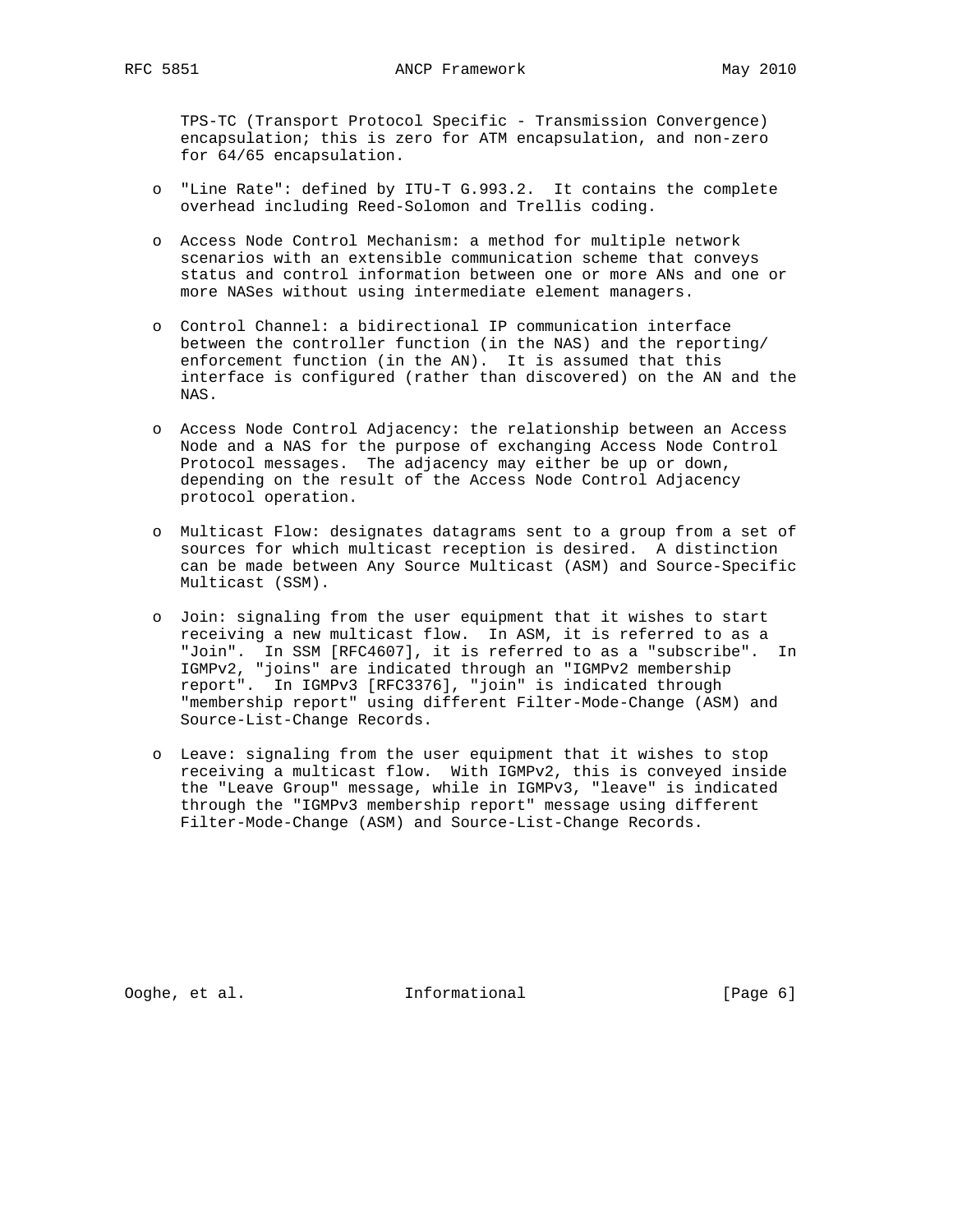2. General Architecture Aspects

 This section introduces the basic concept of the Access Node Control Mechanism and describes the reference architecture where it is being applied. Based on the reference architecture, the section then describes how Access Node Control messages are to be prioritized over other data traffic, and the interaction between ANCP and the network management system. Finally, the addressing schemes are described that allow identifying an Access Port in Access Node Control messages.

2.1. Concept of an Access Node Control Mechanism

 The high-level communication framework for an Access Node Control Mechanism is defined in Figure 1. The Access Node Control Mechanism defines a quasi-real-time, general-purpose method for multiple network scenarios with an extensible communication scheme, addressing the different use cases that are described throughout this document.



HGW: Home Gateway

Figure 1: Access Network Architecture

Ooghe, et al. Informational [Page 7]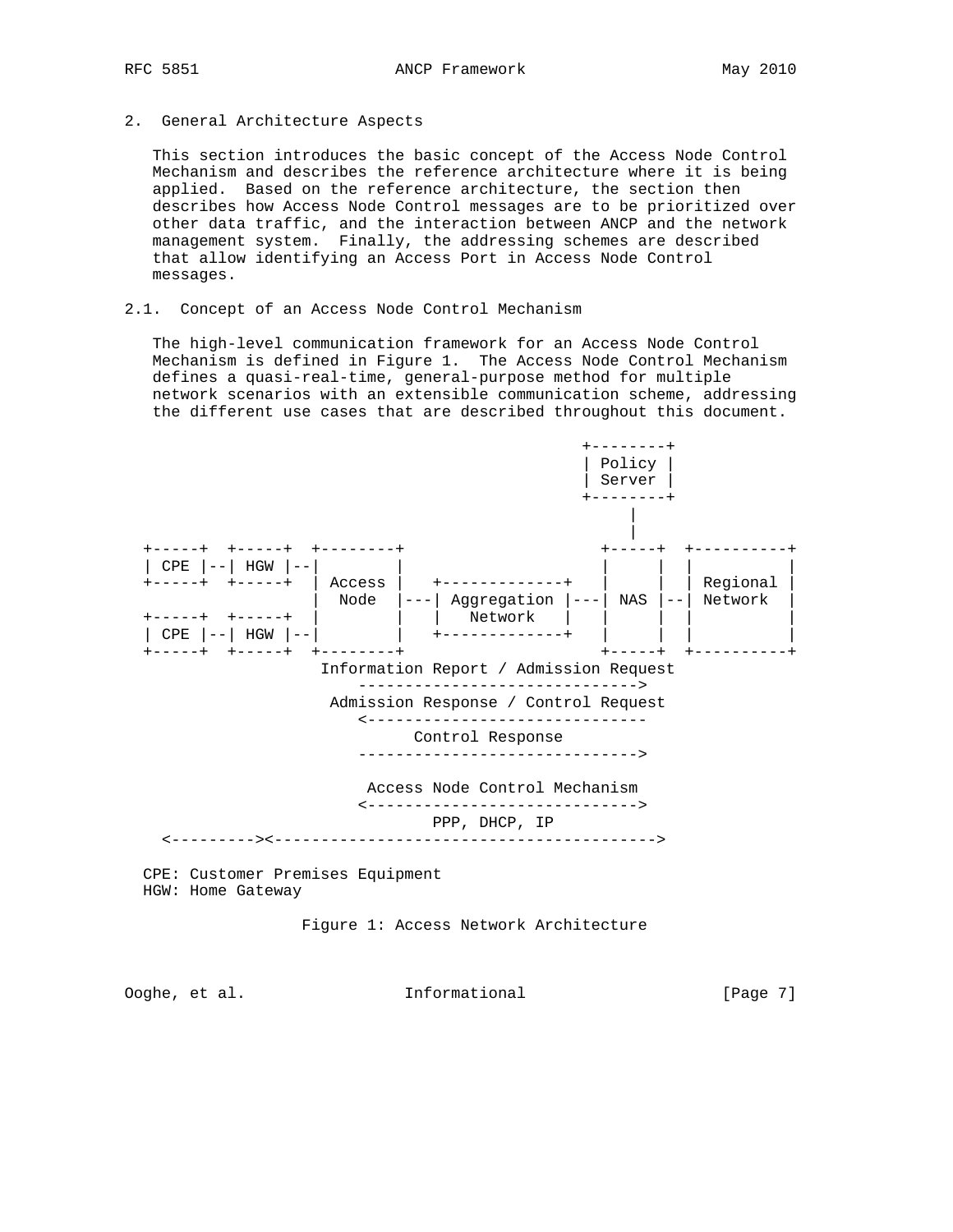A number of functions can be identified:

- o A controller function: this function is used either to send out requests for information to be used by the network element where the controller function resides, or to trigger a certain behavior in the network element where the reporting and/or enforcement function resides.
- o A reporting function: this function is used to convey status information to the controller function. An example of this is the transmission of the access-loop data rate from an Access Node to a Network Access Server (NAS) tasked with shaping traffic to that rate.
- o An enforcement function: this function is contacted by the controller function to trigger a remote action on the Access Node. An example is the initiation of a port-testing mechanism on an Access Node. Another example is enforcing whether a multicast join is to be honored or denied.

 The messages shown in Figure 1 show the conceptual message flow. The actual use of these flows, and the times or frequencies when these messages are generated depends on the actual use cases, which are described in Section 3.

 The use cases in this document are described in an abstract way, independent from any actual protocol mapping. The actual protocol specification is out of scope of this document, but there are certain characteristics of the protocol that are required to simplify specification, implementation, debugging and troubleshooting, and to extend support for additional use cases.

## 2.2. Reference Architecture

 The reference architecture used in this document can be based on ATM or Ethernet access/aggregation. Specifically:

- o In case of a legacy ATM aggregation network that is to be used for the introduction of new QoS-enabled IP services, the architecture builds on the reference architecture specified in the Broadband Forum [TR-059];
- o In case of an Ethernet aggregation network that supports new QoS enabled IP services (including Ethernet multicast replication), the architecture builds on the reference architecture specified in the Broadband Forum [TR-101].

Ooghe, et al. Informational [Page 8]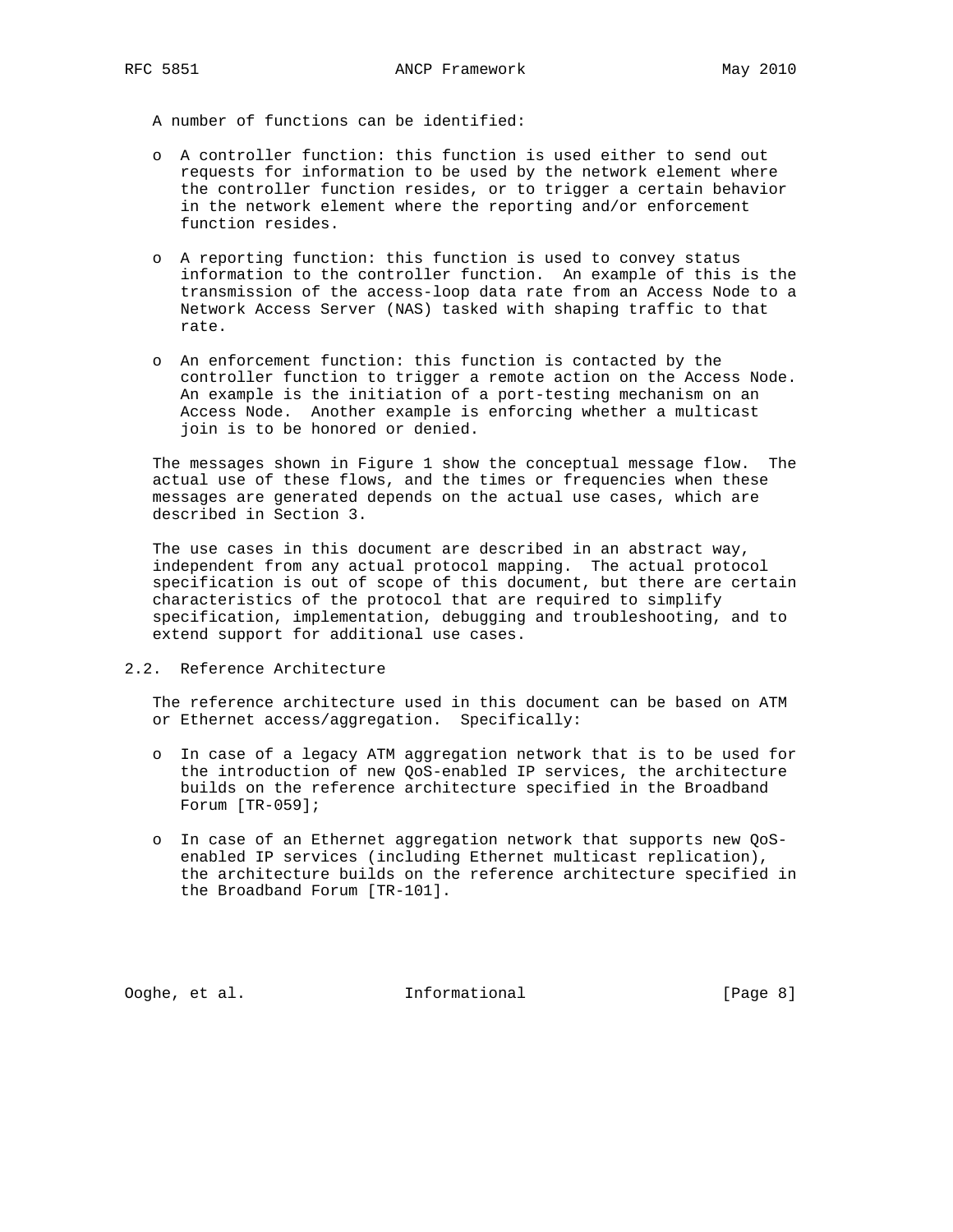Given the industry's move towards Ethernet as the new access and aggregation technology for triple-play services, the primary focus throughout this document is on a TR-101 architecture. However the concepts are equally applicable to an ATM architecture based on TR- 059.

## 2.2.1. Home Gateway

 The Home Gateway (HGW) connects the different Customer Premises Equipment (CPE) to the Access Node and the access network. In case of DSL, the HGW is a DSL Network Termination (NT) that could either operate as a layer 2 bridge or as a layer 3 router. In the latter case, such a device is also referred to as a Routing Gateway (RG).

## 2.2.2. Access Loop

 The access loop ensures physical connectivity between the HGW at the customer premises and the Access Node. In case of DSL, the access loop physical layer could be, e.g., ADSL, ADSL2+, VDSL, VDSL2, or SHDSL. In order to increase bandwidth, it is also possible that multiple DSL links are grouped together to form a single virtual link; this process is called "DSL bonding". The protocol encapsulation on the access loop could be based on multi-protocol encapsulation over ATM Adaption Layer 5 (AAL5) defined in [RFC2684]. This covers PPP over Ethernet (PPPoE, defined in [RFC2516]), bridged IP (IP over Ethernet (IPoE), defined in [RFC894]) and routed IP (IP over ATM (IPoA), defined in [RFC2225]). Next to this, PPP over AAL5 (PPPoA) as defined in [RFC2364] can be used. Future scenarios include cases where the access loop supports direct Ethernet encapsulation (e.g., when using VDSL or VDSL2).

## 2.2.3. Access Node

 The Access Node (AN) may support one or more access-loop technologies and allow them to interwork with a common aggregation network technology. Besides the access-loop termination, the AN can also aggregate traffic from other Access Nodes using ATM or Ethernet.

 The framework defined by this document is targeted at DSL-based access (either by means of ATM/DSL or as Ethernet/DSL). The framework shall be open to non-DSL technologies, like Passive Optical Networks (PONs) and IEEE 802.16 (WiMAX), but the details of this are outside the scope of this document.

 The reporting and/or enforcement function defined in Section 2.1 typically resides in an Access Node.

Ooghe, et al. Informational [Page 9]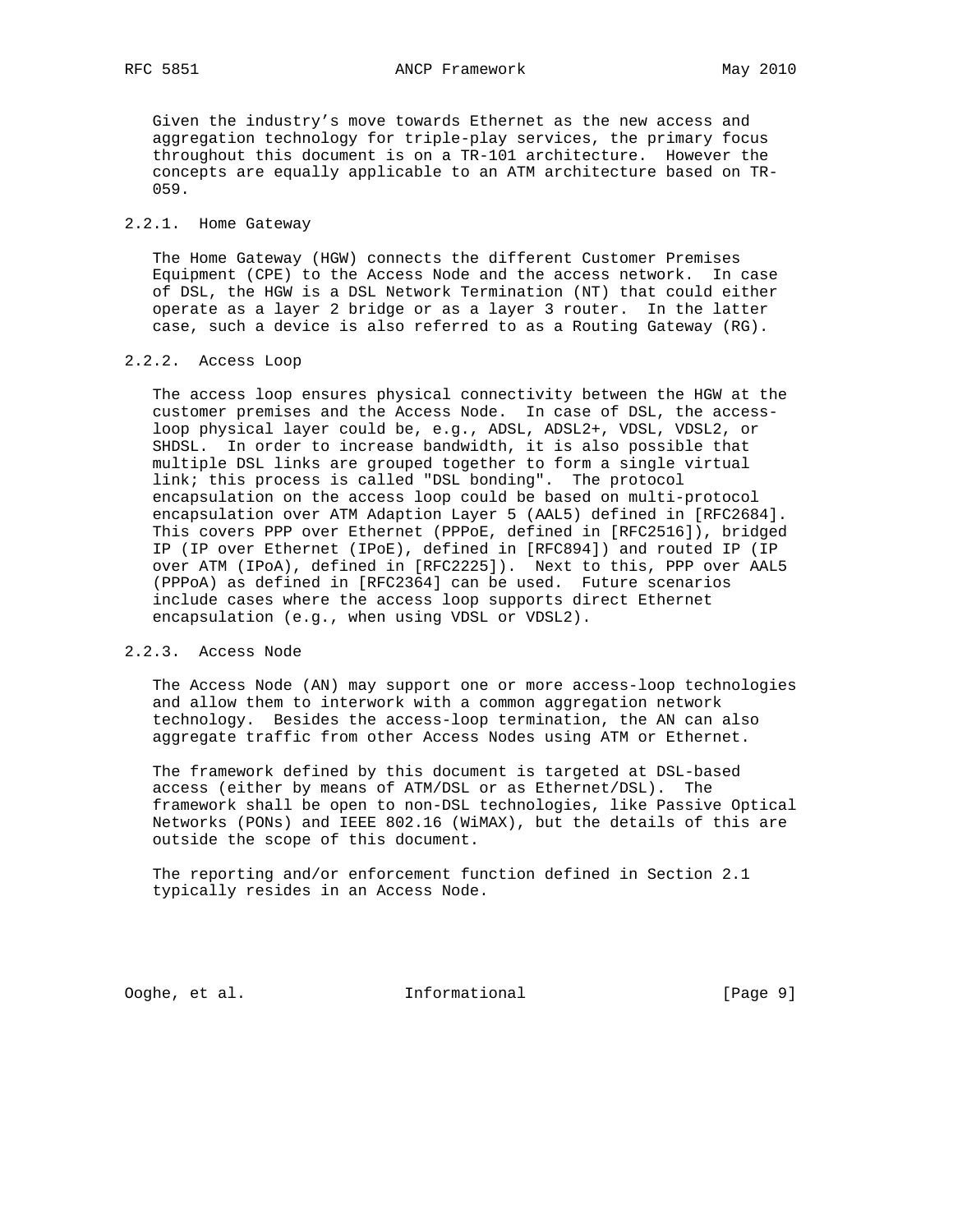## 2.2.4. Access Node Uplink

 The fundamental requirements for the Access Node uplink are to provide traffic aggregation, Class of Service (CoS) distinction, and customer separation and traceability. This can be achieved using an ATM- or Ethernet-based technology.

#### 2.2.5. Aggregation Network

 The aggregation network provides traffic aggregation towards the NAS. The aggregation technology can be based on ATM (in case of a TR-059 architecture) or Ethernet (in case of a TR-101 architecture).

## 2.2.6. Network Access Server

 The Network Access Server (NAS) interfaces to the aggregation network by means of standard ATM or Ethernet interfaces, and towards the Regional Network by means of transport interfaces for Ethernet frames (e.g., Gigabit Ethernet (GigE), Ethernet over Synchronous Optical Network (SONET)). The NAS functionality corresponds to the BNG functionality described in Broadband Forum TR-101. In addition to this, the NAS supports the Access Node Control functionality defined for the respective use cases throughout this document.

 The controller function defined in Section 2.1 typically resides in a NAS.

### 2.2.7. Regional Network

 The Regional Network connects one or more NAS and associated Access Networks to Network Service Providers (NSPs) and Application Service Providers (ASPs). The NSP authenticates access and provides and manages the IP address to subscribers. It is responsible for overall service assurance and includes Internet Service Providers (ISPs). The ASP provides application services to the application subscriber (gaming, video, content on demand, IP telephony, etc.).

 The Regional Network supports aggregation of traffic from multiple Access Networks and hands off larger geographic locations to NSPs and ASPs -- relieving a potential requirement for them to build infrastructure to attach more directly to the various Access Networks.

Ooghe, et al. Informational [Page 10]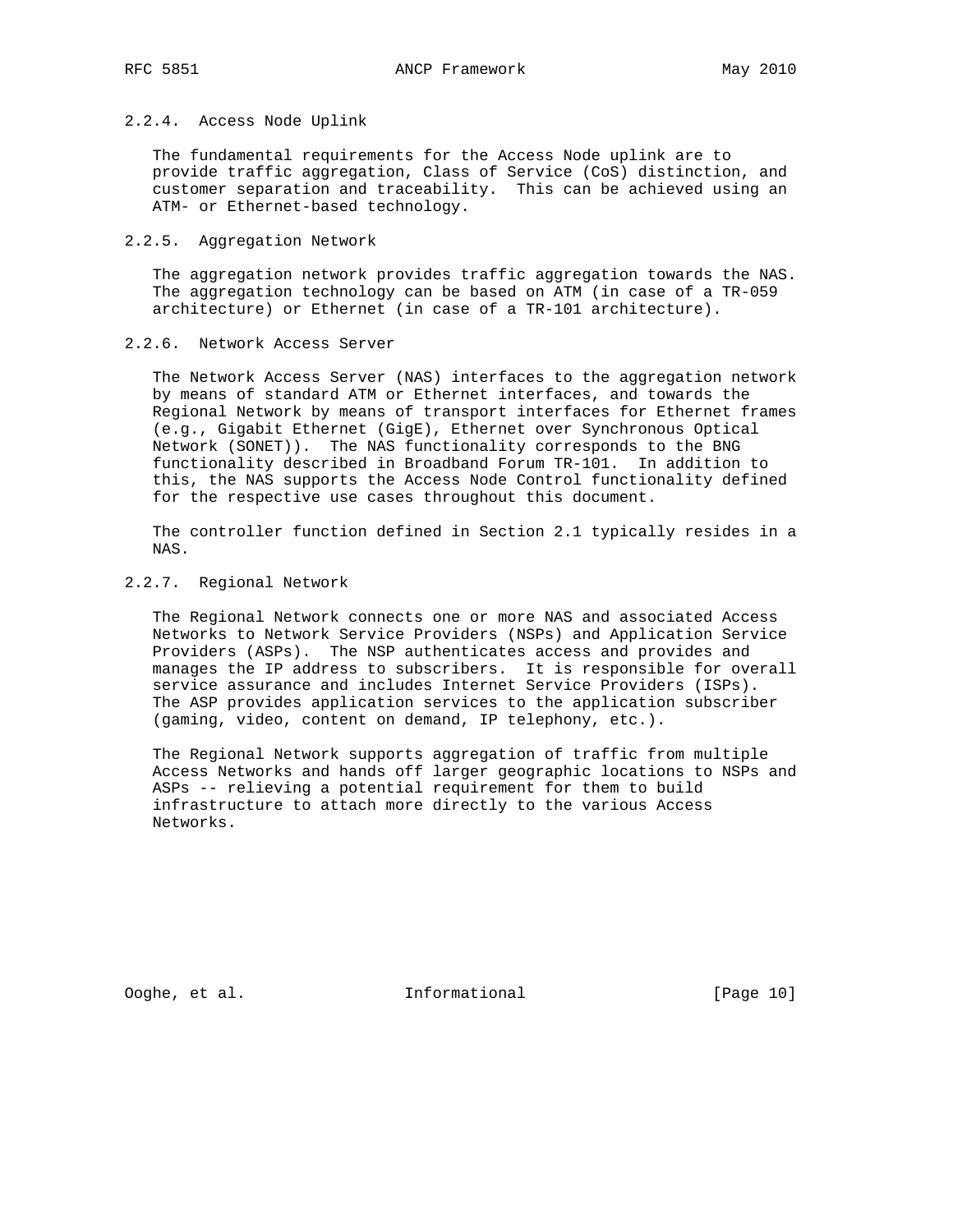### 2.3. Prioritizing Access Node Control Traffic

 When sending Access Node Control messages across the aggregation network, care is needed that messages won't get lost. The connectivity between the Access Node and the NAS may differ depending on the actual layer 2 technology used (ATM or Ethernet). This section briefly outlines how network connectivity can be established.

 In case of an ATM access/aggregation network, a typical practice is to send the Access Node Control Protocol messages over a dedicated Permanent Virtual Circuit (PVC) configured between the AN and the NAS. These ATM PVCs would then be given a high priority so that at times of network congestion, loss of the ATM cells carrying the Access Node Control Protocol is avoided or minimized. It is discouraged to route the Access Node Control Protocol messages within the Virtual Path (VP) that also carries the customer connections, if that VP is configured with a best-effort QoS class (e.g., Unspecified Bitrate (UBR)). The PVCs of multiple Access Node Control Adjacencies can be aggregated into a VP that is given a high priority and runs across the aggregation network. This requires the presence of a VC cross-connect in the aggregation node that terminates the VP.

 In case of an Ethernet access/aggregation network, a typical practice is to send the Access Node Control Protocol messages over a dedicated Ethernet Virtual LAN (VLAN) using a separate VLAN identifier (VLAN ID). This can be achieved using a different VLAN ID for each Access Node, or, in networks with many Access Nodes and a high degree of aggregation, one Customer VLAN (C-VLAN) per Access Node and one Service VLAN (S-VLAN) for the Access Node Control Adjacencies of all Access Nodes. The traffic should be given a high priority (e.g., by using a high CoS value) so that the frame loss of Ethernet frames carrying the Access Node Control Protocol messages is minimized in the event of network congestion.

 In both cases, the Control Channel between NAS and Access Node could use the same physical network and routing resources as the subscriber traffic. This means that the connection is an inband connection between the involved network elements. Therefore, there is no need for an additional physical interface to establish the Control Channel.

 Note that these methods for transporting Access Node Control Protocol messages are typical examples; they do not rule out other methods that achieve the same behavior.

 The Access Node Control Adjacency interactions must be reliable. In addition to this, some of the use cases described in Section 3 require the interactions to be performed in a transactional fashion,

Ooghe, et al. Informational [Page 11]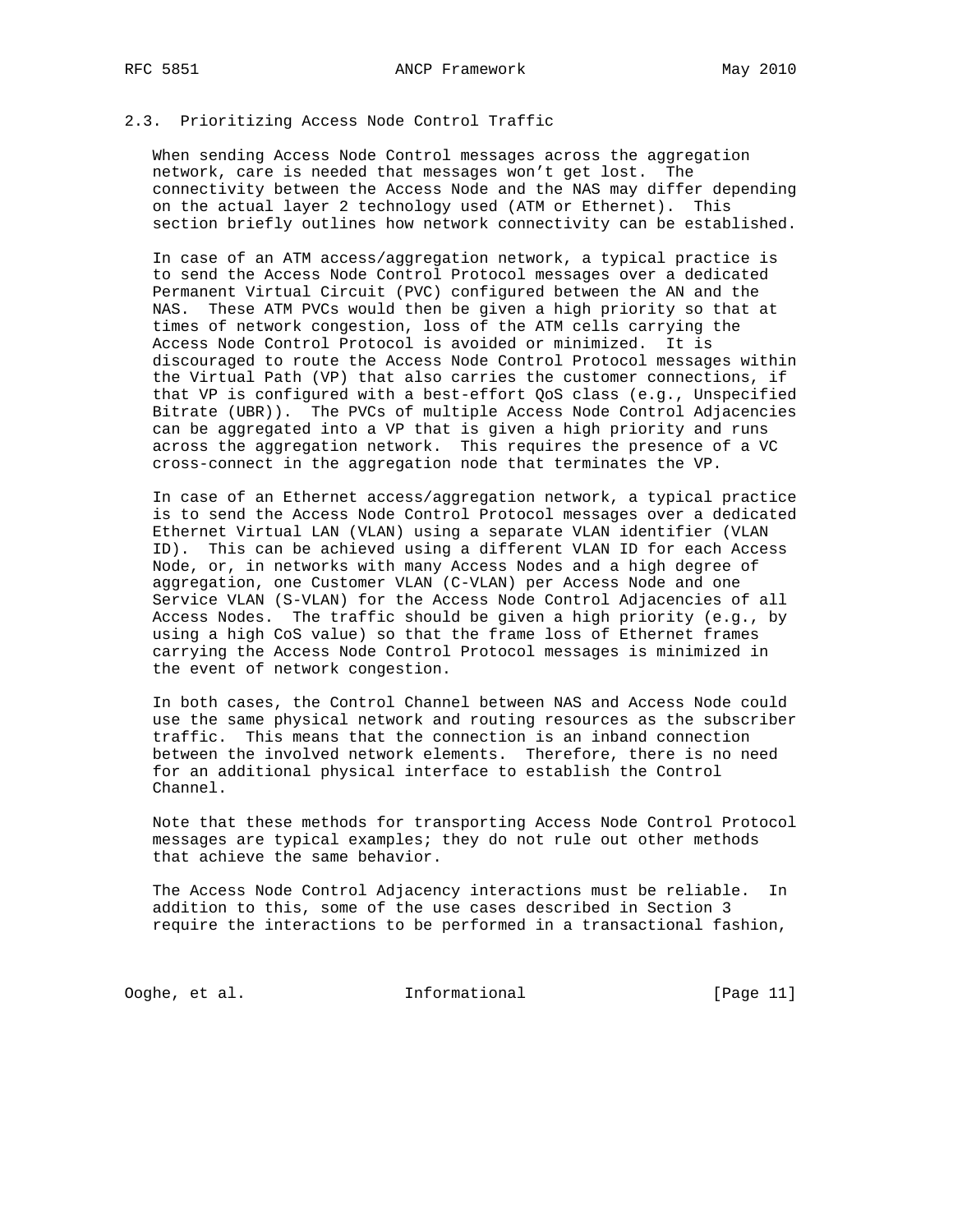i.e., using a "request/response" mechanism. This is required so that the network elements always remain in a known state, irrespective of whether or not the transaction is successful.

2.4. Interaction with Management Systems

 When introducing an Access Node Control Mechanism, care is needed to ensure that the existing management mechanisms remain operational as before.

 Specifically, when using the Access Node Control Mechanism for performing a configuration action on a network element, one gets confronted with the challenge of supporting multiple managers for the same network element: both the Element Manager as well as the Access Node Control Mechanism may now perform configuration actions on the same network element. Therefore, conflicts need to be avoided.

 Using the Access Node Control Mechanism, the NAS retrieves and controls a number of subscriber-related parameters. The NAS may decide to communicate this information to a central Policy or AAA Server so that it can keep track of the parameters and apply policies on them. The Server can then enforce those policies on the NAS. For instance, in case a subscriber is connected to more than one NAS, the policy server could be used to coordinate the bandwidth available on a given Access Port for use amongst the different NAS devices.

Guidelines related to management will be addressed in Section 5.

2.5. Circuit Addressing Scheme

 In order to associate subscriber parameters to a particular Access Port, the NAS needs to be able to uniquely identify the Access Port (or a specific circuit on an Access Port) using an addressing scheme.

 In deployments using an ATM aggregation network, the ATM PVC on an access loop connects the subscriber to a NAS. Based on this property, the NAS typically includes a NAS-Port-Id, NAS-Port, or Calling-Station-Id attribute in RADIUS authentication and accounting packets sent to the RADIUS server(s). Such attribute includes the identification of the ATM VC for this subscriber, which allows in turn identifying the access loop.

 In an Ethernet-based aggregation network, a new addressing scheme is defined in [TR-101]. Two mechanisms can be used:

Ooghe, et al. Informational [Page 12]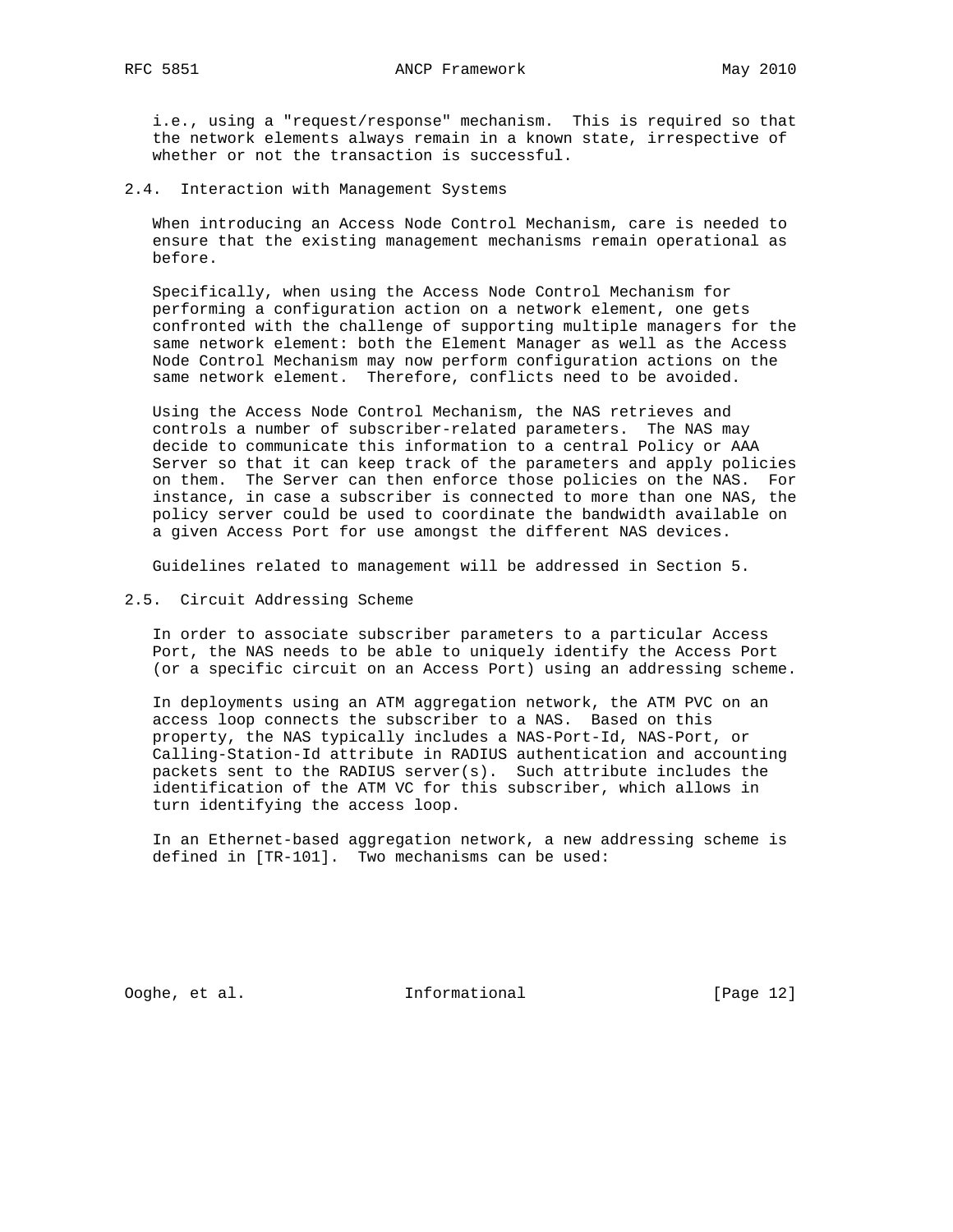- o A first approach is to use a one-to-one VLAN assignment model for all Access Ports (e.g., a DSL port) and circuits on an Access Port (e.g., an ATM PVC on an ADSL port). This enables directly deriving the port and circuit identification from the VLAN tagging information, i.e., S-VLAN ID or <S-VLAN ID, C-VLAN ID> pair.
- o A second approach is to use a many-to-one VLAN assignment model and to encode the Access Port and circuit identification in the "Agent Circuit ID" sub-option to be added to a DHCP or PPPoE message. The details of this approach are specified in [TR-101].

 This document reuses the addressing scheme specified in TR-101. It should be noted however that the use of such a scheme does not imply the actual existence of a PPPoE or DHCP session, nor the presence of the specific interworking function in the Access Node. In some cases, no PPPoE or DHCP session may be present, while port and circuit addressing would still be desirable.

- 3. Use Cases for Access Node Control Mechanism
- 3.1. Access Topology Discovery

 [TR-059] and [TR-101] discuss various queuing/scheduling mechanisms to avoid congestion in the access network while dealing with multiple flows with distinct QoS requirements. One technique that can be used on a NAS is known as "Hierarchical Scheduling" (HS). This option is applicable in a single NAS scenario (in which case the NAS manages all the bandwidth available on the access loop) or in a dual NAS scenario (in which case the NAS manages some fraction of the access loop's bandwidth). The HS must, at a minimum, support 3 levels modeling the NAS port, Access Node uplink, and access-loop sync rate. The rationale for the support of HS is as follows:

- o Provide fairness of network resources within a class.
- o Allow for a better utilization of network resources. Drop traffic early at the NAS rather than letting it traverse the aggregation network just to be dropped at the Access Node.
- o Enable more flexible CoS behaviors than only strict priority.
- o The HS system could be augmented to provide per-application admission control.
- o Allow fully dynamic bandwidth partitioning between the various applications (as opposed to static bandwidth partitioning).

Ooghe, et al. Informational [Page 13]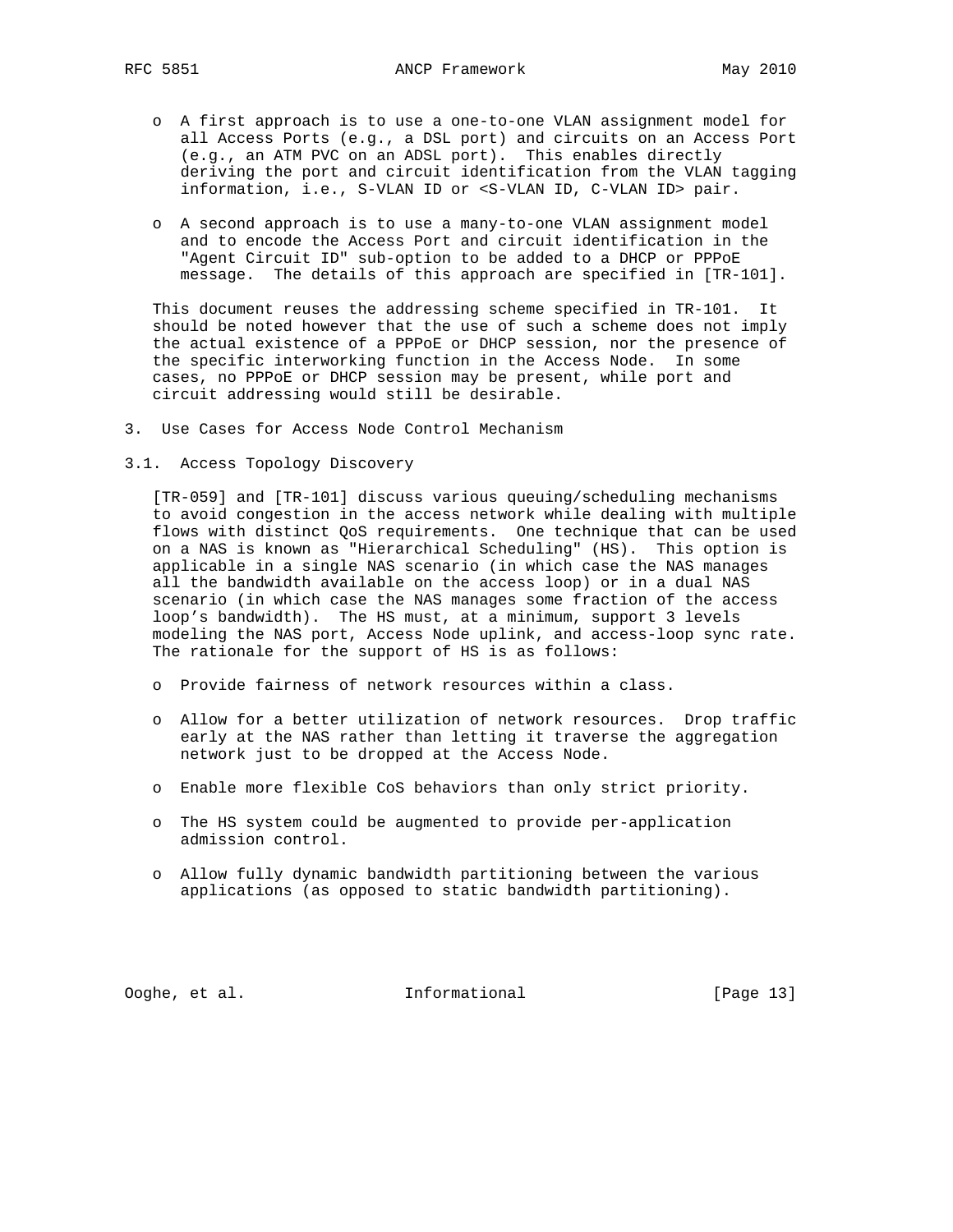o Support "per-user weighted scheduling" to allow differentiated Service Level Agreements (e.g., business services) within a given traffic class.

 Such mechanisms require that the NAS gains knowledge about the topology of the access network, the various links being used, and their respective rates. Some of the information required is somewhat dynamic in nature (e.g., DSL line rate -- thus also the net data rate); hence, it cannot come from a provisioning and/or inventory management OSS system. Some of the information varies less frequently (e.g., capacity of a DSLAM uplink), but nevertheless needs to be kept strictly in sync between the actual capacity of the uplink and the image the BRAS has of it.

 OSS systems are typically not designed to enforce the consistency of such data in a reliable and scalable manner across organizational boundaries. The Access Topology Discovery function is intended to allow the NAS to perform these functions without having to rely on an integration with an OSS system.

 Communicating access-loop attributes is specifically important in case the rate of the access loop changes overtime. The DSL actual data rate may be different every time the DSL NT is turned on. In this case, the Access Node sends an Information Report message to the NAS after the DSL line has resynchronized.

 Additionally, during the time the DSL NT is active, data rate changes can occur due to environmental conditions (the DSL access loop can get "out of sync" and can retrain to a lower value, or the DSL access loop could use Seamless Rate Adaptation making the actual data rate fluctuate while the line is active). In this case, the Access Node sends an additional Information Report to the NAS each time the access-loop attributes change above a threshold value.

 The hierarchy and the rates of the various links to enable the NAS hierarchical scheduling and policing mechanisms are the following:

- o The identification and speed (data rate) of the DSL access loop (i.e., the net data rate)
- o The identification and speed (data rate) of the Remote Terminal (RT) / Access Node uplink (when relevant)

 The NAS can adjust downstream shaping to the Access Loop's current actual data rate, and more generally reconfigure the appropriate nodes of its hierarchical scheduler (support of advanced capabilities according to TR-101).

Ooghe, et al. Informational [Page 14]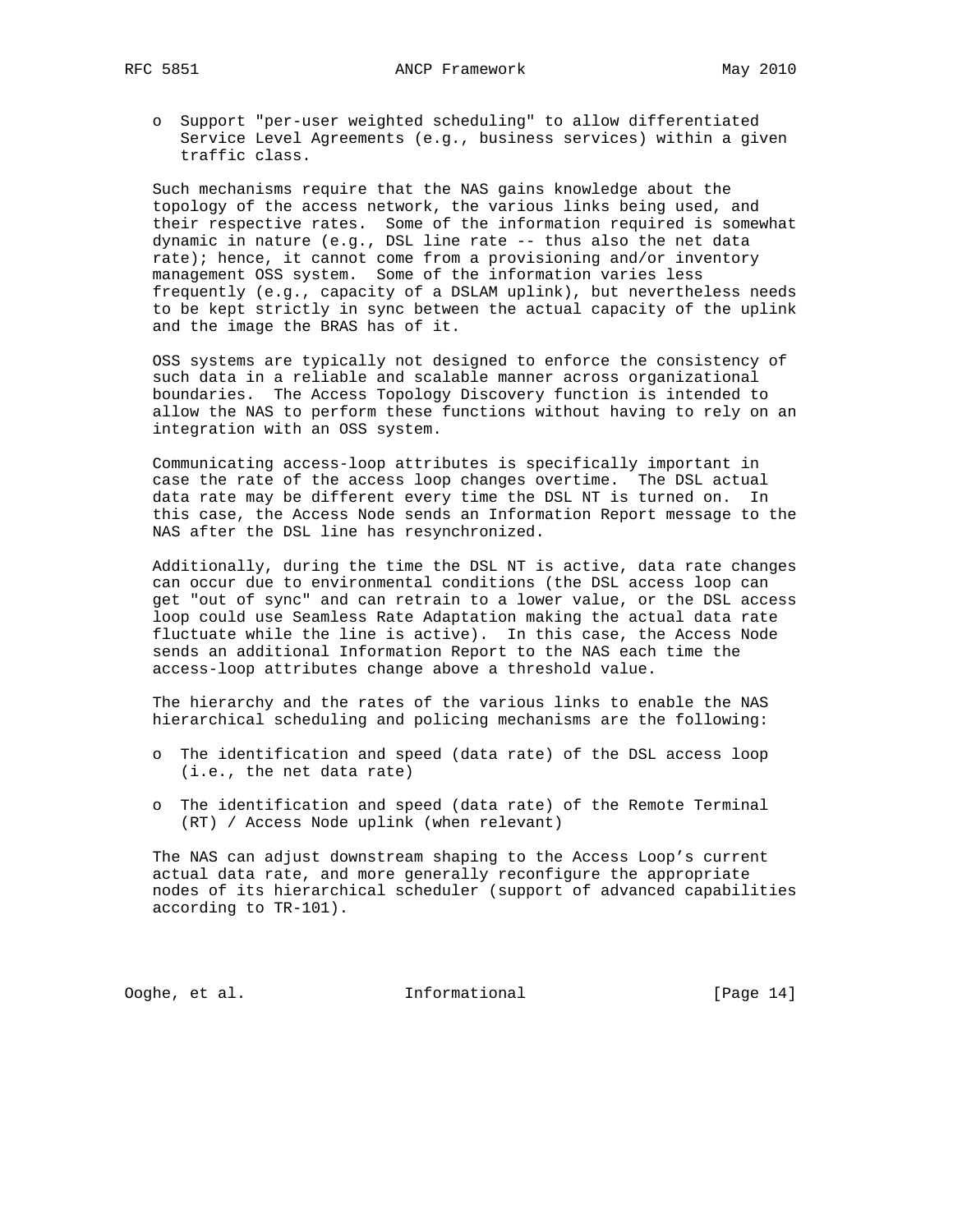This use case may actually include more information than link identification and corresponding data rates. In case of DSL access loops, the following access-loop characteristics can be sent to the NAS (cf. ITU-T Recommendation G.997.1 [G.997.1]):

- o DSL Type (e.g., ADSL1, ADSL2, SDSL, ADSL2+, VDSL, VDSL2)
- o Framing mode (e.g., ATM, ITU-T Packet Transfer Mode (PTM), IEEE 802.3 Ethernet in the First Mile (EFM))
- o DSL port state (e.g., synchronized/showtime, low power, no power/ idle)
- o Actual net data rate (upstream/downstream)
- o Maximum achievable/attainable net data rate (upstream/downstream)
- o Minimum net data rate configured for the access loop (upstream/ downstream)
- o Maximum net data rate configured for the access loop (upstream/ downstream)
- o Minimum net data rate in low power state configured for the access loop (upstream/downstream)
- o Maximum achievable interleaving delay (upstream/downstream)
- o Actual interleaving delay (upstream/downstream)

 The NAS MUST be able to receive access-loop characteristics information, and share such information with AAA/policy servers.

### 3.2. Access-Loop Configuration

 access-loop rates are typically configured in a static way. When a subscriber wants to change its access-loop rate, the network operator needs to reconfigure the Access Port configuration, possibly implying a business-to-business transaction between an Internet Service Provider (ISP) and an Access Provider. From an Operating Expenditures (OPEX) perspective this is a costly operation.

 Using the Access Node Control Mechanism to change the access-loop rate from the NAS avoids those cross-organization business-to business interactions and allows to centralize subscriber-related service data in e.g., a policy server. More generally, several access-loop parameters (e.g., minimum data rate, interleaving delay) could be changed by means of the Access Node Control Mechanism.

Ooghe, et al. Informational [Page 15]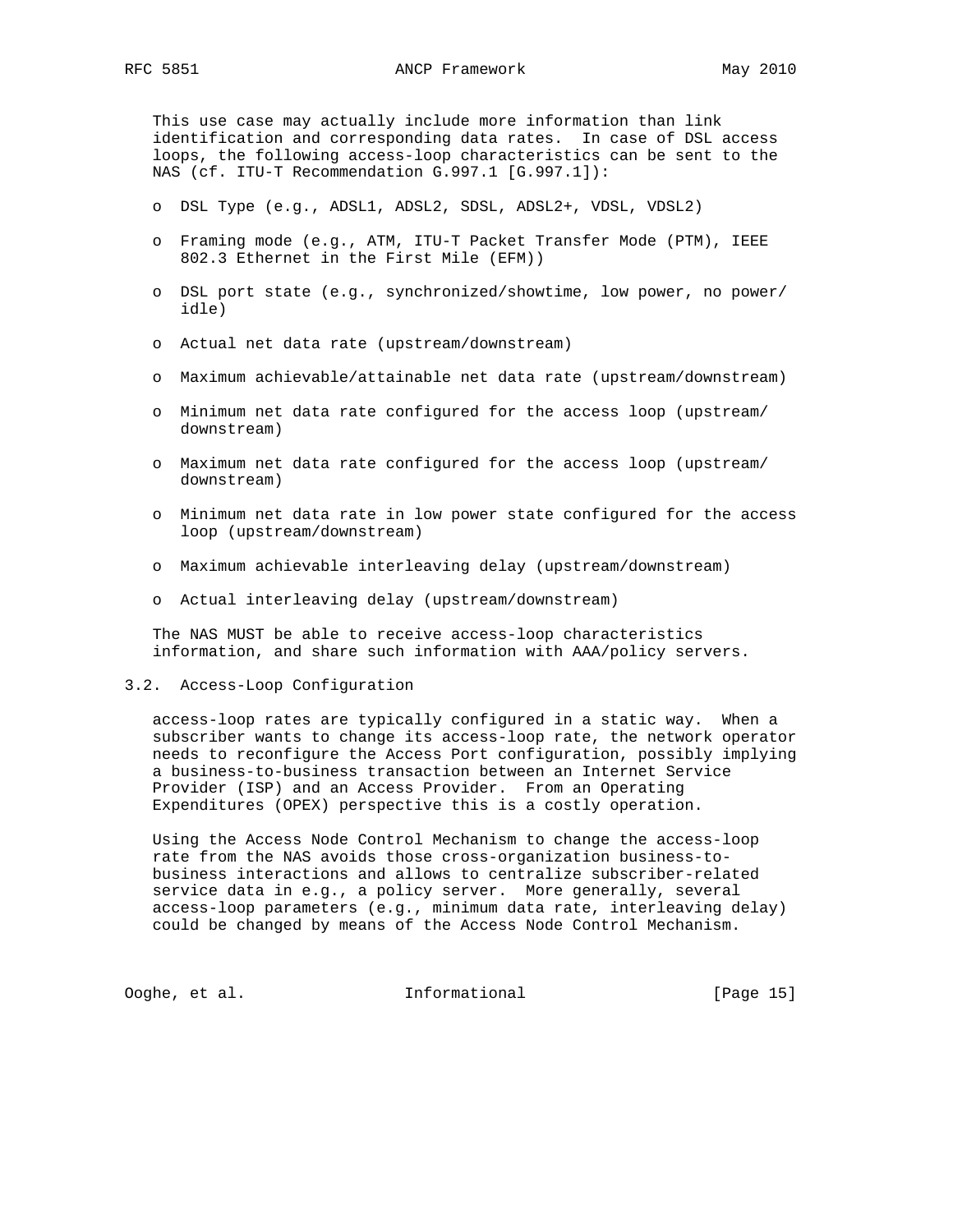Triggered by the communication of the access-loop attributes described in Section 3.1, the NAS could query a Policy or AAA Server to retrieve access-loop configuration data. The best way to change access-loop parameters is by using profiles. These profiles (e.g., DSL profiles for different services) are pre-configured by the Element Manager managing the Access Nodes. The NAS may then use the Configure Request message to send a reference to the right profile to the Access Node. The NAS may also update the access-loop configuration due to a subscriber service change (e.g., triggered by the policy server).

 The access-loop configuration mechanism may also be useful for configuration of parameters that are not specific to the access-loop technology. Examples include the QoS profile to be used for an access loop, or the per-subscriber multicast channel entitlement information, used for IPTV applications where the Access Node is performing IGMP snooping or IGMP proxy function. The latter is also discussed in Section 3.4.

 It may be possible that a subscriber wants to change its access-loop rate, and that the operator wants to enforce this updated access-loop rate on the Access Node using ANCP, but that the Access Node Control Adjacency is down. In such a case, the NAS will not be able to request the configuration change on the Access Node. The NAS should then report this failure to the external management system, which could use application-specific signaling to notify the subscriber of the fact that the change could not be performed at this time.

3.3. Remote Connectivity Test

 Traditionally, ATM circuits are point-to-point connections between the BRAS and the DSLAM or DSL NT. In order to test the connectivity on layer 2, appropriate Operations, Administration, and Maintenance (OAM) functionality is used for operation and troubleshooting. An end-to-end OAM loopback is performed between the edge devices (NAS and HGW) of the broadband access network.

 When migrating to an Ethernet-based aggregation network (as defined by TR-101), end-to-end ATM OAM functionality is no longer applicable. Ideally in an Ethernet aggregation network, end-to-end Ethernet OAM (as specified in IEEE 802.1ag and ITU-T Recommendation Y.1730/1731) can provide access-loop connectivity testing and fault isolation. However, most HGWs do not yet support these standard Ethernet OAM procedures. Also, various access technologies exist such as ATM/DSL, Ethernet in the First Mile (EFM), etc. Each of these access technologies have their own link-based OAM mechanisms that have been or are being standardized in different standard bodies.

Ooghe, et al. Informational [Page 16]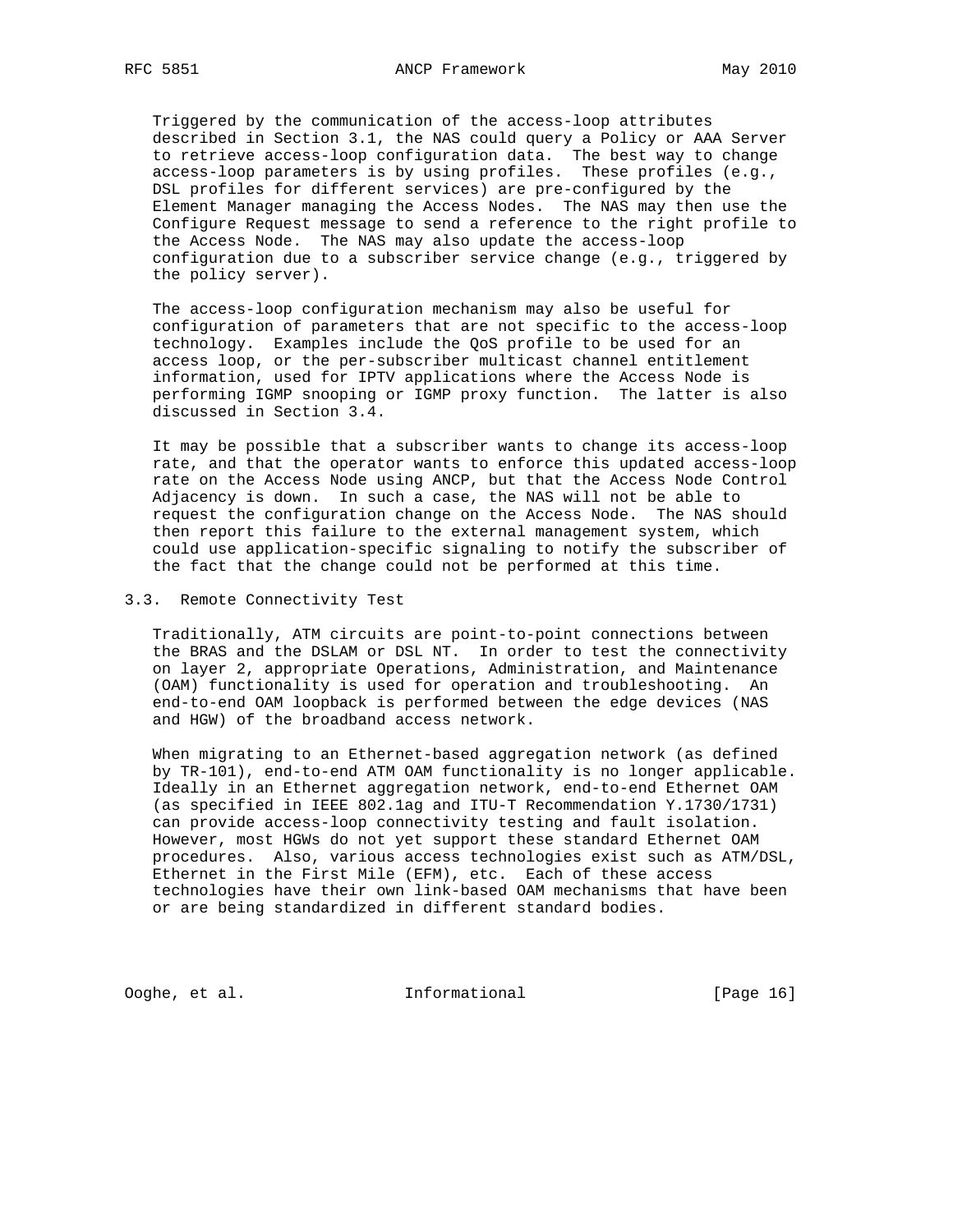In a mixed Ethernet and ATM access network (including the local loop), it is desirable to keep the same ways to test and troubleshoot connectivity as those used in an ATM-based architecture. To reach consistency with the ATM-based approach, an Access Node Control Mechanism between NAS and Access Node can be used until end-to-end Ethernet OAM mechanisms are more widely available.

 Triggered by a local management interface, the NAS can use the Access Node Control Mechanism to initiate an access-loop test between Access Node and HGW. In case of an ATM-based access loop, the Access Node Control Mechanism can trigger the Access Node to generate ATM (F4/F5) loopback cells on the access loop. In case of Ethernet, the Access Node can perform a port synchronization and administrative test for the access loop. The Access Node can send the result of the test to the NAS via a Control Response message. The NAS may then send the result via a local management interface. Thus, the connectivity between the NAS and the HGW can be monitored by a single trigger event.

### 3.4. Multicast

 With the rise of supporting IPTV services in a resource efficient way, multicast services are getting increasingly important.

 In case of an ATM access/aggregation network, such as the reference architecture specified in Broadband Forum [TR-059], multicast traffic replication is performed in the NAS. In this model, typically IGMP is used to control the multicast replication process towards the subscribers. The NAS terminates and processes IGMP signaling messages sent by the subscribers; towards the Regional Network, the NAS typically uses a multicast routing protocol such as Protocol Independent Multicast (PIM). The ATM Access Nodes and aggregation switches don't perform IGMP processing, nor do they perform multicast traffic replication. As a result, network resources are wasted within the access/aggregation network.

 To overcome this resource inefficiency, the Access Node, aggregation node(s), and the NAS must all be involved in the multicast replication process. This prevents several copies of the same stream from being sent within the access/aggregation network. In case of an Ethernet-based access/aggregation network, this may, for example, be achieved by means of IGMP snooping or IGMP proxy in the Access Node and aggregation node(s).

 By introducing IGMP processing in the access/aggregation nodes, the multicast replication process is now divided between the NAS, the aggregation node(s), and Access Nodes. In order to ensure backward compatibility with the ATM-based model, the NAS, aggregation node,

Ooghe, et al. Informational [Page 17]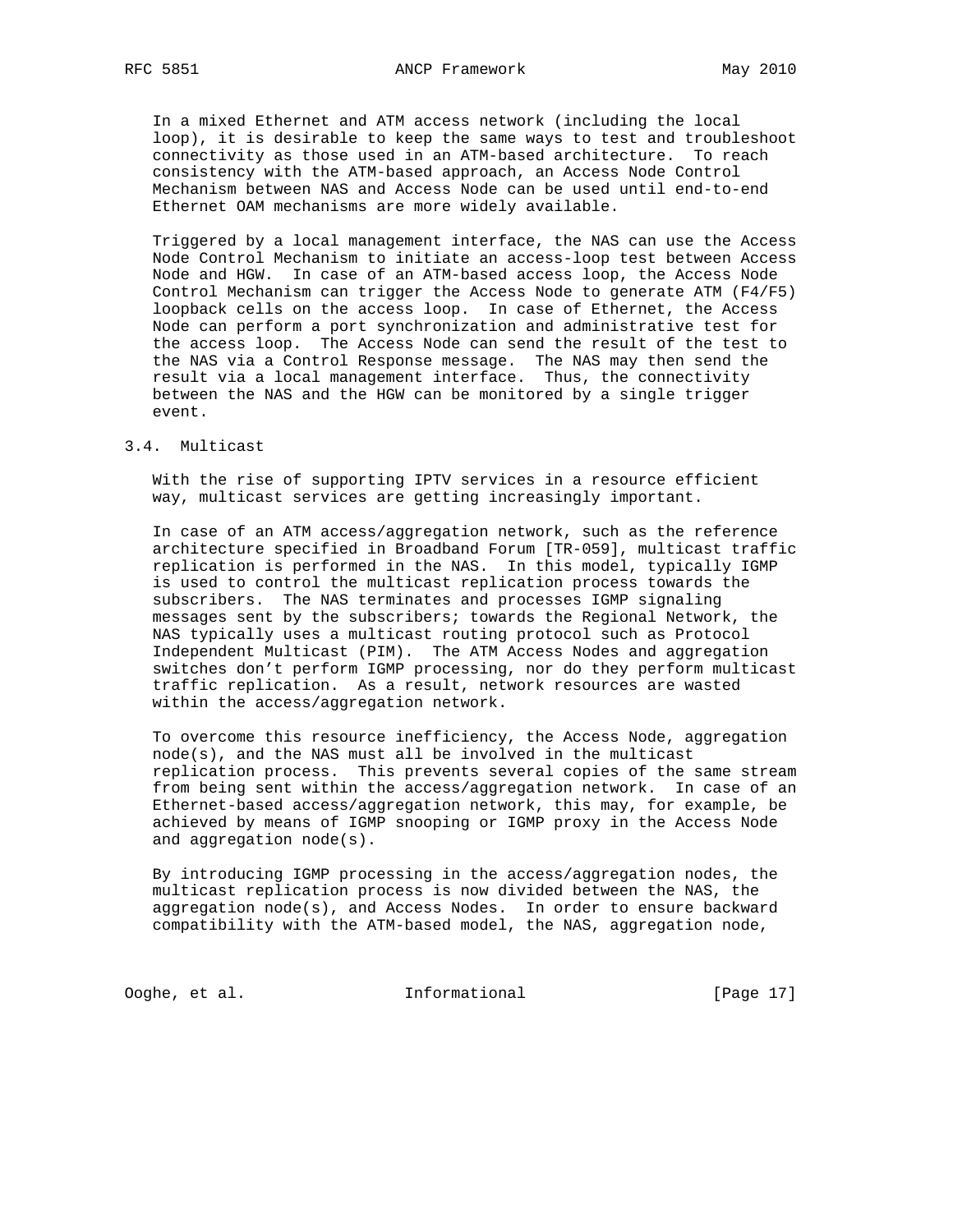and Access Node need to behave as a single logical device. This logical device must have exactly the same functionality as the NAS in the ATM access/aggregation network. The Access Node Control Mechanism can be used to make sure that this logical/functional equivalence is achieved by exchanging the necessary information between the Access Node and the NAS.

 Another option is for the subscriber to communicate the "join/leave" information with the NAS. This can for instance be done by terminating all subscriber IGMP signaling on the NAS. Another example could be a subscriber using some form of application-level signaling, which is redirected to the NAS. In any case, this option is transparent to the access and aggregation network. In this scenario, the NAS can use ANCP to create replication state in the AN for efficient multicast replication. The NAS sends a single copy of the multicast stream towards the AN. The NAS can perform conditional access and multicast admission control on multicast joins, and create replication state in the AN if the flow is admitted by the NAS.

 The following subsections describe the different use cases related to multicast.

3.4.1. Multicast Conditional Access

 In a DSL broadband access scenario, service providers may want to dynamically control, at the network level, access to some multicast flows on a per-user basis. This may be used in order to differentiate among multiple Service Offers or to realize/reinforce conditional access for sensitive content. Note that, in some environments, application-layer conditional access by means of Digital Rights Management (DRM) may provide sufficient control, so that Multicast Conditional Access may not be needed.

 Where Multicast Conditional Access is required, it is possible, in some cases, to provision the necessary conditional access information into the AN so the AN can then perform the conditional access decisions autonomously. For these cases, the NAS can use ANCP to provision the necessary information in the AN so that the AN can decide locally to honor a join or to not honor a join. This can be done with the Control Request and Control Response messages.

 Provisioning the conditional access information on the AN can be done using a "white list", "grey list", and/or a "black list". A white list associated with an Access Port identifies the multicast flows that are allowed to be replicated to that port. A black list associated with an Access Port identifies the multicast flows that are not allowed to be replicated to that port. A grey list associated with an Access Port identifies the multicast flows for

Ooghe, et al. Informational [Page 18]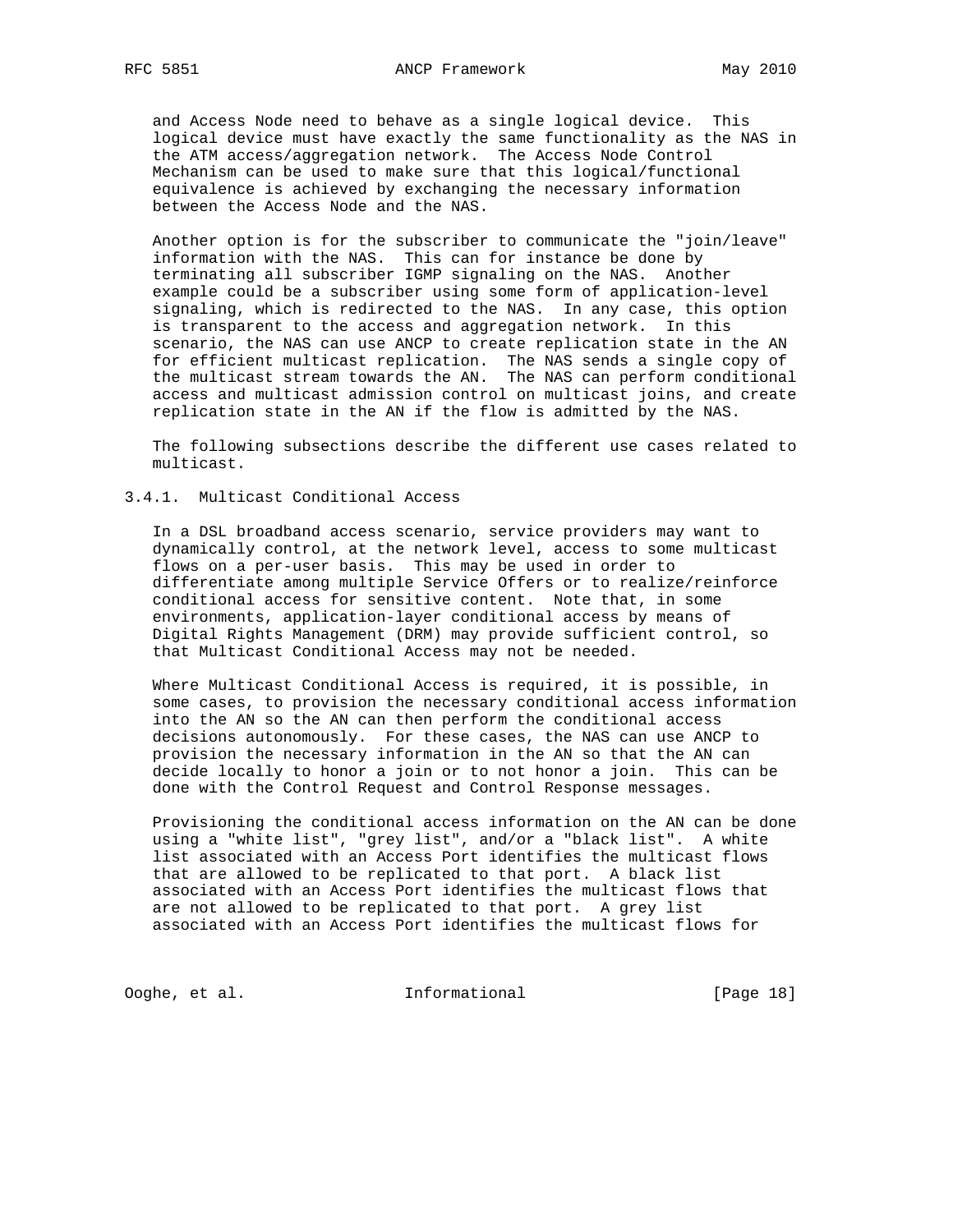which the AN on receiving a join message, before starting traffic replication queries the NAS for further authorization. Each list contains zero, one, or multiple entries, and each entry may specify a single flow or contain ranges (i.e., mask on Group address and/or mask on Source address).

 Upon receiving a join message on an Access Port, the Access Node will first check if the requested multicast flow is part of a white, grey, or a black list associated with that Access Port. If it is part of a white list, the AN autonomously starts replicating multicast traffic. If it is part of a black list, the AN autonomously discards the message because the request is not authorized, and may thus inform the NAS and log the request accordingly. If it is part of a grey list the AN uses ANCP to query the NAS, that in turn will respond to the AN indicating whether the join is to be honored (and hence replication performed by the AN) or denied (and hence replication not performed by the AN).

 If the requested multicast flow is part of multiple lists associated with the Access Port, then the most specific match will be used. If the most specific match occurs in multiple lists, the black list entry takes precedence over the grey list, which takes precedence over the white list.

 If the requested multicast flow is not part of any list, the message should be discarded. This default behavior can easily be changed by means of a "catch-all" statement in either the white list or the grey list. For instance, adding (<S=\*,G=\*>) in the white list would make the default behavior to accept join messages for a multicast flow that has no other match on any list. Similarly, if the default behavior should be to send a request to the NAS, then adding (<S=\*,G=\*>) in the grey list accomplishes that.

 The white list, black list, and grey list can contain entries allowing:

- o an exact match for a (\*,G) ASM group (e.g., <G=g.h.i.l>);
- o an exact match for a (S,G) SSM channel (e.g.,  $<$ S=s.t.u.v,G=q.h.i.l>);
- o a mask-based range match for a  $(*$ , G) ASM group (e.g.,  $\leq G=g.h.i.l/$ Mask>);
- o a mask-based range match for a (S,G) SSM channel (e.g., <S=s.t.u.v/Mask,G=g.h.i.l/Mask>);

# Ooghe, et al. Informational [Page 19]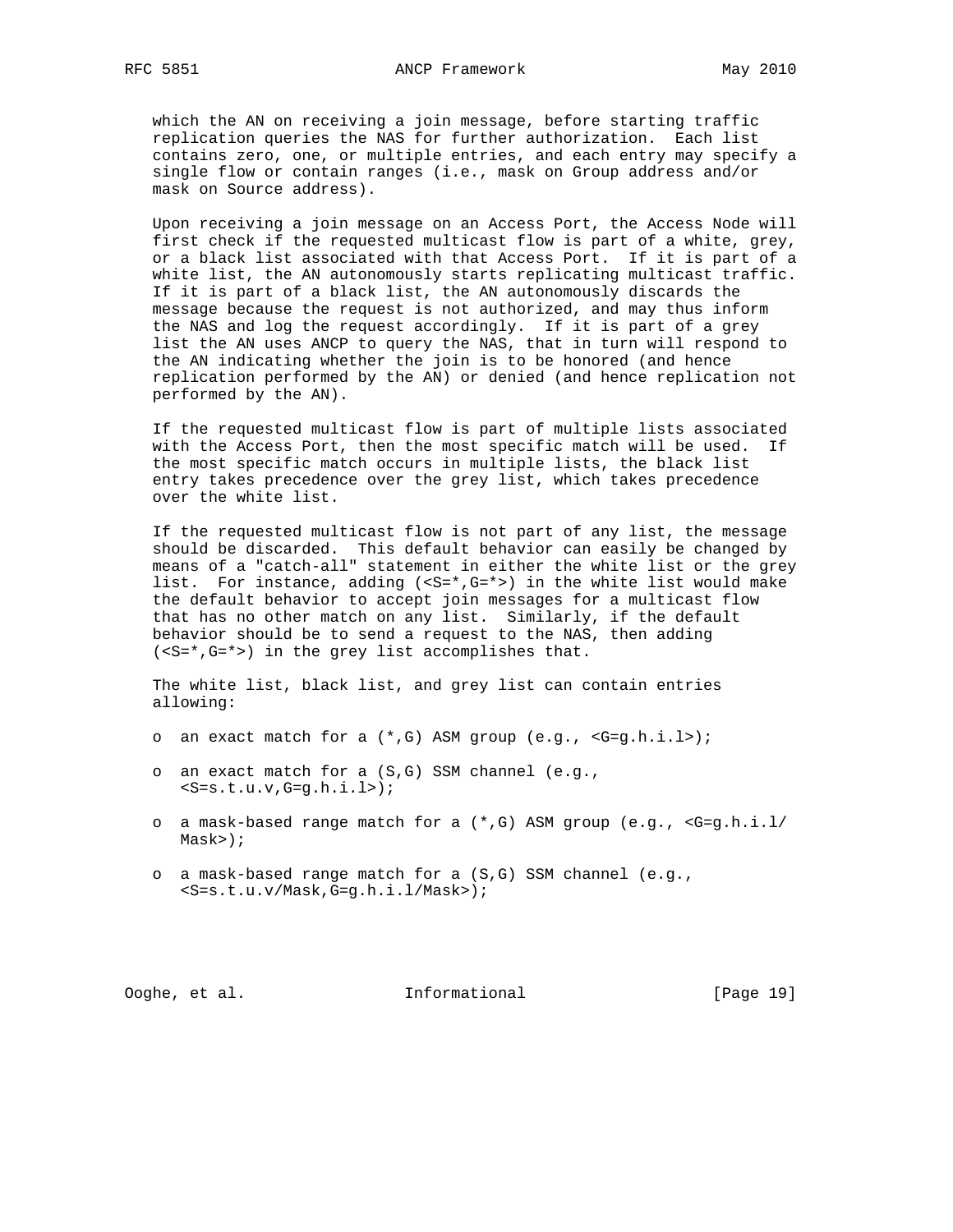The following are some example configurations:

- o Scenario 1: reject all messages
	- \* black list =  ${&$  {  $S=$   $S=$   $S=$   $S=$   $S=$   $S=$   $S=$
- o Scenario 2: reject all messages, except Join (S=\*,G=Gi) (1<=i<=n)
	- \* white list =  $\{ \text{ s=s, G=GL} \, , \text{ s=s, G=G2} \, , \, \ldots \, \text{ s=s, G=Gr} \}$
	- \* black list =  $\{< S=*, G=*> \}$
- o Scenario 3: AN performs autonomous decisions for some channels, and asks the NAS for other channels
	- \* white list =  $\{ \text{ s=s, G=GL} \, , \text{ s=s, G=G2} \, , \, \ldots \, \text{ s=s, G=Gr} \}$
	- \* grey list =  $\{  \}$  for  $m>n$
	- \* black list =  $\{ *, G=*>}$
	- \* ==> Join (S=\*,G=Gi) gets honored by AN (1<=i<=n)
	- \* ==> Join (S=s,G=Gm) triggers ANCP Admission Request to NAS
	- \* ==> everything else gets rejected by AN

 The use of a white list and black list may be applicable, for instance, to regular IPTV services (i.e., broadcast TV) offered by an Access Provider to broadband (e.g., DSL) subscribers. For this application, the IPTV subscription is typically bound to a specific DSL line, and the multicast flows that are part of the subscription are well-known beforehand. Furthermore, changes to the conditional access information are infrequent, since they are bound to the subscription. Hence, the Access Node can be provisioned with the conditional access information related to the IPTV service.

 In some other cases, it may be desirable to have the conditional access decision being taken by the NAS or a Policy Server. This may be the case when conditional access information changes frequently, or when the multicast groups are not known to a client application in advance. The conditional access control could be tied to a more complex policy/authorization mechanism, e.g., time-of-day access, location-based access, or to invoke a remote authorization server. For these cases, the AN can use ANCP to query the NAS that in turn will respond to the AN indicating whether the join is to be denied or honored (and hence replication performed by the AN). This can be done with the Admission Request and Admission Response messages.

Ooghe, et al. Informational [Page 20]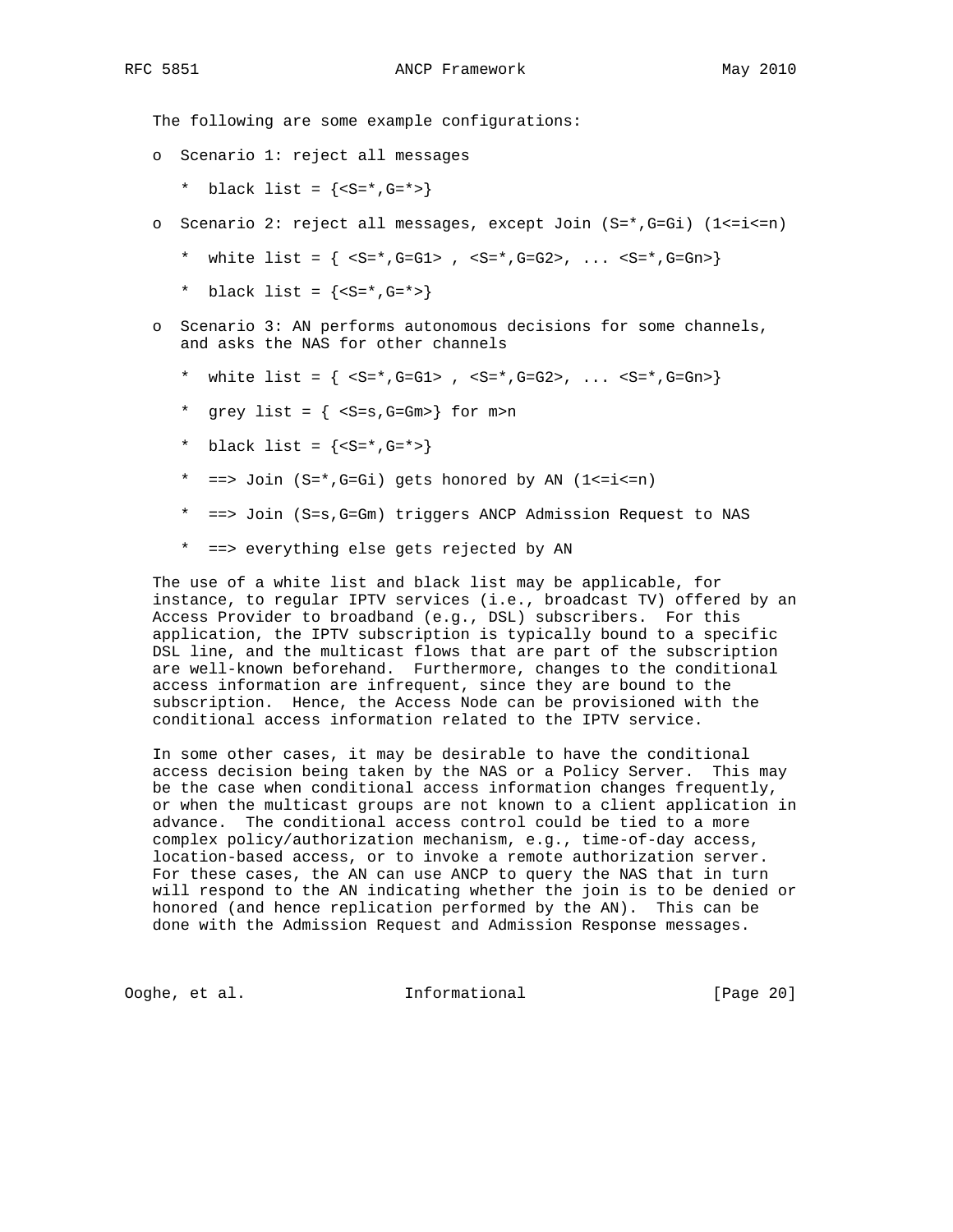Some examples of using NAS querying are the following:

- o Roaming users: a subscriber that logs in on different wireless hotspots and would like to receive multicast content he is entitled to receive;
- o Mobility or seamless handover (a related example): in both cases, the burden of (re)configuring access nodes with white lists or black lists may be too high;
- o "Over-the-top video partnerships": service providers may choose to partner with Internet video providers to provide video content. In this case, the multicast group mappings may not be known in advance, or may be reused for different content in succession.
- o "Pay Per View": a subscriber chooses a specific IPTV channel which is made available for a given amount of time.

## 3.4.2. Multicast Admission Control

 The successful delivery of triple-play broadband services is quickly becoming a big capacity planning challenge for most of the Service Providers nowadays. Solely increasing available bandwidth is not always practical, cost-economical, and/or sufficient to satisfy end user experience given not only the strict requirements of unicast delay sensitive applications like VoIP and video, but also the fast growth of multicast interactive applications such as videoconferencing, digital TV, digital audio, online movies, and networked gaming. These applications are typically characterized by a delay-sensitive nature, an extremely loss-sensitive nature, and intensive bandwidth requirements. They are also typically "non elastic", which means that they operate at a fixed bandwidth that cannot be dynamically adjusted to the currently available bandwidth.

 Therefore, a Connection Admission Control (CAC) mechanism covering admission of video traffic over the DSL broadband access is required, in order to avoid oversubscribing the available bandwidth and negatively impacting the end-user experience.

 Considering specifically admission control over the access line, before honoring a user request to join a new multicast flow, the combination of AN and NAS must ensure admission control is performed to validate that there is sufficient bandwidth remaining on the access line to carry the new video stream (in addition to all other multicast and unicast video streams sent over the access line). The solution needs to cope with multiple flows per access line and needs

Ooghe, et al. Informational [Page 21]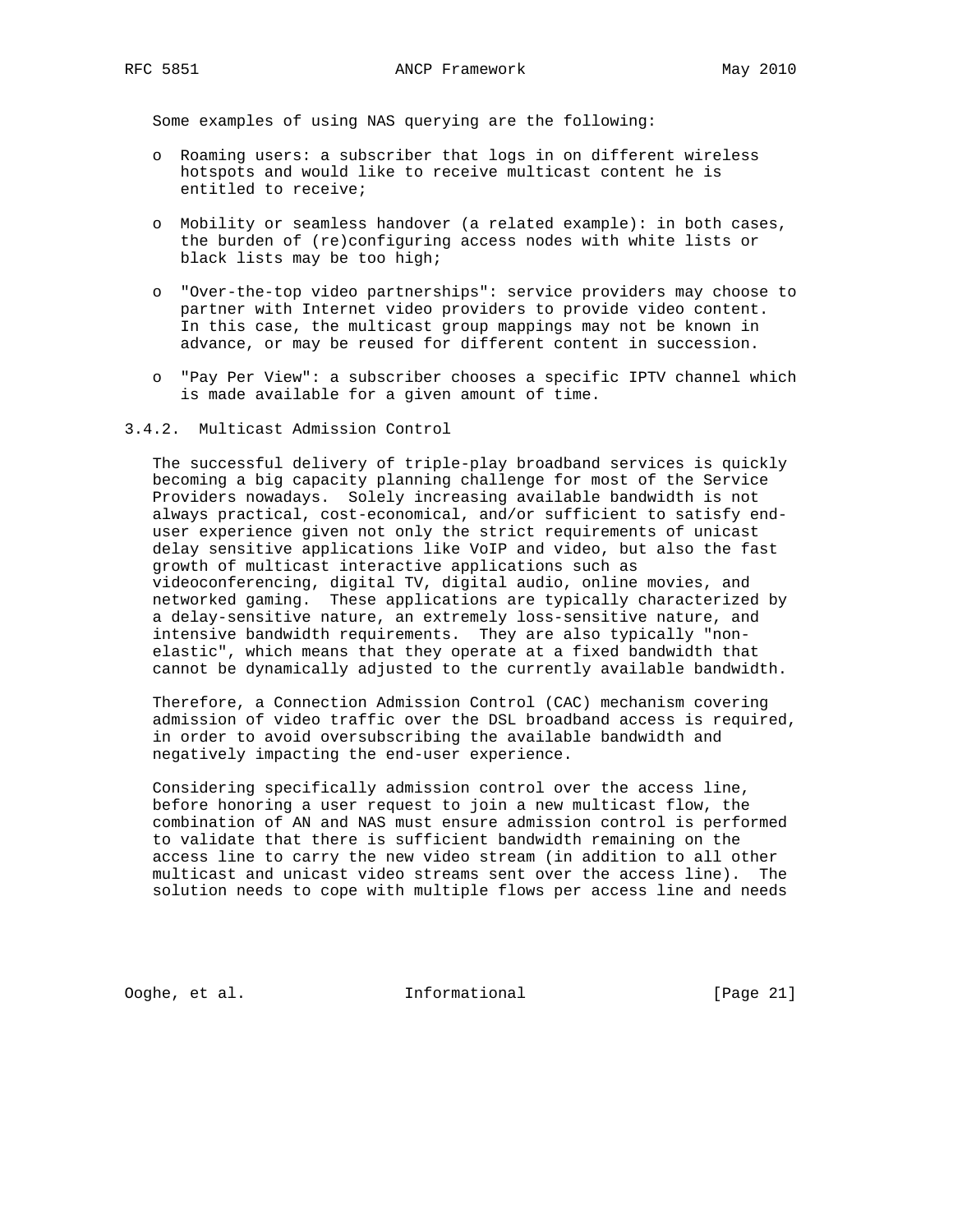to allow access-line bandwidth to be dynamically shared across multicast and unicast traffic (the unicast CAC is performed either by the NAS or by some off-path policy server).

 Thus, supporting CAC for the access line requires some form of synchronization between the entity performing multicast CAC (e.g., the NAS or the AN), the entity performing unicast CAC (e.g., the policy server), and the entity actually enforcing the multicast replication (i.e., the AN). This synchronization can be achieved in a number of ways:

- o One approach is for the AN to query the NAS so that Admission Control for the access line is performed by the NAS, or by the policy server which interacts with the AN via NAS. The AN can use ANCP to query the NAS that in turn performs a multicast Admission Control check for the new multicast flow and responds to the AN indicating whether the join is to be denied or honored (and hence replication performed by the AN). The NAS may locally keep track of the portion of the access-loop net data rate that is available for (unicast or multicast) video flows and perform video bandwidth accounting for the access loop. Upon receiving an Admission Request from the AN, the NAS can check available access-loop bandwidth before admitting or denying the multicast flow. In the process, the NAS may communicate with the policy server. For unicast video services such as Video on Demand (VoD), the NAS may also be queried (by a policy server or via on-path CAC signaling), so that it can perform admission control for the unicast flow and update the remaining available access-loop bandwidth. The ANCP requirements to support this approach are specified in this document.
- o The above model could be enhanced with the notion of "Delegation of Authorization". In such a model, the NAS or the policy server delegates authority to the Access Node to perform multicast Admission Control on the access loop. This is sometimes referred to as "Bandwidth Delegation", referring to the portion of the total access-loop bandwidth that can be used by the Access Node for multicast Admission Control. In this model, the NAS or the policy server manages the total access-line bandwidth, performs unicast admission control, and uses ANCP to authorize the Access Node to perform multicast Admission Control within the bounds of the "delegated bandwidth". Upon receiving a request for a multicast flow replication that matches an entry in the white or grey list, the AN performs the necessary bandwidth admission control check for the new multicast flow, before starting the multicast flow replication. At this point, there is typically no

Ooghe, et al. Informational [Page 22]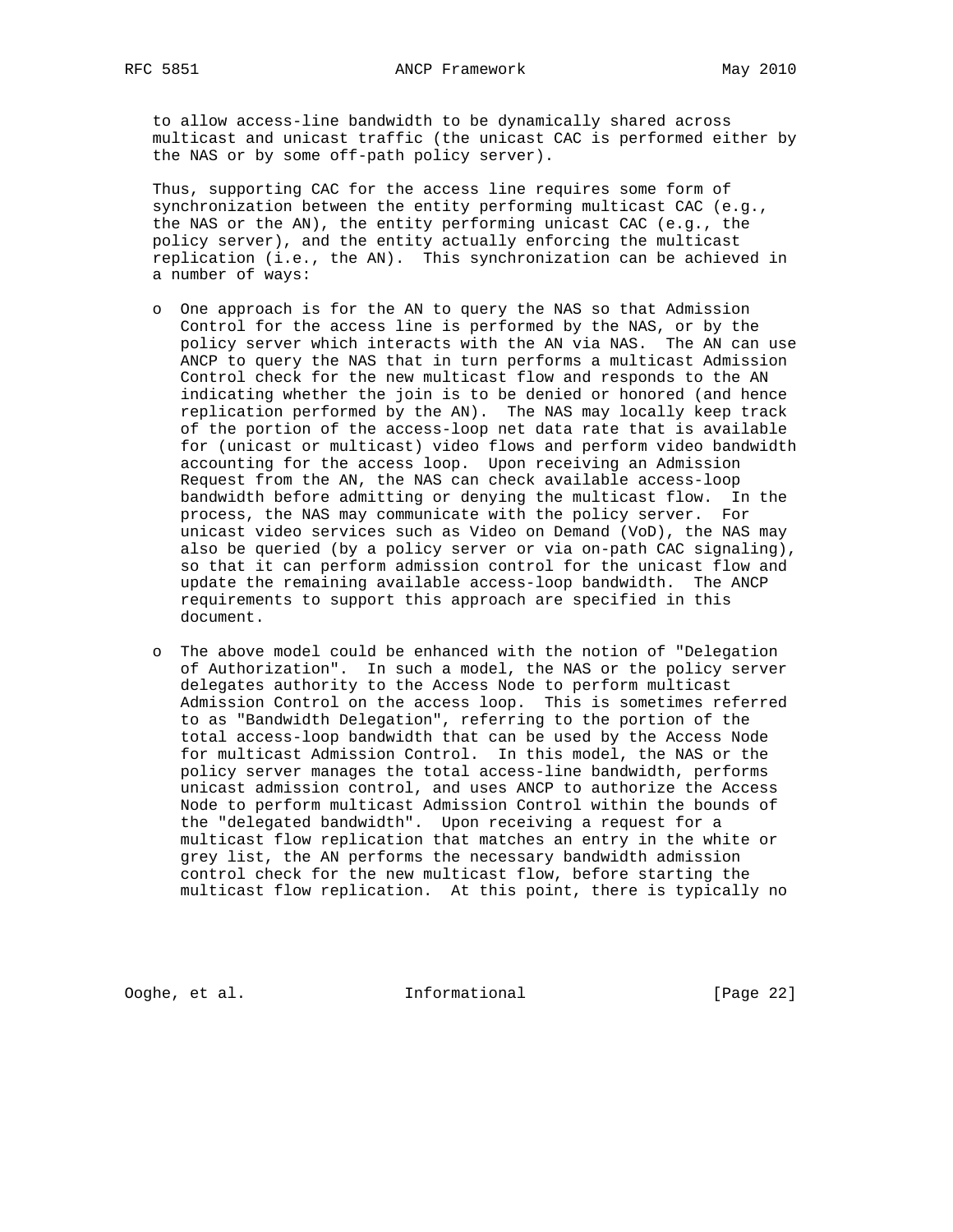need for the Access Node to communicate with the NAS or the policy server via the NAS. The ANCP requirements to support this approach are also specified in this document.

- o In case the subscriber communicates the "join/leave" information with the NAS (e.g., by terminating all subscriber IGMP signaling on the NAS or by using some form of application-level signaling), the approach is very similar. In this case, the NAS may locally keep track of the portion of the access-loop bandwidth that is available for video flows, perform CAC for unicast and multicast flows, and perform video bandwidth management. The NAS can set the replication state on the AN using ANCP if the flow is admitted. For unicast video services, the NAS may be queried (by a policy server or via on-path CAC signaling) to perform admission control for the unicast flow, and update the remaining available access-loop bandwidth. The ANCP requirements to support this approach are specified in this document.
- o In the last approach, the policy server queries the AN directly or indirectly via the NAS, so that both unicast and multicast CAC for the access line are performed by the AN. In this case, a subscriber request for a unicast flow (e.g., a Video on Demand session) will trigger a resource request message towards a policy server; the latter will then query the AN (possibly via the NAS), that in turn will perform unicast CAC for the access line and respond, indicating whether the unicast request is to be honored or denied. The above model could also be enhanced with the notion of "Delegation of Authorization". In such a model, the policy server delegates authority to the Access Node to perform multicast Admission Control on the access loop. In the case when the policy server queries the AN directly, the approach doesn't require the use of ANCP. It is therefore beyond the scope of this document. In the case when the policy server queries the AN indirectly via the NAS, the approach requires the use of ANCP and is therefore in the scope of this document.

## 3.4.2.1. Delegation of Authority - Bandwidth Delegation

 The NAS uses ANCP to indicate to the AN whether or not Admission Control is required for a particular multicast flow on a given Access Port. In case Admission Control is required, the Access Node needs to know whether or not it is authorized to perform Admission Control itself and, if so, within which bounds it is authorized to do so (i.e., how much bandwidth is "delegated" by the NAS or the policy server). Depending on the type of multicast flow, Admission Control may or may not by done by the AN:

Ooghe, et al. Informational [Page 23]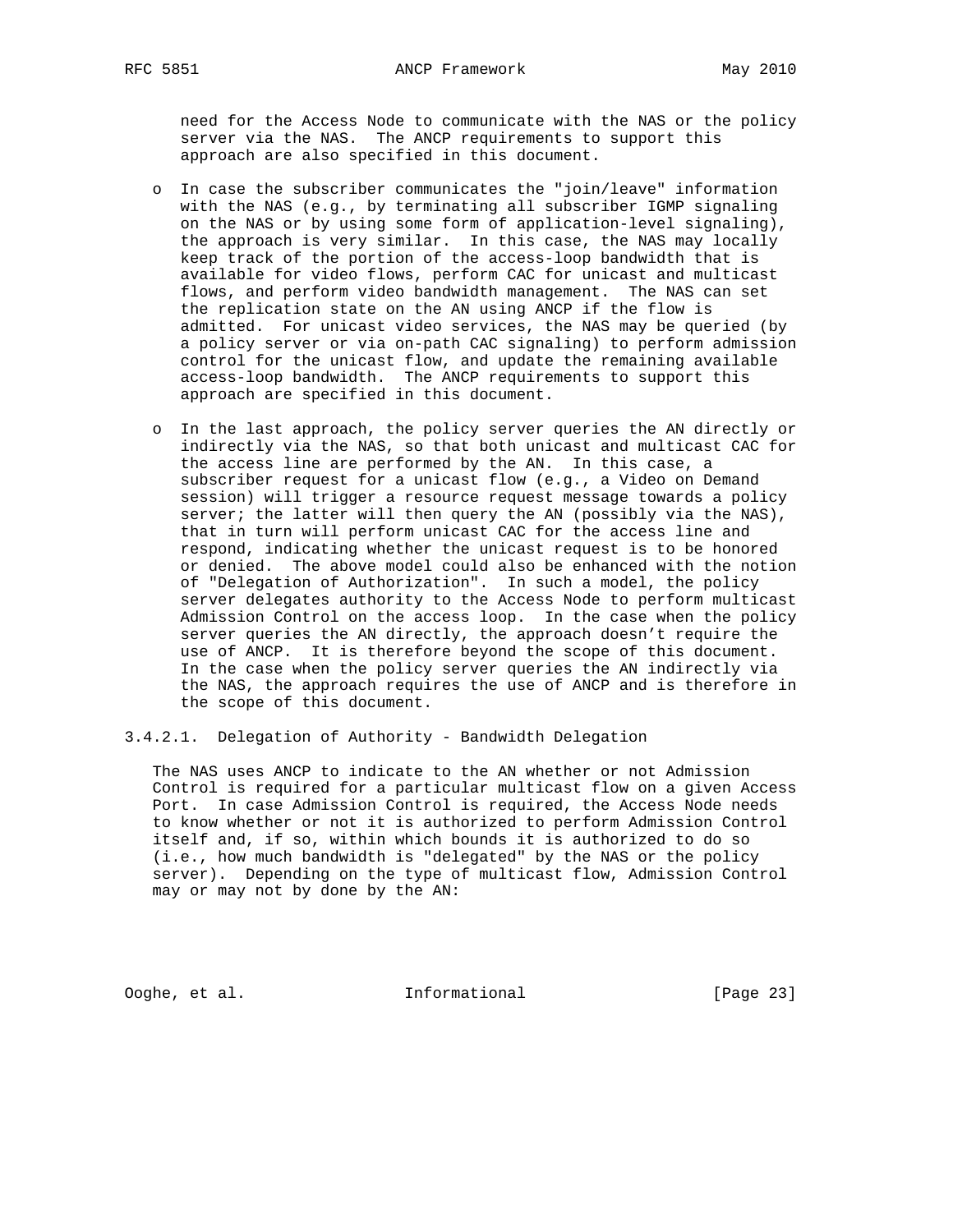- o Multicast flows that require a Conditional Access operation to be performed by the Access Node are put in the black or white list. In addition, the Access Node performs Admission Control for those flows in the white list for which it is authorized to do so.
- o Multicast flows that require a Conditional Access operation to be performed by the NAS or the policy server, are put in the grey list. In addition, for those flows in the grey list for which the Access Node should perform Admission Control, the NAS or the policy server will delegate authority to the AN.

 In some cases, the bandwidth that the NAS or the policy server initially delegated to the AN may not be enough to satisfy a multicast request for a new flow. In this scenario, the AN can use ANCP to query the NAS in order to request additional delegated multicast bandwidth. This is a form of extending the AN authorization to perform Admission Control. The NAS or the policy server decides if the request for more bandwidth can be satisfied and uses ANCP to send a response to the AN indicating the updated delegated multicast bandwidth. It is worth noting that in this case, the time taken to complete the procedure is an increment to the zapping delay. In order to minimize the zapping delay for future join requests, the AN can insert in the request message two values: the minimum amount of additional multicast bandwidth requested and the preferred additional amount. The first value is the amount that allows the present join request to be satisfied, the second value an amount that anticipates further join requests.

 In some cases, the NAS or the policy server may not have enough unicast bandwidth to satisfy a new incoming video request: in these scenarios, the NAS can use ANCP to query (or instruct) the AN in order to decrease the amount of multicast bandwidth previously delegated on a given Access Port. This is a form of limiting/ withdrawing AN authorization to perform Admission Control. The NAS can use ANCP to send a response to AN indicating the updated delegated multicast bandwidth. Based on considerations similar to those of the previous paragraph, it indicates the minimum amount of multicast bandwidth that it needs released and a preferred amount, which may be larger.

 Note: in order to avoid impacting existing multicast traffic, the NAS must not decrease the amount of delegated multicast bandwidth to a value lower than the bandwidth that is currently in use. This requires the NAS to be aware of this information (e.g., by means of a separate query action).

Ooghe, et al. 1nformational [Page 24]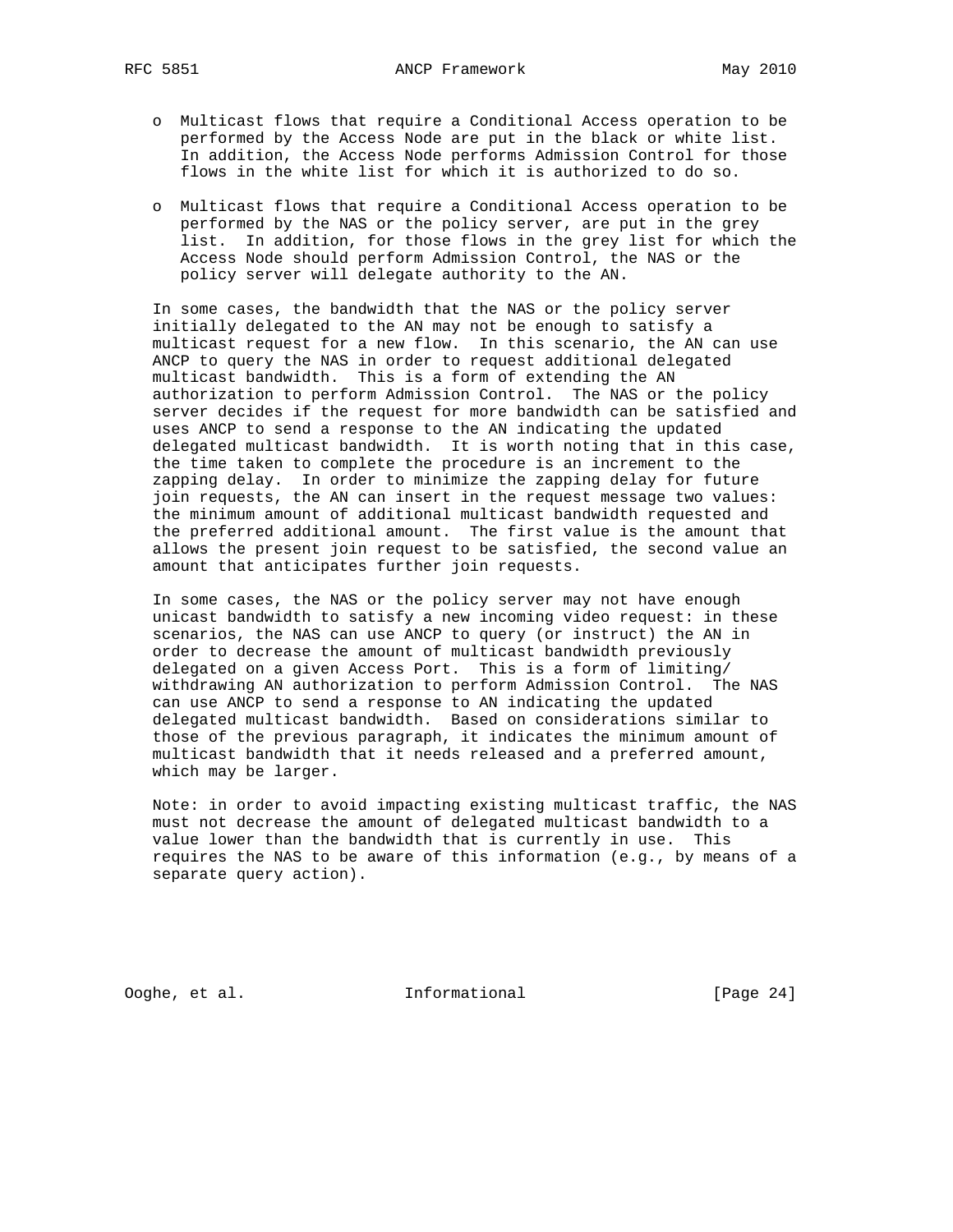In addition, in some cases, upon receiving a leave for a specific multicast flow, the AN may decide that it has an excess of delegated but uncommitted bandwidth. In such case, the AN can use ANCP to send a message to the NAS to release all of part of the unused multicast bandwidth that was previously delegated. In this process, the Access Node may decide to retain a minimum amount of bandwidth for multicast services.

#### 3.4.2.2. When Not to Perform Admission Control for a Subset of Flows

 In general, the Access Node and NAS may not be aware of all possible multicast groups that will be streamed in the access network. For instance, it is likely that there will be multicast streams offered across the Internet. For these unknown streams, performing bandwidth Admission Control may be challenging.

 To solve this, these requests could be accepted without performing Admission Control. This solution works, provided that the network handles the streams as best effort, so that other streams (that are subject to Admission Control) are not impacted at times of congestion.

 Disabling Admission Control for an unknown stream can be achieved by adding a "catch-all statement" in the Access Node white list or grey list. In case the Access Node queries the NAS, the NAS on his turn will have to accept the request. That way, the unknown streams are not blocked by default.

 Next, in order to ensure that the streams are handled as best effort, the flow must be marked as such when entering the service provider network. This way, whenever congestion occurs somewhere in the access/aggregation network, this stream will be kicked out before the access provider's own premium content.

 The above concept is applicable beyond the notion of "Internet streams" or other unknown streams; it can be applied to known multicast streams as well. In this case, the Access Node or NAS will accept the stream even when bandwidth may not be sufficient to support the stream. This again requires that the stream be marked as best-effort traffic before entering the access/aggregation network.

3.4.2.3. Multicast Admission Control and White Lists

 As mentioned in Section 3.4.1, conditional access to popular IPTV channels can be achieved by means of a white and black list configured on the Access Node. This method allows the Access Node to autonomously decide whether or not access can be granted to a multicast flow.

Ooghe, et al. Informational [Page 25]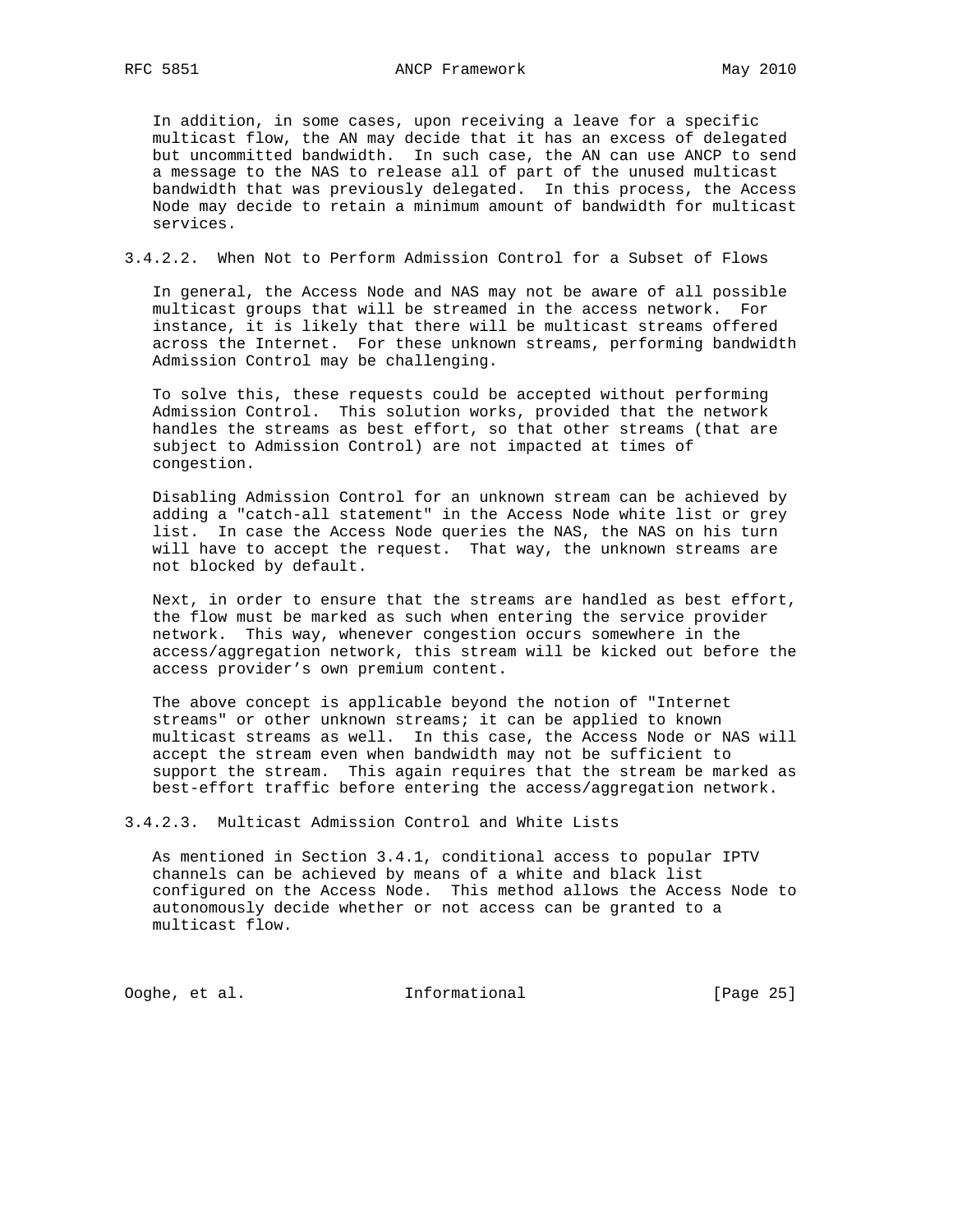IPTV is an example of a service that will not be offered as best effort, but requires some level of guaranteed quality of service. This requires the use of Multicast Admission Control. Hence, if the Access Node wants to autonomously perform the admission process, it must be aware of the bandwidth characteristics of multicast flows. Otherwise, the Access Node would have to query the NAS for Multicast Admission Control (per the grey list behavior); this would defeat the purpose of using a white and black list.

 Some network deployments may combine the use of white list, black list, and grey list. The implications of such a model to the overall Multicast Admission Control model are not fully explored in this document.

3.4.3. Multicast Accounting and Reporting

 It may be desirable to perform time- and/or volume-based accounting for certain multicast flows sent on particular Access Ports. In case the AN is performing the traffic replication process, it knows when replication of a multicast flow to a particular Access Port or user start and stops. Multicast accounting can be addressed in two ways:

- o The AN keeps track of when replication for a given multicast flow starts or ends on a specified Access Port, and generates time and/or volume-based accounting information per Access Port and per multicast flow, before sending it to a central accounting system for logging. Given that the AN communicates with the accounting system directly, the approach doesn't require the use of ANCP. It is therefore beyond the scope of this document;
- o The AN keeps track of when replication for a given multicast flow starts or ends on a specified Access Port, and reports this information to the NAS for further processing. In this case, ANCP can be used to send the information from the AN to the NAS. This will be discussed in the remainder of this document.

 The Access Node can send multicast accounting information to the NAS using the Information Report message. A distinction can be made between two cases:

- o Basic accounting information: the Access Node informs the NAS whenever replication starts or ends for a given multicast flow on a particular Access Port;
- o Detailed accounting information: the Access Node not only informs the NAS when replication starts or ends, but also informs the NAS about the multicast traffic volume replicated on the Access Port

Ooghe, et al. 1nformational [Page 26]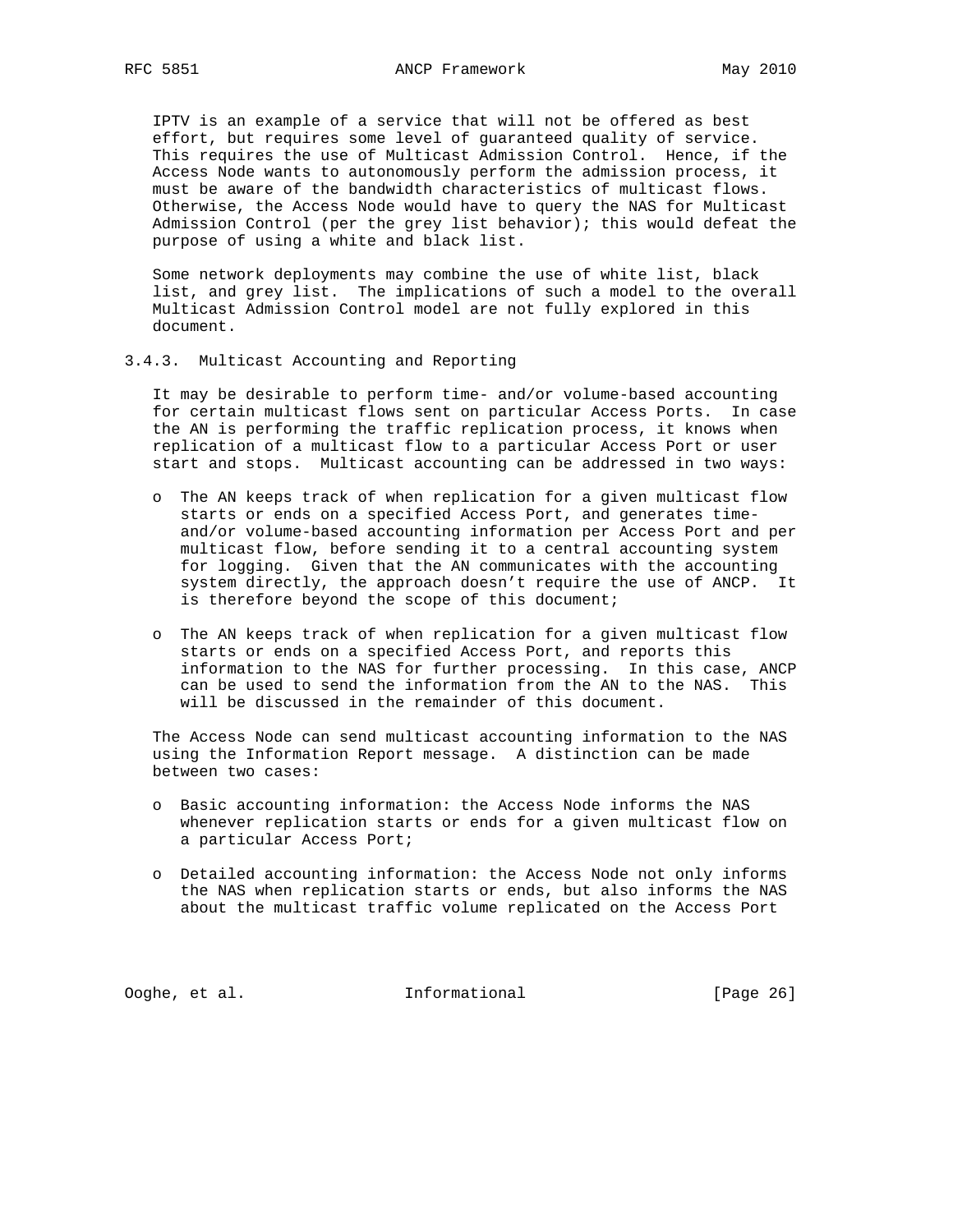for that multicast flow. This is done by adding a byte count in the Information Report message that is sent to the NAS when replication ends.

 Upon receiving the Information Report messages, the NAS generates the appropriate time- and/or volume-based accounting records per access loop and per multicast flow to be sent to the accounting system.

 The NAS should inform the Access Node about the type of accounting needed for a given multicast flow on a particular Access Port:

o No reporting messages need to be sent to the NAS.

- o Basic accounting is required.
- o Detailed accounting is required.

 Note that in case of very fast channel changes, the amount of Information Report messages to be sent to the NAS could become high.

 The ANCP requirements to support this use case are specified below in this document.

 It may also be desirable for the NAS to have the capability to asynchronously query the AN to obtain an instantaneous status report related to multicast flows currently replicated by the AN. Such a reporting functionality could be useful for troubleshooting and monitoring purposes. The NAS can query the AN to know the following:

- o Which flows are currently being sent on a specific Access Port (i.e., a report for one Access Port)
- o On which Access Ports a specified multicast flow is currently being sent (i.e., a report for one multicast flow)
- o Which multicast flows are currently being sent on each of the Access Ports (i.e., a global report for one Access Node)
- 3.4.4. Spontaneous Admission Response

 The capability to dynamically stop the replication of a multicast flow can be useful in different scenarios: for example in case of prepaid service, when available credit expires, the Service Provider may want to be able to stop multicast replication on a specified Access Port for a particular user. Another example of applicability for this functionality is a scenario where a Service Provider would like to show a "Content Preview": in this case, a multicast content will be delivered just for a fixed amount of time.

Ooghe, et al. 1nformational [Page 27]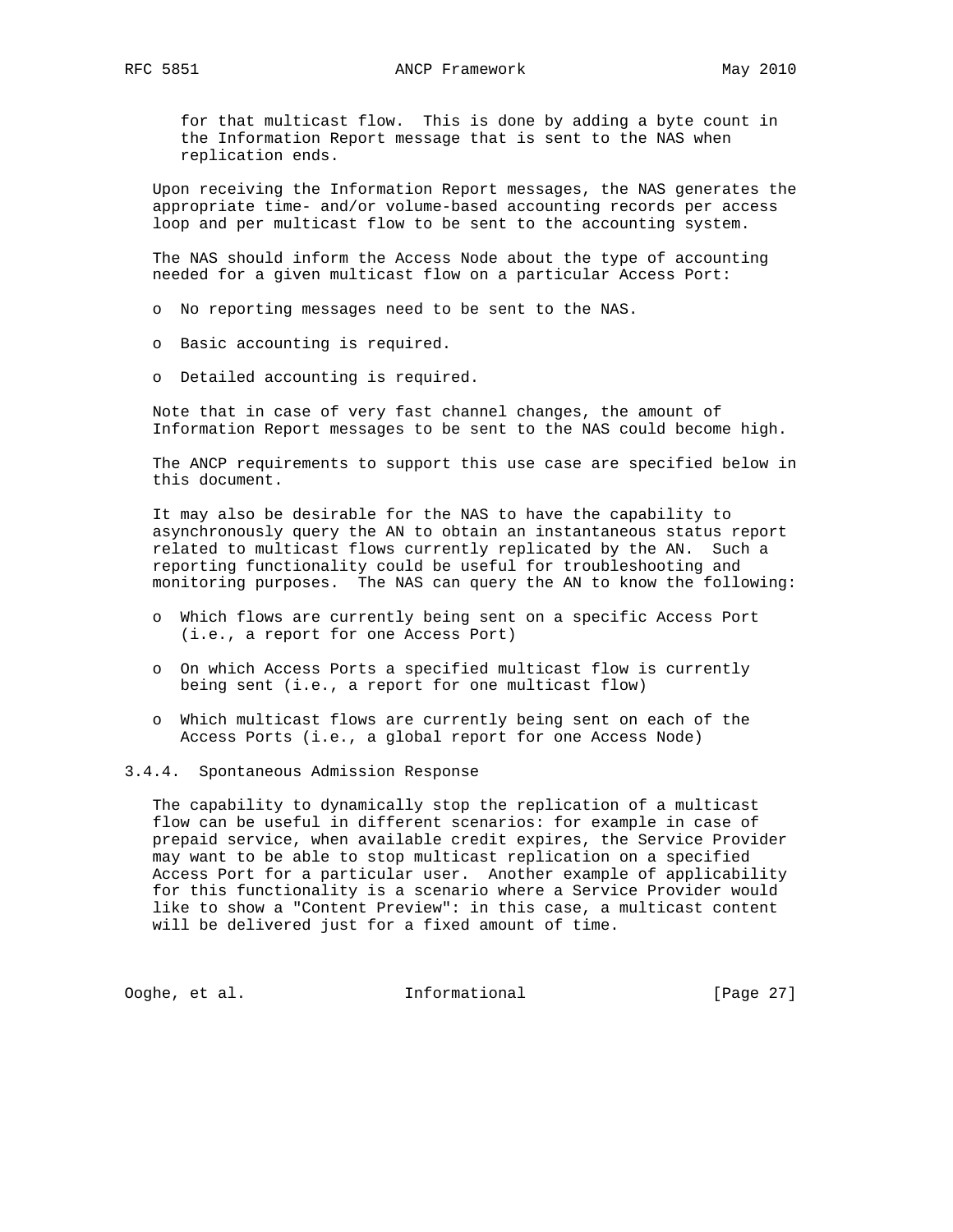In both cases, an external entity (for example, a policy server or an external application entity) can instruct the NAS to interrupt the multicast replication of a specified multicast flow to a specified Access Port or user. The NAS can then use ANCP to communicate this decision to the Access Node. This can be done with the Admission Response message.

 In some deployment scenarios, the NAS may be made aware of end-users' requests to join/leave a multicast flow by other means than ANCP Admission Requests sent by the AN. One possible deployment scenario where this model applies is the case where the Access Node doesn't process the IGMP join/leave messages from the end-user (e.g., because they are tunneled), but forwards them to the NAS. In such environments, the NAS can control multicast replication on the AN via ANCP through the use of Spontaneous Admission Responses (i.e., sent by the NAS without prior receipt of a corresponding Admission Request).

- 4. Requirements
- 4.1. ANCP Functional Requirements
	- R-1 The ANCP MUST be easily extensible through the definition of new message types or TLVs to support use cases beyond those currently addressed in this document (this includes the use of Access Nodes different from a DSLAM, e.g., a PON Access Node).
	- R-2 The ANCP MUST be flexible enough to accommodate the various technologies that can be used in an access network and in the Access Node; this includes both ATM and Ethernet.
	- R-3 The Access Node Control interactions MUST be reliable (using either a reliable transport protocol (e.g., TCP) for the Access Node Control Protocol messages, or by designing ANCP to be reliable).
	- R-4 The ANCP MUST support "request/response" transaction-based interactions for the NAS to communicate control decisions to the Access Node, or for the NAS to request information from the Access Node. Transactions MUST be atomic, i.e., they are either fully completed, or rolled back to the previous state. This is required so that the network elements always remain in a known state, irrespective of whether or not the transaction is successful.

 In case the NAS wants to communicate a bulk of independent control decisions to the Access Node, the transaction (and notion of atomicity) applies to the individual control decisions. This avoids

Ooghe, et al. Informational [Page 28]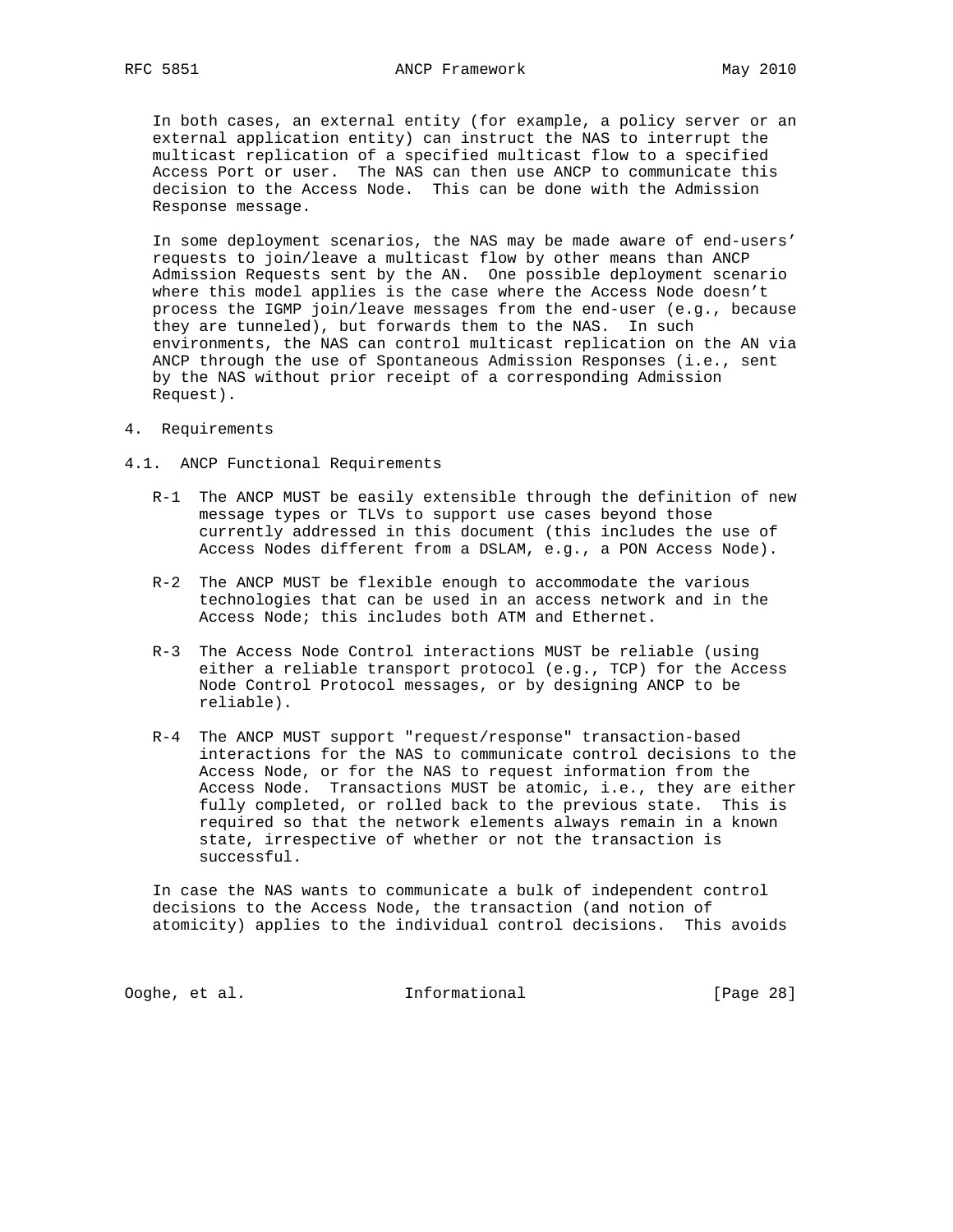having to roll back all control decisions. Similarly, if the NAS wants to request a bulk of independent information elements from the Access Node, the notion of transaction applies to the individual information elements.

- R-5 The ANCP MUST be scalable enough to allow a given NAS to control at least 5000 Access Nodes.
- R-6 The operation of the ANCP in the NAS and Access Nodes MUST be controllable via a management station (e.g., via SNMP). This MUST allow a management station to retrieve statistics and alarms related to the operation of the ANCP, as well as to allow it to initiate OAM operations and retrieve corresponding results.
- 4.2. ANCP Multicast Requirements
	- R-7 The ANCP MUST support providing multicast conditional access information to Access Ports on an Access Node, using black, grey, and white lists.
	- R-8 The ANCP MUST support binding a particular black, grey, and white List to a given Access Port.
	- R-9 Upon receiving a join to a multicast flow that matches the grey list, the ANCP MUST allow the AN to query the NAS to request an admission decision for replicating that multicast flow to a particular Access Port.
	- R-10 The ANCP MUST allow the NAS to send an admission decision to the AN indicating whether or not a multicast flow may be replicated to a particular Access Port.
	- R-11 The ANCP MUST allow the NAS to indicate to the AN whether or not Admission Control is needed for some multicast flows on a given Access Port, and (where needed) whether or not the Access Node is authorized to perform Admission Control itself (i.e., whether or not AN Bandwidth Delegation applies).
	- R-12 In case of Admission Control without AN Bandwidth Delegation, the ANCP MUST allow the NAS to reply to a query from the AN indicating whether or not a multicast flow is allowed to be replicated to a particular Access Port.
	- R-13 In case of Admission Control with AN Bandwidth Delegation, the ANCP MUST allow the NAS to delegate a certain amount of bandwidth to the AN for a given Access Port for multicast services only.

Ooghe, et al. Informational [Page 29]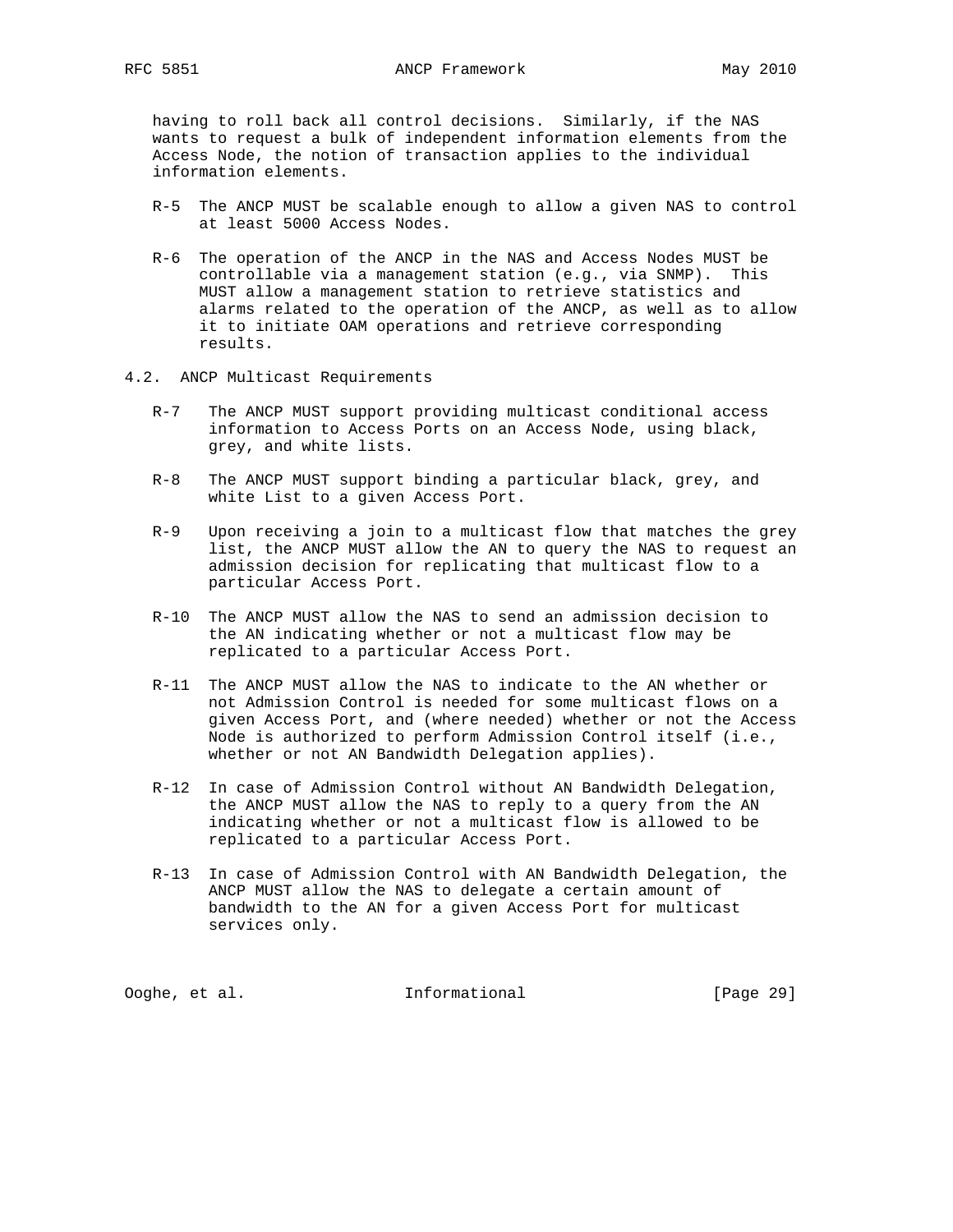- R-14 In case of Admission Control with AN Bandwidth Delegation, the ANCP MUST allow the AN to query the NAS to request additional multicast bandwidth on a given Access Port.
- R-15 In case of Admission Control with AN Bandwidth Delegation, the ANCP MUST allow the NAS to query (or to instruct) the AN to reduce the amount of bandwidth previously delegated on a given Access Port.
- R-16 In case of Admission Control with AN Bandwidth Delegation, the ANCP MUST allow the AN to inform the NAS if it autonomously releases redundant multicast bandwidth on a given Access Port.
- R-17 The ANCP MUST allow the AN to send an Information Report message to the NAS whenever replication of a multicast flow on a particular Access Port starts or ends.
- R-18 The ANCP MUST allow the AN to send an Information Report message to the NAS indicating the multicast traffic volume that has been replicated on that port.
- R-19 The ANCP MUST allow the NAS to indicate to the AN whether or not multicast accounting is needed for a multicast flow on a particular Access Port.
- R-20 In case multicast accounting is needed for a multicast flow on a particular Access Port, the ANCP MUST allow the NAS to indicate to the AN whether or not additional volume accounting information is required.
- R-21 The ANCP MUST allow the NAS to revoke a decision to replicate a multicast flow to a particular Access Port, which had been conveyed earlier to an AN.
- R-22 The ANCP MUST support partial updates of the white, grey, and black lists.
- R-23 The ANCP MUST allow the NAS to query the AN to obtain information on what multicast flows are currently being replicated on a given Access Port, what Access Ports are currently receiving a given multicast flow, or what multicast flows are currently replicated on each Access Port.
- 4.3. Protocol Design Requirements
	- R-24 The ANCP SHOULD provide a "shutdown" sequence allowing the protocol to inform the peer that the system is gracefully shutting down.

Ooghe, et al. Informational [Page 30]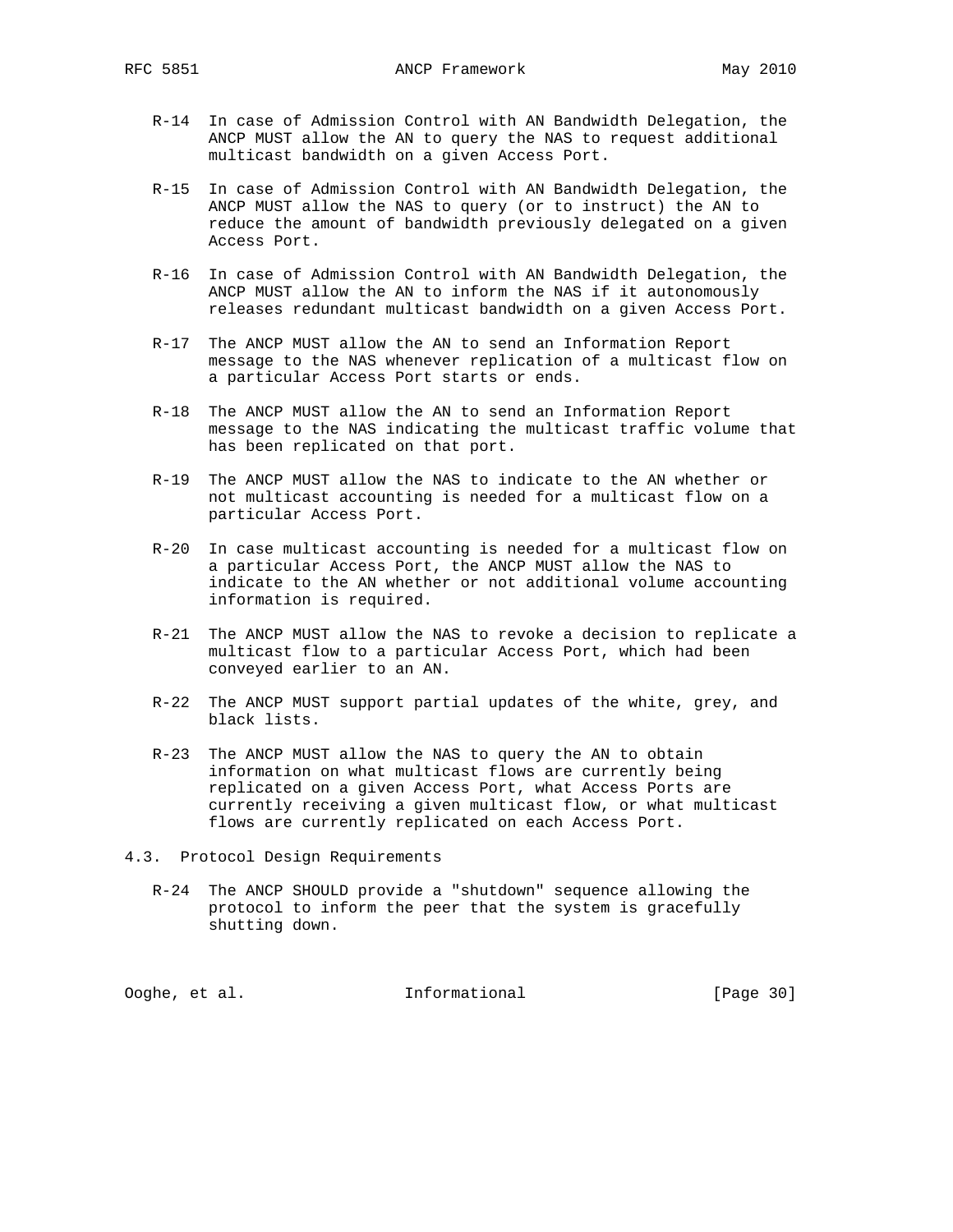- R-25 The ANCP SHOULD include a "report" model for the Access Node to spontaneously communicate to the NAS changes of states.
- R-26 The ANCP SHOULD support a graceful restart mechanism to enable it to be resilient to network failures between the AN and NAS.
- R-27 The ANCP MUST provide a means for the AN and the NAS to inform each peer about the supported use cases (either use cases defined in this document or future use cases yet to be defined), and to negotiate a common subset.
- 4.4. Access Node Control Adjacency Requirements

 The notion of an Access Node Control Adjacency is defined in Section 1.2.

- R-28 The ANCP MUST support an adjacency protocol in order to automatically synchronize its operational state between its peers, to agree on which version of the protocol to use, to discover the identity of its peers, and to detect when they change.
- R-29 The ANCP MUST include a mechanism to automatically detect adjacency loss.
- R-30 A loss of the Access Node Control Adjacency MUST NOT affect subscriber connectivity.
- R-31 If the Access Node Control Adjacency is lost, it MUST leave the network elements in a known state, irrespective of whether or not the ongoing transaction was successful.
- R-32 The ANCP MUST support a mechanism to synchronize access port configuration and status information between ANCP peers as part of establishing or recovering the Access Node Control Adjacency.
- 4.5. ANCP Transport Requirements
	- R-33 The Access Node Control Mechanism MUST be defined in a way that is independent of the underlying layer 2 transport technology. Specifically, the Access Node Control Mechanism MUST support transmission over an ATM as well as over an Ethernet aggregation network.
	- R-34 The ANCP MUST use the IP protocol stack.

Ooghe, et al. Informational [Page 31]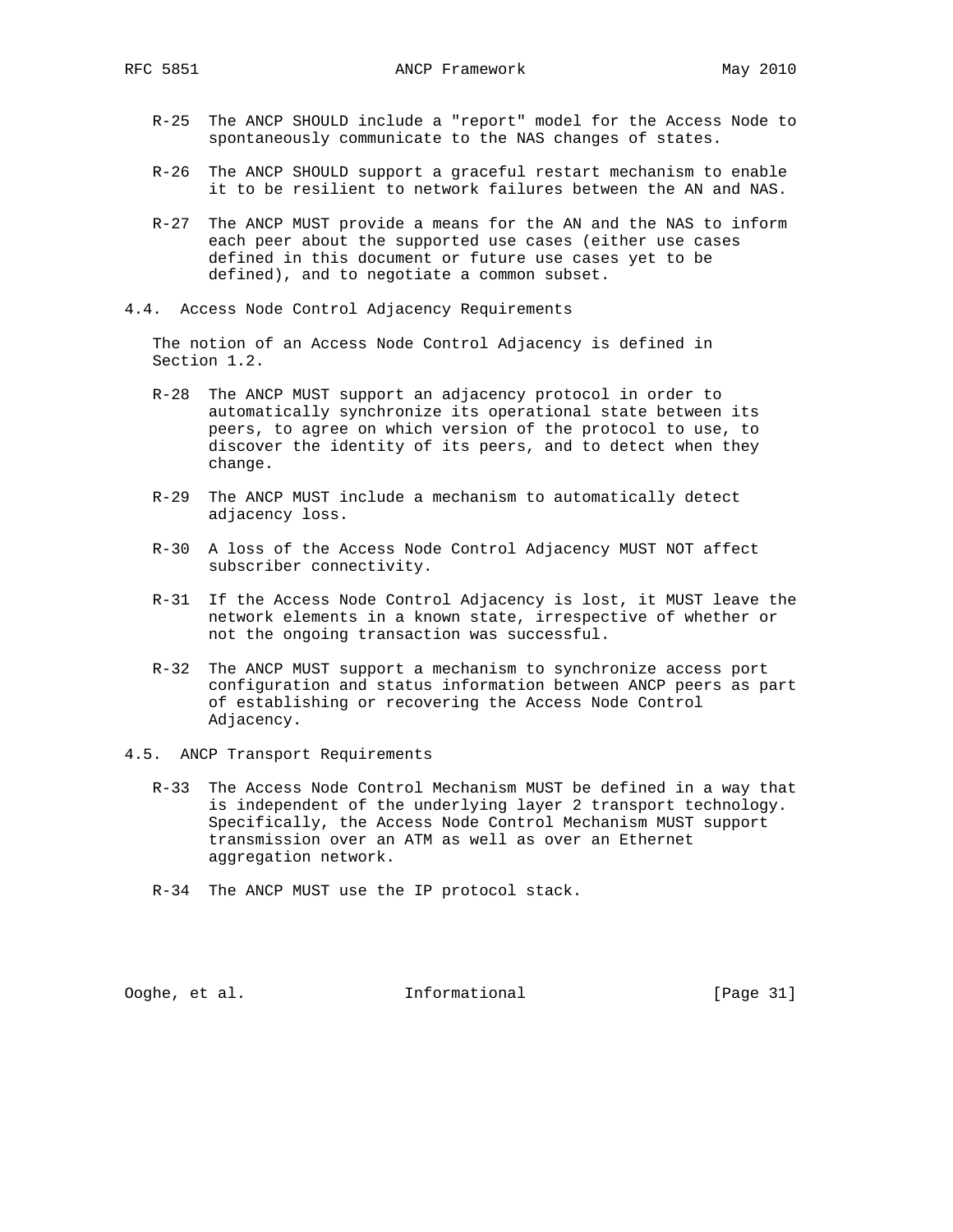- R-35 If the layer 2 transport technology is based on ATM, then the ANCP peers must use the encapsulation according to [RFC2684] (IPoA).
- R-36 If the layer 2 transport technology is based on Ethernet, then the ANCP peers must use the encapsulation according to [RFC894] (IPoE).
- 4.6. Access Node Requirements

 This section lists the requirements for an AN that supports the use cases defined in this document. Note that this document does not intend to impose absolute requirements on network elements. Therefore, the words "must" and "should" used in this section are not capitalized.

4.6.1. General Architecture

 The Access Node Control Mechanism is defined to operate between an Access Node (AN) and a NAS. In some cases, one AN can be connected to more than one physical NAS device (e.g., in case different wholesale service providers have different NAS devices). In such a model, the physical AN needs to be split in virtual ANs, each having its own Access Node Control reporting and/or enforcement function.

- R-37 An Access Node as physical device can be split in logical partitions. Each partition may have its independent NAS. Therefore, the Access Node must support at least 2 partitions. The Access Node should support 8 partitions.
- R-38 One partition is grouped of several Access Ports. Each Access Port on an Access Node must be assigned uniquely to one partition.

 It is assumed that all circuits (i.e., ATM PVCs or Ethernet VLANs) on top of the same physical Access Port are associated with the same partition. In other words, partitioning is performed at the level of the physical Access Port only.

- R-39 Each AN partition must have a separate Access Node Control Adjacency to a NAS.
- R-40 Each AN partition must be able to enforce access of the controllers to their designated partitions.
- R-41 The Access Node should be able to establish and maintain ANCP Adjacencies to redundant controllers.

Ooghe, et al. Informational [Page 32]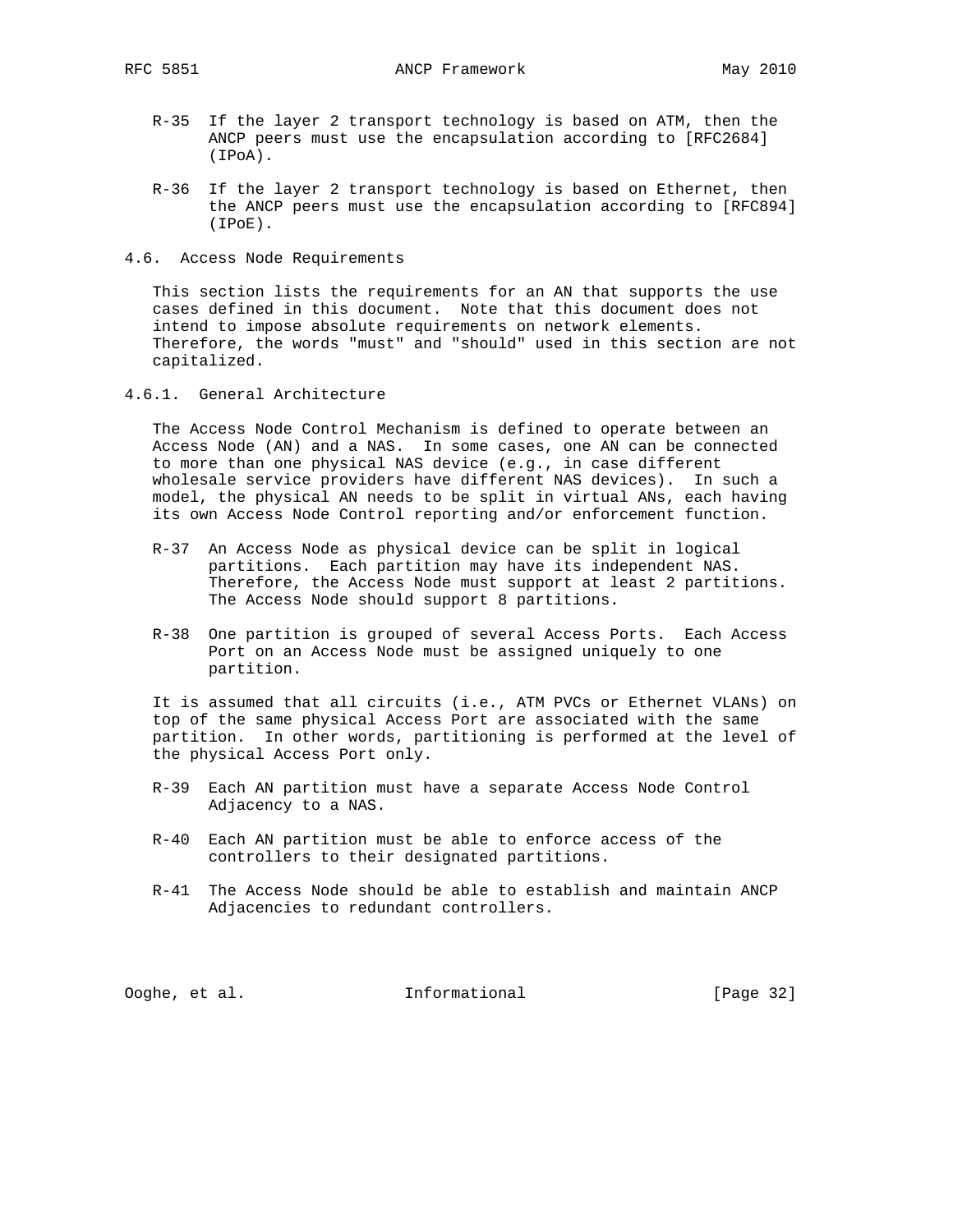## 4.6.2. Control Channel Attributes

 The Control Channel is a bidirectional IP communication interface between the controller function (in the NAS) and the reporting/ enforcement function (in the AN). It is assumed that this interface is configured (rather than discovered) on the AN and the NAS.

 Depending on the network topology, the Access Node can be located in a street cabinet or in a central office. If an Access Node in a street cabinet is connected to a NAS, all user traffic and Access Node Control data can use the same physical link.

- R-42 The Control Channel should use the same facilities as the ones used for the data traffic. Note that this is actually a deployment consideration, which has no impact on the actual protocol design.
- R-43 The Access Node must process control transactions in real-time (i.e., with a specific response latency).
- R-44 The Access Node should mark Access Node Control Protocol messages with a high priority (e.g., Variable Bit Rate - Real Time (VBR-RT) for ATM cells, p-bit 6 or 7 for Ethernet packets) in order to avoid or reduce the likelihood of dropping packets in case of network congestion.
- R-45 If ATM interfaces are used, then any Virtual Path Identifier (VPI) and Virtual Circuit Identifier (VCI) value must be able to be used for the purpose of supporting the Access Node Control Channel.
- R-46 If Ethernet interfaces are used then any C-VID and S-VID must be able to be used for the purpose of supporting the Access Node Control Channel.
- 4.6.3. Capability Negotiation Failure
	- R-47 In case the Access Node and NAS cannot agree on a common set of capabilities, as part of the ANCP capability negotiation procedure, the Access Node must report this to network management.
- 4.6.4. Adjacency Status Reporting
	- R-48 The Access Node should support generating an alarm to a management station upon loss or malfunctioning of the Access Node Control Adjacency with the NAS.

Ooghe, et al. Informational [Page 33]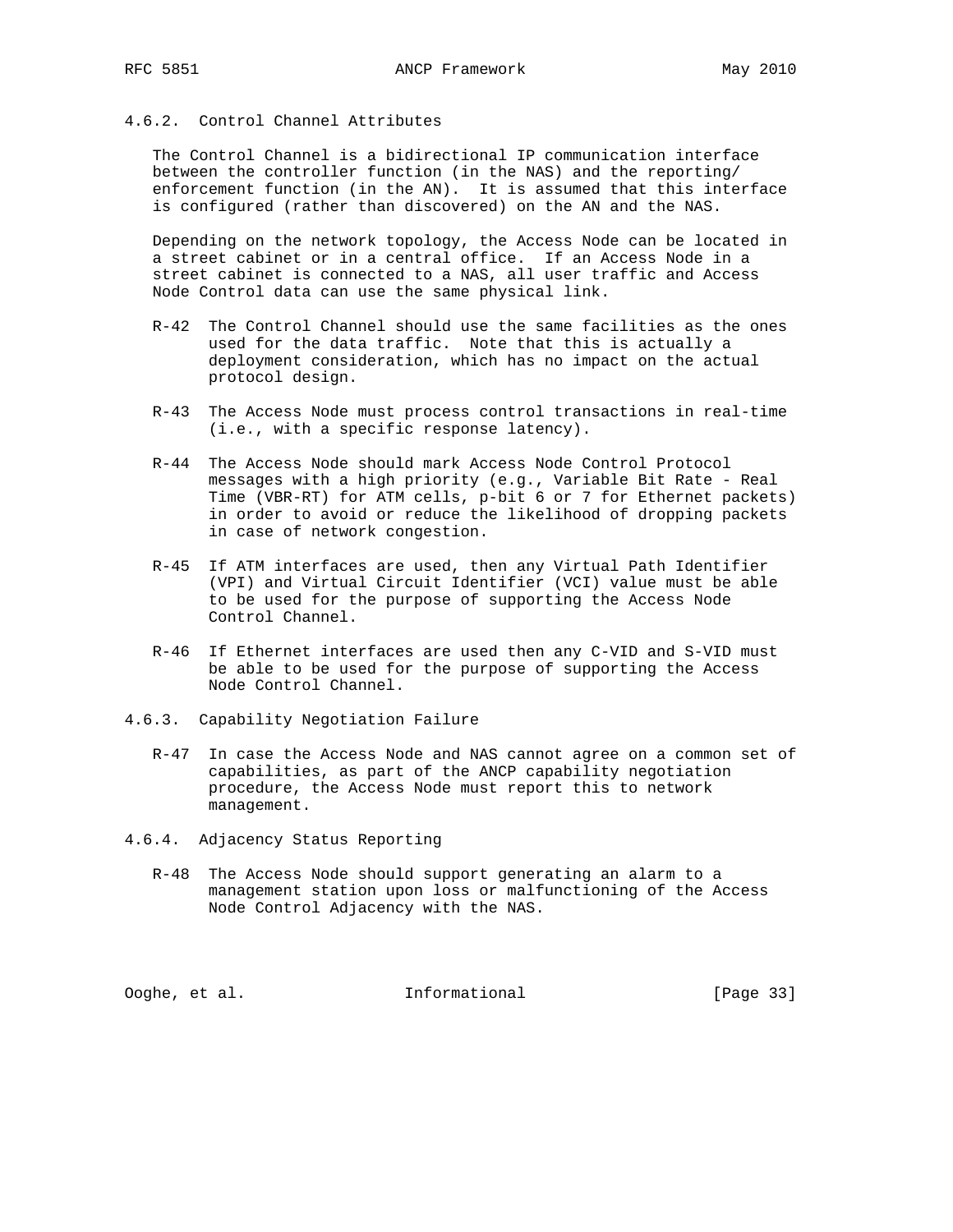#### 4.6.5. Identification

- R-49 To identify the Access Node and Access Port within a control domain, a unique identifier is required. This identifier must be in line with the addressing scheme principles specified in Section 3.9.3 of TR-101.
- R-50 In a Broadband Forum TR-101 network architecture, an Access Circuit Identifier (ACI) identifying an AN and Access Port is added to DHCP and PPPoE messages. The NAS must use the same ACI format in ANCP messages in order to allow the NAS to correlate this information with the information present in DHCP and PPPoE messages.

#### 4.6.6. Multicast

- R-51 The AN must deny any join to a multicast flow matching the black list for the relevant Access Port.
- R-52 The AN must accept any join to a multicast flow matching the white list and for which no Bandwidth Delegation is used.
- R-53 Upon receiving a join to a multicast flow that matches the white list and for which Bandwidth Delegation is used, the AN must perform the necessary bandwidth admission control check for the new flow before starting the multicast flow replication. This may involve a decision made locally, or querying the NAS or external system such as a policy server, to request additional delegated multicast bandwidth on a given Access Port.
- R-54 Upon receiving a join to a multicast flow which matches the grey list and for which no Bandwidth Delegation is used, the AN must support using ANCP to query the NAS to receive a response indicating whether that join is to be honored or denied. In this case, the NAS will perform both the necessary conditional access and the admission control checks for the new flow.
- R-55 Upon receiving a join to a multicast flow that matches the grey list and for which Bandwidth Delegation is used, the AN must first perform the necessary bandwidth admission control check for the new flow. If successful, the AN must support using ANCP to query the NAS to receive a response indicating whether that join is to be honored or denied.
- R-56 In case of Admission Control with AN Bandwidth Delegation, the AN must support using ANCP to notify the NAS when the user leaves the multicast flow.

Ooghe, et al. 1nformational [Page 34]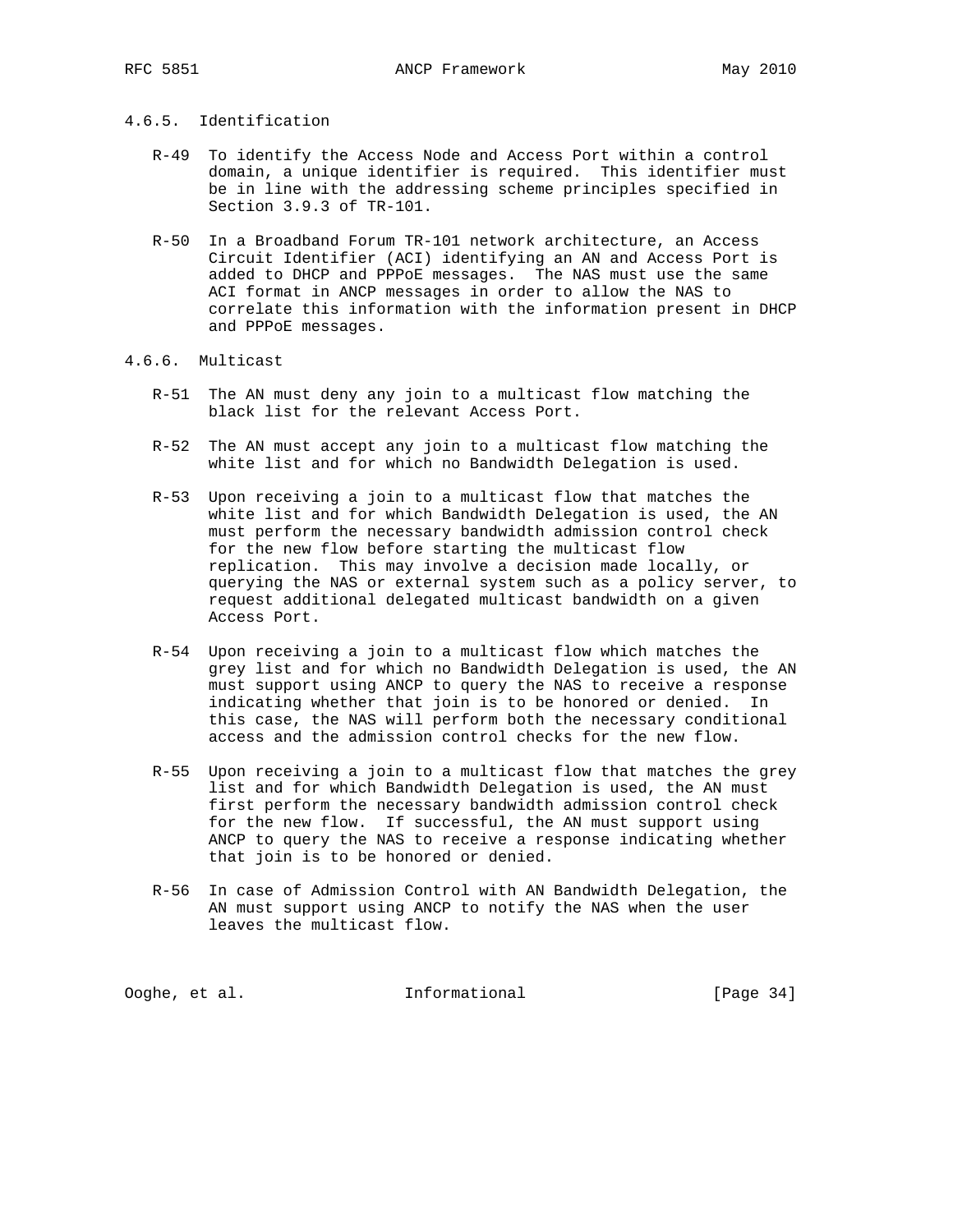- R-57 In case of Admission Control with AN Bandwidth Delegation, the AN must support using ANCP to query the NAS to request additional delegated multicast bandwidth on a given Access Port; the AN should be able to specify both the minimum and the preferred amount of additional multicast bandwidth requested.
- R-58 In case of Admission Control with AN Bandwidth Delegation, upon receiving a Bandwidth Delegation Request from the NAS querying the AN for the delegated multicast bandwidth on a given Access Port, the AN must support using ANCP to send a Bandwidth Delegation Response, indicating the currently delegated multicast bandwidth.
- R-59 In case of Admission Control with AN Bandwidth Delegation, it may happen that the NAS wants to "revoke" all or part of the delegated bandwidth. Part of the previously delegated bandwidth may however be in use by multicast services. Therefore, upon receiving a Bandwidth Delegation Request from the NAS instructing to decrease the delegated multicast bandwidth on a given Access Port, the AN must support using ANCP to send a Bandwidth Delegation Response, indicating the delegated multicast bandwidth after the decrease (indicating how much of the delegated bandwidth can be returned to the NAS without impacting multicast services that are currently running).
- R-60 In case of Admission Control with AN Bandwidth Delegation, the AN must support using ANCP to send a Bandwidth Release message to the NAS in order to release unused delegated multicast bandwidth on a given Access Port.
- R-61 If the requested multicast flow is not part of any list associated with the Access Port, the AN must discard the message.
- R-62 If the requested multicast flow is part of multiple lists associated with the Access Port, the AN must use the most specific match.
- R-63 If the requested multicast flow has the same most specific match in multiple lists, the AN must give precedence to the black list, followed by the grey list, and then the white list.
- R-64 The AN must support configuring a "catch-all" statement in the black, white, or grey list in order to enforce a default behavior for a join to a multicast flow which doesn't match any other entry in a list for the relevant Access Port.

Ooghe, et al. Informational [Page 35]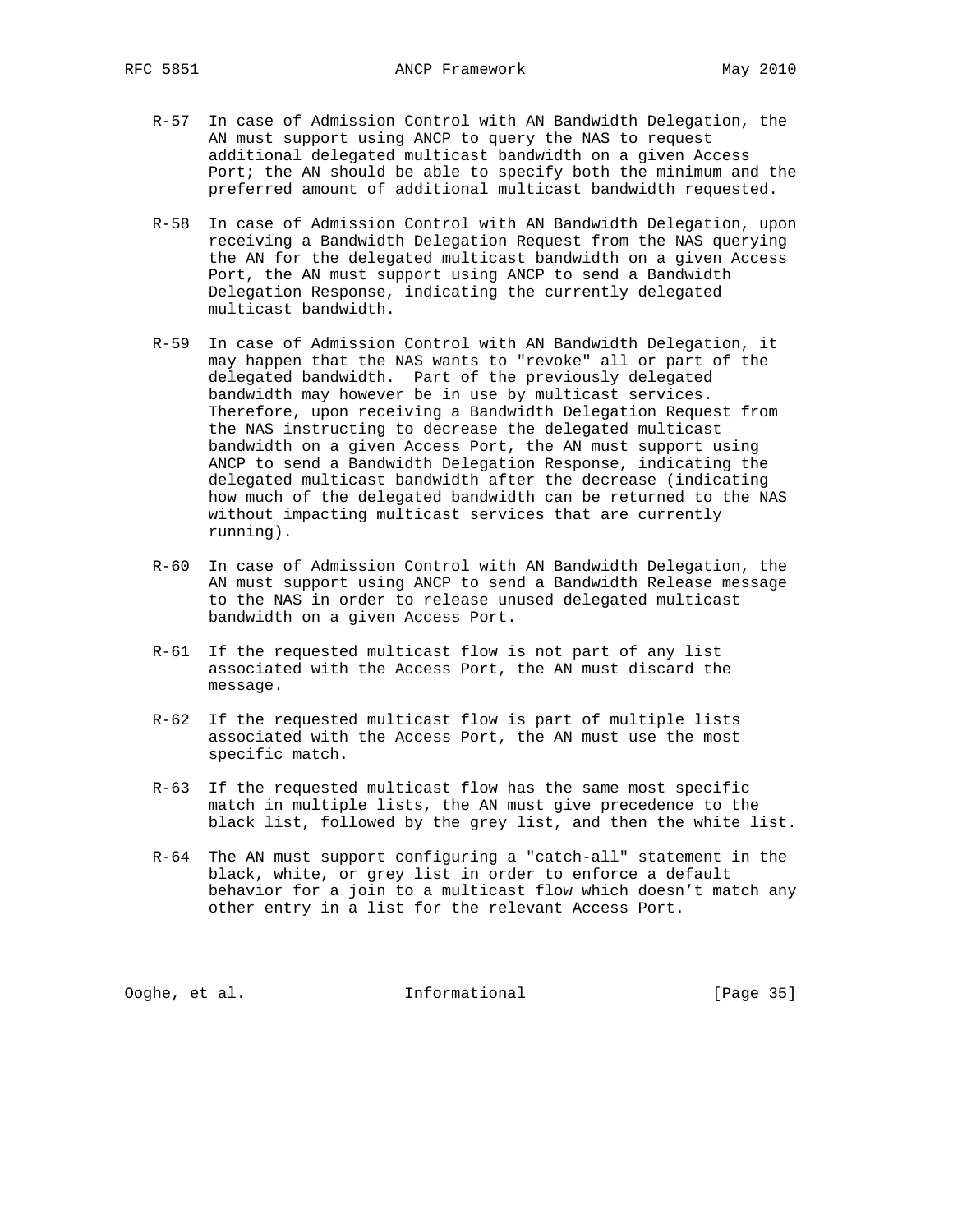- R-65 Upon querying the NAS, the AN must not propagate the join message before the successful authorization from the NAS is received.
- R-66 Upon receiving a leave for a multicast flow that matches the grey list, the AN should be able to autonomously stop replication and advertise this event to the NAS.
- R-67 The AN must support using ANCP to send an Information Report message to the NAS whenever replication starts or ends.
- R-68 The AN should support using ANCP to send an Information Report message to the NAS indicating the multicast traffic volume that has been replicated on that port.
- R-69 Upon request by the NAS, the AN must support using ANCP to send an Information Report message to the NAS, indicating what multicast flows are currently being replicated on a given Access Port.
- R-70 Upon request by the NAS, the AN must support using ANCP to send an Information Report message to the NAS, indicating what Access Ports are currently receiving a given multicast flow.
- R-71 Upon request by the NAS, the AN must support using ANCP to send an Information Report message to the NAS, indicating what multicast flows are currently being replicated on each Access Port.
- R-72 Upon receiving an Admission Response from the NAS, indicating that replication of a multicast flow is to start or stop on a given access port of the AN, the AN must enforce this decision. This decision must be taken irrespective of whether or not a corresponding Admission Request was issued by the AN earlier.
- 4.6.7. Message Handling
	- R-73 The Access Node must be designed to allow fast completion of ANCP operations, in the order of magnitude of tens of milliseconds.
	- R-74 The Access Node should avoid sending bursts of ANCP messages related to notification of line attributes or line state, by spreading message transmission over time.

Ooghe, et al. Informational [Page 36]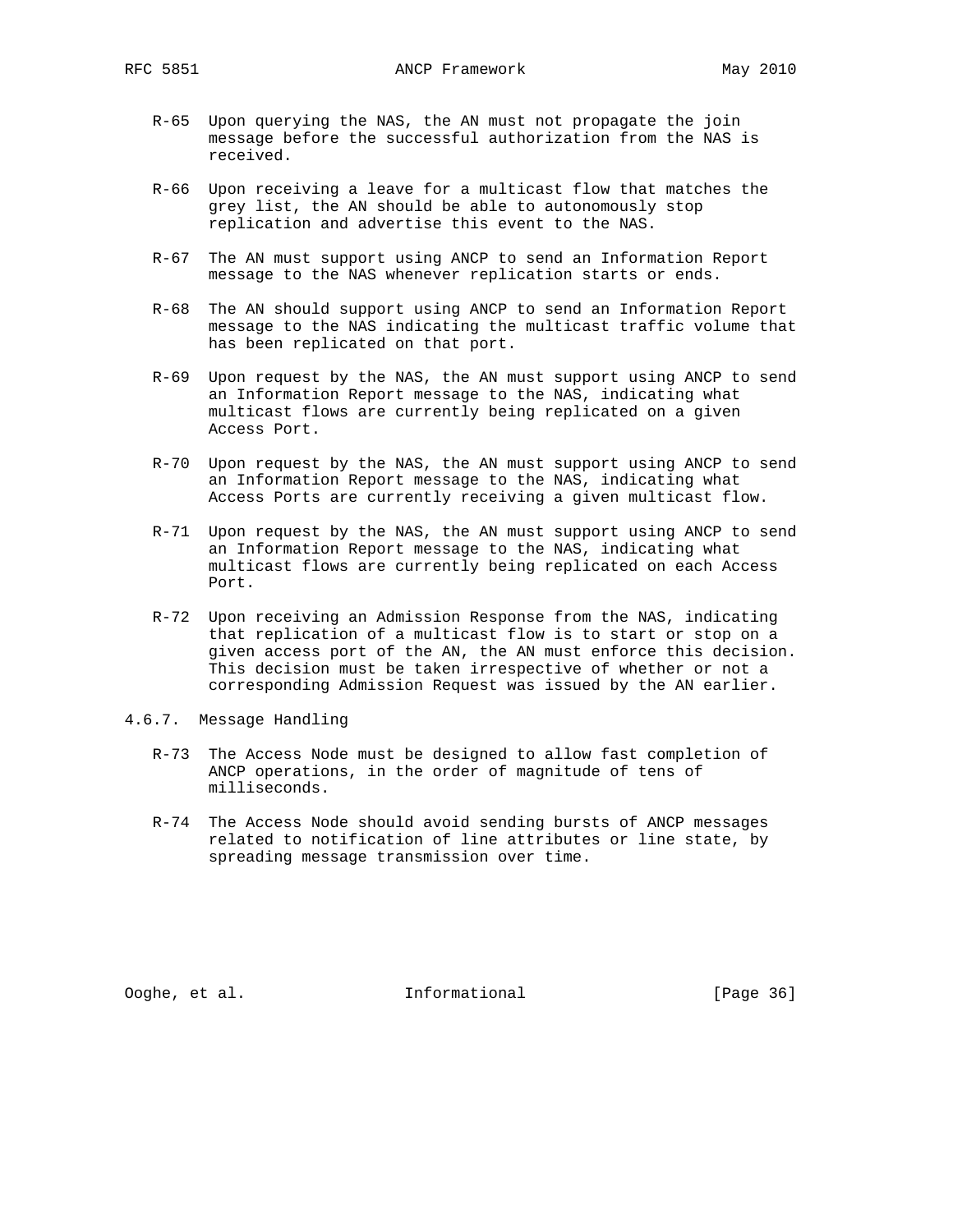Naturally, the Access Node Control Mechanism is not designed to replace an Element Manager managing the Access Node. There are parameters in the Access Node, such as the DSL noise margin and DSL Power Spectral Density (PSD), which are not allowed to be changed via ANCP or any other control session, but only via the Element Manager. This has to be ensured and protected by the Access Node.

 When using ANCP for access-loop configuration, the EMS needs to configure on the Access Node which parameters may or may not be modified using the Access Node Control Mechanism. Furthermore, for those parameters that may be modified using ANCP, the EMS needs to specify the default values to be used when an Access Node comes up after recovery.

- R-75 When access-loop configuration via ANCP is required, the EMS must configure on the Access Node which parameter set(s) may be changed/controlled using ANCP.
- R-76 Upon receiving an Access Node Control Request message, the Access Node must not apply changes to the parameter set(s) that have not been enabled by the EMS.
- 4.7. Network Access Server Requirements

 This section lists the requirements for a NAS that supports the use cases defined in this document. Note that this document does not intend to impose absolute requirements on network elements. Therefore, the words "must" and "should" used in this section are not capitalized.

- 4.7.1. General Architecture
	- R-77 The NAS must establish ANCP Adjacencies only with authorized ANCP peers.
	- R-78 The NAS must support the capability to simultaneously run ANCP with multiple ANs in a network.
	- R-79 The NAS must be able to establish an Access Node Control Adjacency to a particular partition on an AN and control the access loops belonging to such a partition.
	- R-80 The NAS must support obtaining access-loop information (e.g., net data rate), from its peer Access Node partitions via the Access Node Control Mechanism.

Ooghe, et al. Informational [Page 37]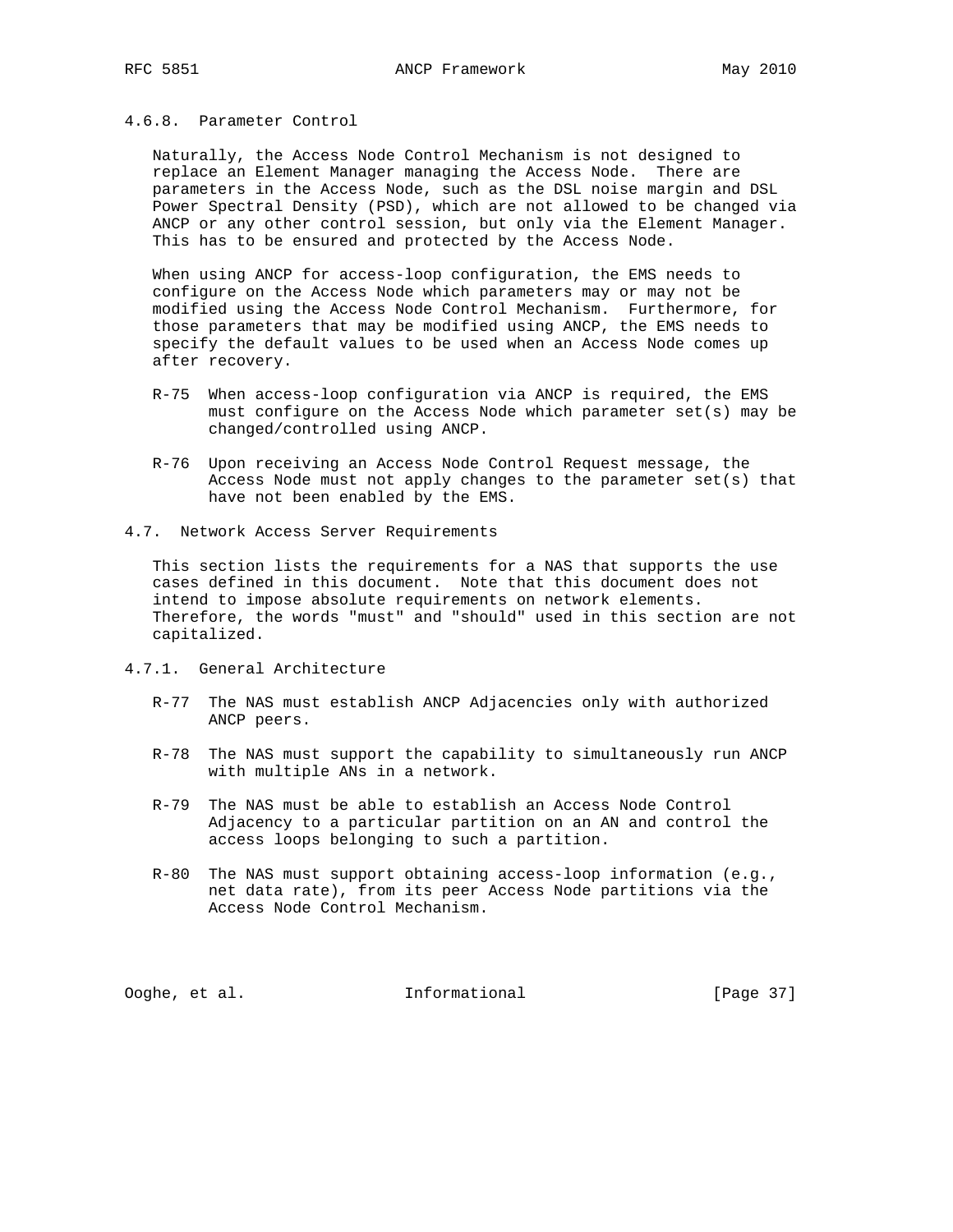- R-81 The NAS must support shaping traffic directed towards a particular access loop to not exceed the net data rate learned from the AN via the Access Node Control Mechanism.
- R-82 The NAS should support reducing or disabling the shaping limit used in the Hierarchical Scheduling process, according to per subscriber authorization data retrieved from a AAA or policy server.
- R-83 The NAS must support reporting of access-loop attributes learned via the Access Node Control Mechanism to a Policy or AAA Server using RADIUS Vendor-Specific Attributes (VSAs).
- R-84 In a TR-059/TR-101 network architecture, the NAS shapes traffic sent to a particular Access Port according to the bitrate available on that port. The NAS should take into account the layer 1 and layer 2 encapsulation overhead on the Access Port, retrieved from the AN via the Access Node Control Mechanism.
- R-85 The NAS should support dynamically configuring and reconfiguring discrete service parameters for access loops that are controlled by the NAS. The configurable service parameters for access loops could be driven by local configuration on the NAS or by a policy server.
- R-86 The NAS should support triggering an AN via the Access Node Control Mechanism to execute local OAM procedures on an access loop that is controlled by the NAS. If the NAS supports this capability, then the following applies:
	- \* The NAS must identify the access loop on which OAM procedures need to be executed by specifying an Access Circuit Identifier (ACI) in the request message to the AN.
	- \* The NAS should support processing and reporting of the remote OAM results learned via the Access Node Control Mechanism.
	- \* As part of the parameters conveyed within the OAM message to the AN, the NAS should send the list of test parameters pertinent to the OAM procedure. The AN will then execute the OAM procedure on the specified access loop according to the specified parameters. In case no test parameters are conveyed, the AN and NAS must use default and/or appropriately computed values.

Ooghe, et al. Informational [Page 38]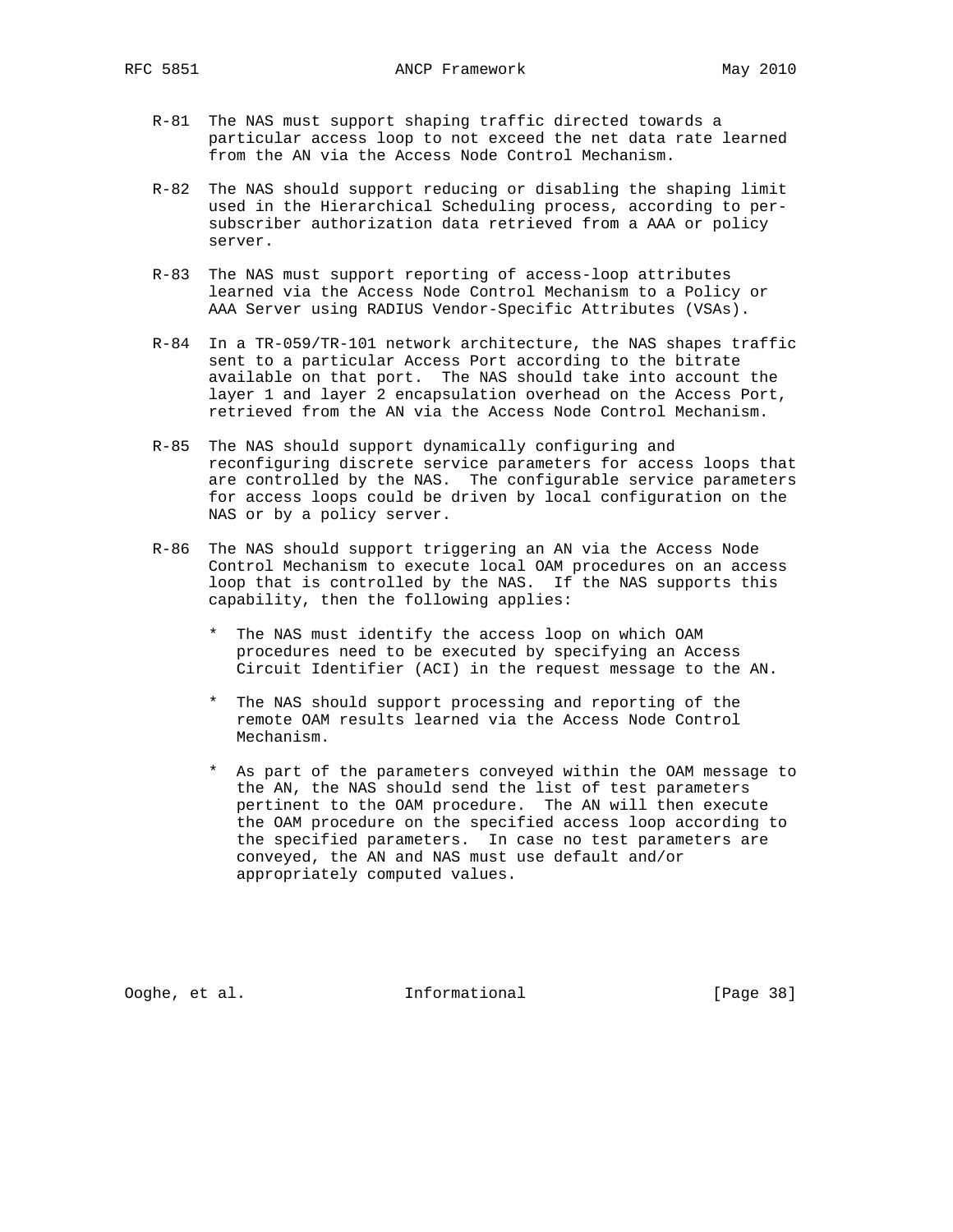\* After issuing an OAM request, the NAS will consider the request to have failed if no response is received after a certain period of time. The timeout value should be either the one sent within the OAM message to the AN, or the computed timeout value when no parameter was sent.

 The exact set of test parameters mentioned above depends on the particular OAM procedure executed on the access loop. An example of a set of test parameters is the number of loopbacks to be performed on the access loop and the timeout value for the overall test. In this case, and assuming an ATM-based access loop, the default value for the timeout parameter would be equal to the number of F5 loopbacks to be performed, multiplied by the F5 loopback timeout (i.e., 5 seconds per the ITU-T I.610 standard).

- R-87 The NAS must treat PPP or DHCP session state independently from any Access Node Control Adjacency state. The NAS must not bring down the PPP or DHCP sessions just because the Access Node Control Adjacency goes down.
- R-88 The NAS should internally treat Access Node Control traffic in a timely and scalable fashion.
- R-89 The NAS should support protection of Access Node Control communication to an Access Node in case of line card failure.
- 4.7.2. Control Channel Attributes
	- R-90 The NAS must mark Access Node Control Protocol messages as high priority (e.g., appropriately set Diffserv Code Point (DSCP), Ethernet priority bits, or ATM Cell Loss Priority (CLP) bit) such that the aggregation network between the NAS and the AN can prioritize the Access Node Control Protocol messages over user traffic in case of congestion.
- 4.7.3. Capability Negotiation Failure
	- R-91 In case the NAS and Access Node cannot agree on a common set of capabilities, as part of the ANCP capability negotiation procedure, the NAS must report this to network management.
	- R-92 The NAS must only commence Access Node Control information exchange and state synchronization with the AN when there is a non-empty common set of capabilities with that AN.

Ooghe, et al. Informational [Page 39]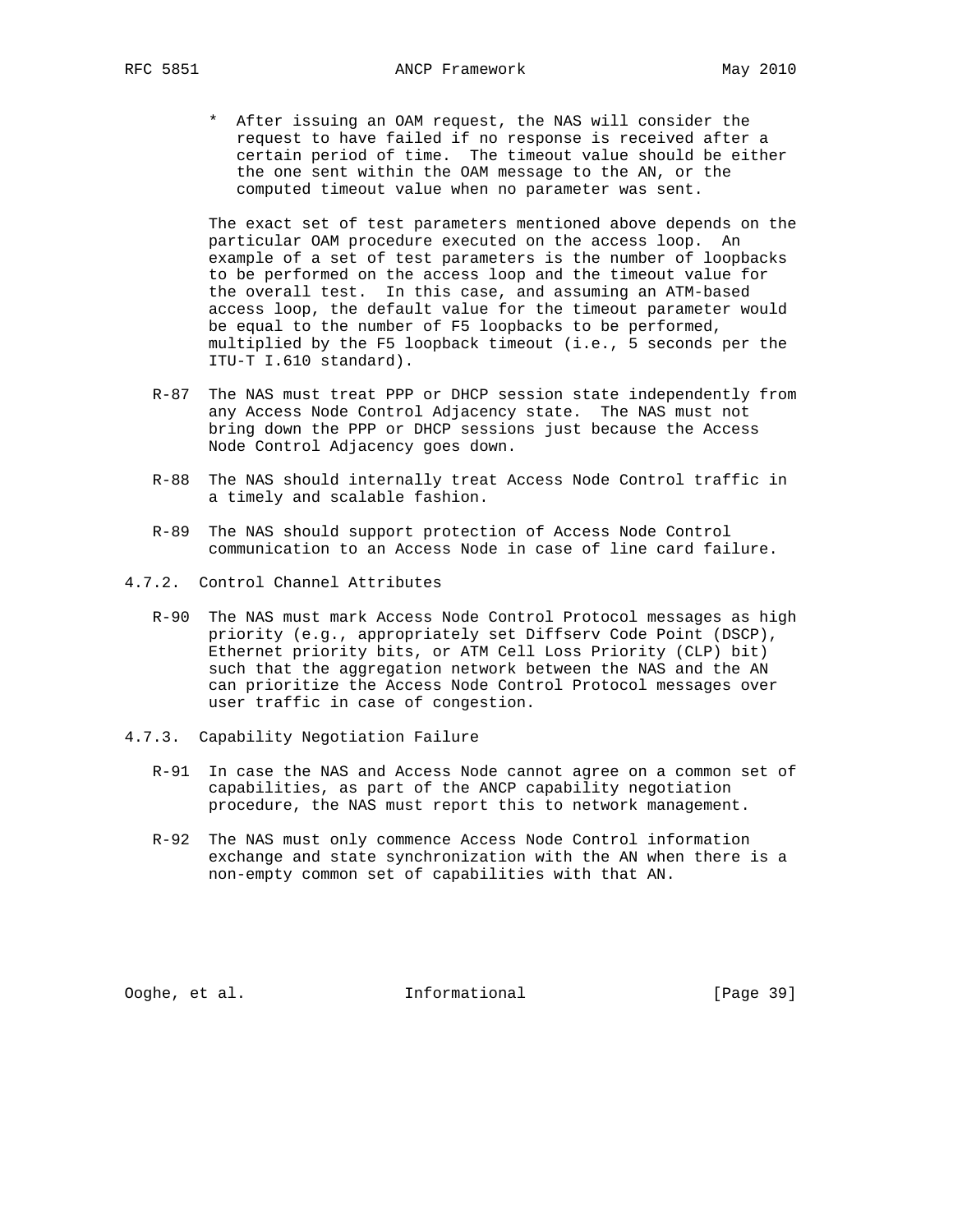- 4.7.4. Adjacency Status Reporting
	- R-93 The NAS must support generating an alarm to a management station upon loss or malfunctioning of the Access Node Control Adjacency with the Access Node.
- 4.7.5. Identification
	- R-94 The NAS must support correlating Access Node Control Protocol messages pertaining to a given access loop with subscriber session(s) over that access loop. This correlation must be achieved by either:
		- \* Matching an Access Circuit Identifier (ACI) inserted by the AN in Access Node Control Protocol messages with the corresponding ACI value received in subscriber signaling (e.g., PPPoE and DHCP) messages as inserted by the AN. The format of ACI is defined in [TR-101]; or
		- \* Matching an ACI inserted by the AN in Access Node Control Protocol messages with an ACI value locally configured for a static subscriber on the NAS.
- 4.7.6. Multicast
	- R-95 The NAS must support using ANCP to configure multicast conditional access information to Access Ports on an Access Node, using black lists, grey lists, and white lists.
	- R-96 The NAS must support using ANCP to indicate to the AN whether or not Admission Control is needed for some multicast flows on a given Access Port and where needed whether or not the Access Node is authorized to perform Admission Control itself (i.e., whether or not AN Bandwidth Delegation applies).
	- R-97 Upon receiving a query from the AN for a request to replicate a multicast flow to a particular Access Port, and no AN Bandwidth Delegation is used for that flow, the NAS must be able to perform the necessary checks (conditional access and/or admission control) for the new flow. The NAS must support using ANCP to reply to the AN indicating whether the request is to be honored or denied. This may involve a decision made locally or querying an external system such as a policy server.

Ooghe, et al. Informational [Page 40]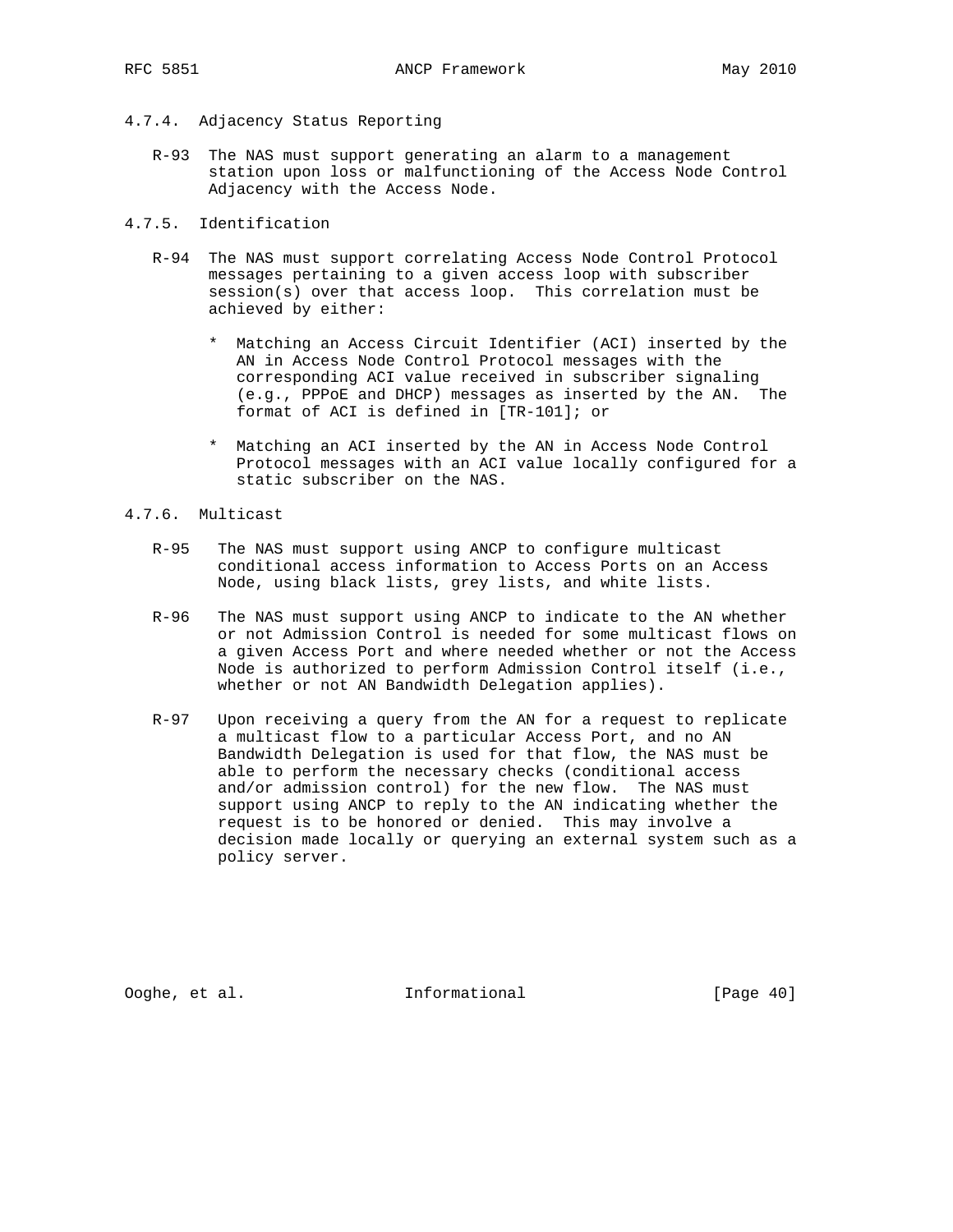- R-98 Upon receiving a query from the AN for a request to replicate a multicast flow to a particular Access Port, and Admission Control with AN Bandwidth Delegation is used for that flow, the NAS must be able to perform the conditional access checks (if needed), and must support using ANCP to delegate a certain amount of bandwidth to the AN for a given Access Port.
- R-99 In case of Admission Control with AN Bandwidth Delegation, upon receiving a Bandwidth Delegation Request from the AN requesting to increase the delegated multicast bandwidth on a given Access Port, the NAS must support using ANCP to send a Bandwidth Delegation Response indicating the new delegating multicast bandwidth.
- R-100 In case of Admission Control with AN Bandwidth Delegation, the NAS must support using ANCP to send a request to the AN to decrease the amount of multicast bandwidth previously delegated on a given Access Port; the NAS should be able to specify both the minimum and the preferred amount of decrement of multicast bandwidth requested.
- R-101 In case of Admission Control with AN Bandwidth Delegation, upon receiving an ANCP Bandwidth Release message, the NAS must be able to update accordingly its view of the multicast bandwidth delegated to the AN.
- R-102 The NAS must support using ANCP to configure the Access Node with the "maximum number of multicast streams" allowed to be received concurrently per Access Port.
- R-103 The NAS must support using ANCP to incrementally add, remove, and modify individual entries in white, black, and grey lists.
- R-104 The NAS must support using ANCP to indicate to the AN whether or not multicast accounting is needed for a multicast flow on a particular Access Port.
- R-105 In case multicast accounting is needed for a multicast flow on a particular Access Port, the NAS should support using ANCP to indicate to the AN whether or not additional volume accounting information is required.
- R-106 The NAS must support using ANCP to query the AN to obtain information on what multicast flows are currently replicated on a given Access Port.

Ooghe, et al. Informational [Page 41]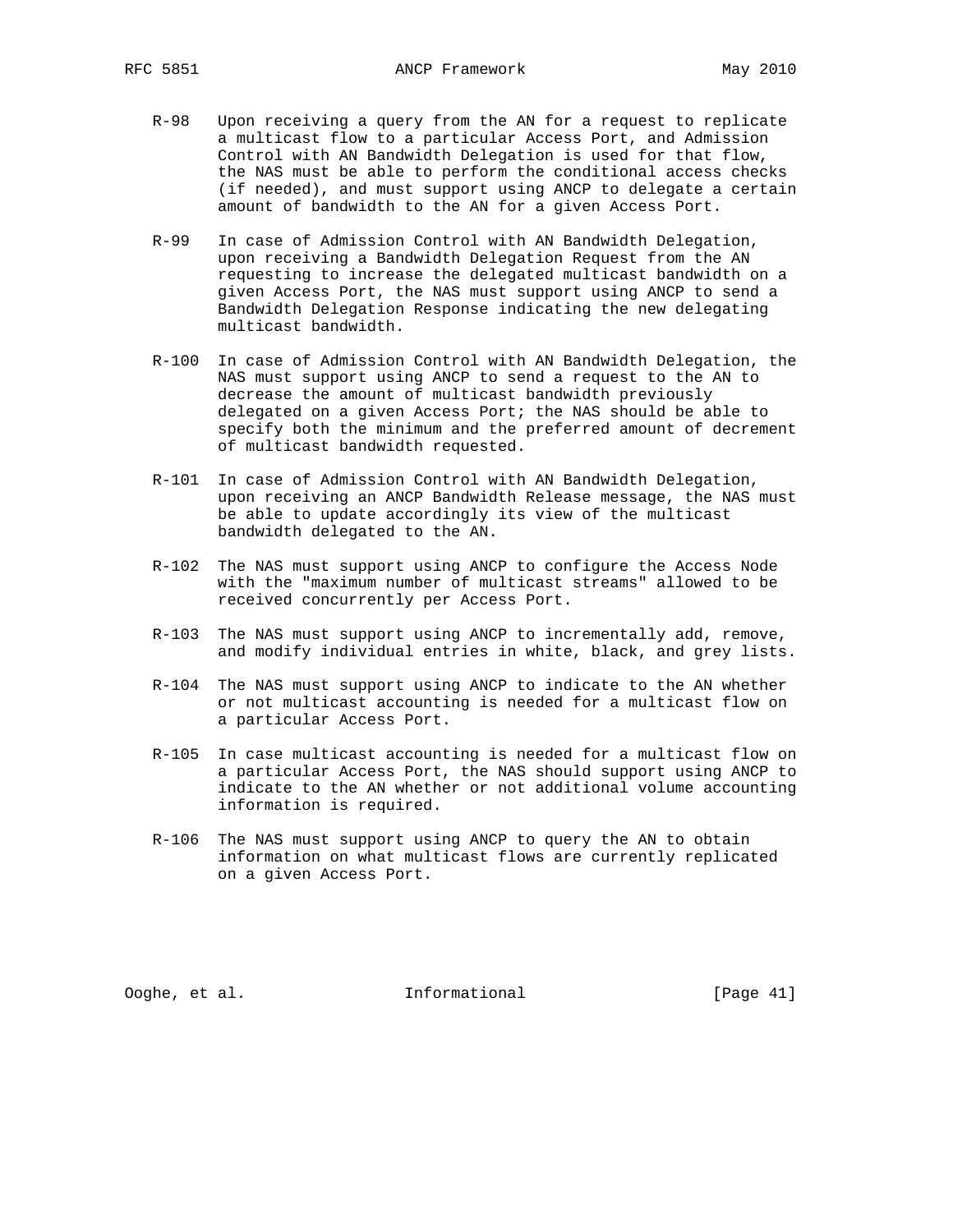- R-107 The NAS must support using ANCP to query the AN to obtain information on what Access Ports are currently receiving a given multicast flow.
- R-108 The NAS must support using ANCP to query the AN to obtain information on what multicast flows are currently replicated on each Access Port.
- R-109 When Multicast replication occurs on the AN, the NAS must support using ANCP to revoke the authorization to replicate a multicast flow to a particular Access Port.
- R-110 The NAS should support using ANCP to indicate to the AN that replication of a multicast flow is to start or stop on a given access port of the AN, without having received a corresponding Admission Request from the AN earlier on.
- 4.7.7. Message Handling
	- R-111 The NAS must be designed to allow fast completion of ANCP operations, in the order of magnitude of tens of milliseconds.
	- R-112 The NAS should protect its resources from misbehaving Access Node Control peers by providing a mechanism to dampen information related to an Access Node partition.
- 4.7.8. Wholesale Model

 Broadband Forum TR-058 [TR-058], Broadband Forum TR-059 [TR-059], and Broadband Forum TR-101 [TR-101] describe a DSL broadband access architecture and how it enables wholesaling. In such a model, the broadband access provider has a wholesale agreement with one or more service providers. The access provider owns the broadband access network and manages connectivity to the service providers. This allows service providers to provide broadband services to retail customers without having to own the access network infrastructure itself.

 When applying the Access Node Control Mechanism to a wholesale network architecture, a number of additional requirements apply.

 R-113 In case of wholesale access, the network provider's NAS should support reporting of access-loop attributes learned from the AN via the Access Node Control Mechanism (or values derived from such attributes), to a retail provider's network gateway owning the corresponding subscriber(s).

Ooghe, et al. Informational [Page 42]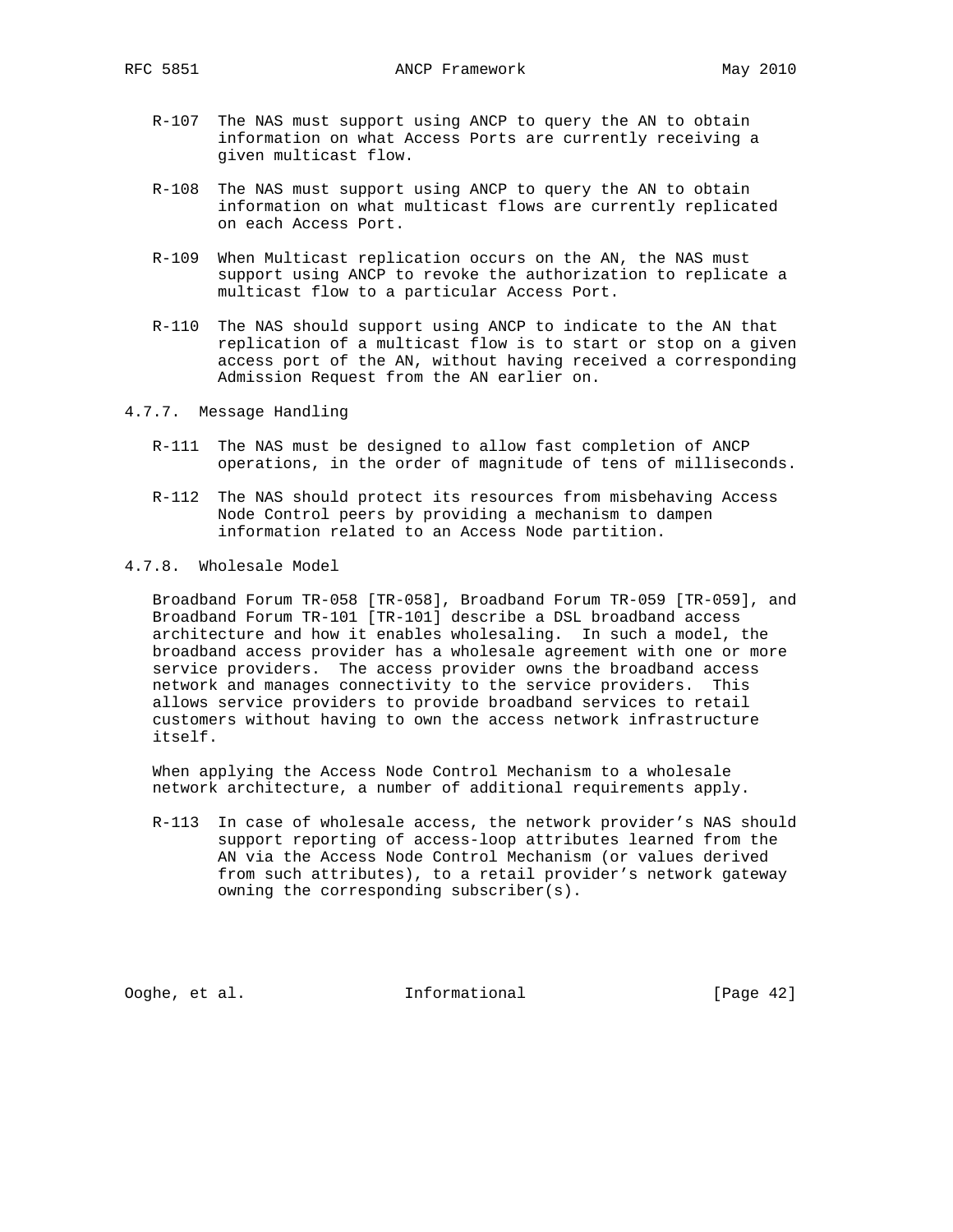- R-114 In case of Layer 2 Tunneling Protocol (L2TP) wholesale, the NAS must support a proxy architecture that gives different providers conditional access to dedicated Access Node Control resources on an Access Node.
- R-115 The NAS when acting as an L2TP Access Concentrator (LAC) must communicate generic access-line-related information to the L2TP Network Server (LNS) in a timely fashion.
- R-116 The NAS when acting as a LAC may asynchronously notify the LNS of updates to generic access-line-related information.
- 5. Management-Related Requirements

 This section lists the management-related requirements for the AN and NAS. Note that this document does not intend to impose absolute requirements on network elements. Therefore, the words "must" and "should" used in this section are not capitalized.

- R-117 It must be possible to configure the following parameters on the Access Node and the NAS:
	- \* Parameters related to the Control Channel transport method: these include the VPI/VCI and transport characteristics (e.g., VBR-RT or Constant Bitrate (CBR)) for ATM networks, or the C-VLAN ID, S-VLAN ID, and p-bit marking for Ethernet networks;
	- \* Parameters related to the Control Channel itself: these include the IP address of the IP interface on the Access Node and the NAS.
- R-118 When the operational status of the Control Channel is changed (up>down, down>up) a linkdown/linkup trap should be sent towards the EMS. This requirement applies to both the AN and the NAS.
- R-119 The Access Node must provide the possibility using SNMP to associate individual DSL lines with specific Access Node Control Adjacencies.
- R-120 The Access Node must notify the EMS of configuration changes made by the NAS on the AN using ANCP, in a timely manner.
- R-121 The Access Node must provide a mechanism that allows the concurrent access on the same resource from several managers (EMS via SNMP, NAS via ANCP). Only one manager may perform a change at a certain time.

Ooghe, et al. Informational [Page 43]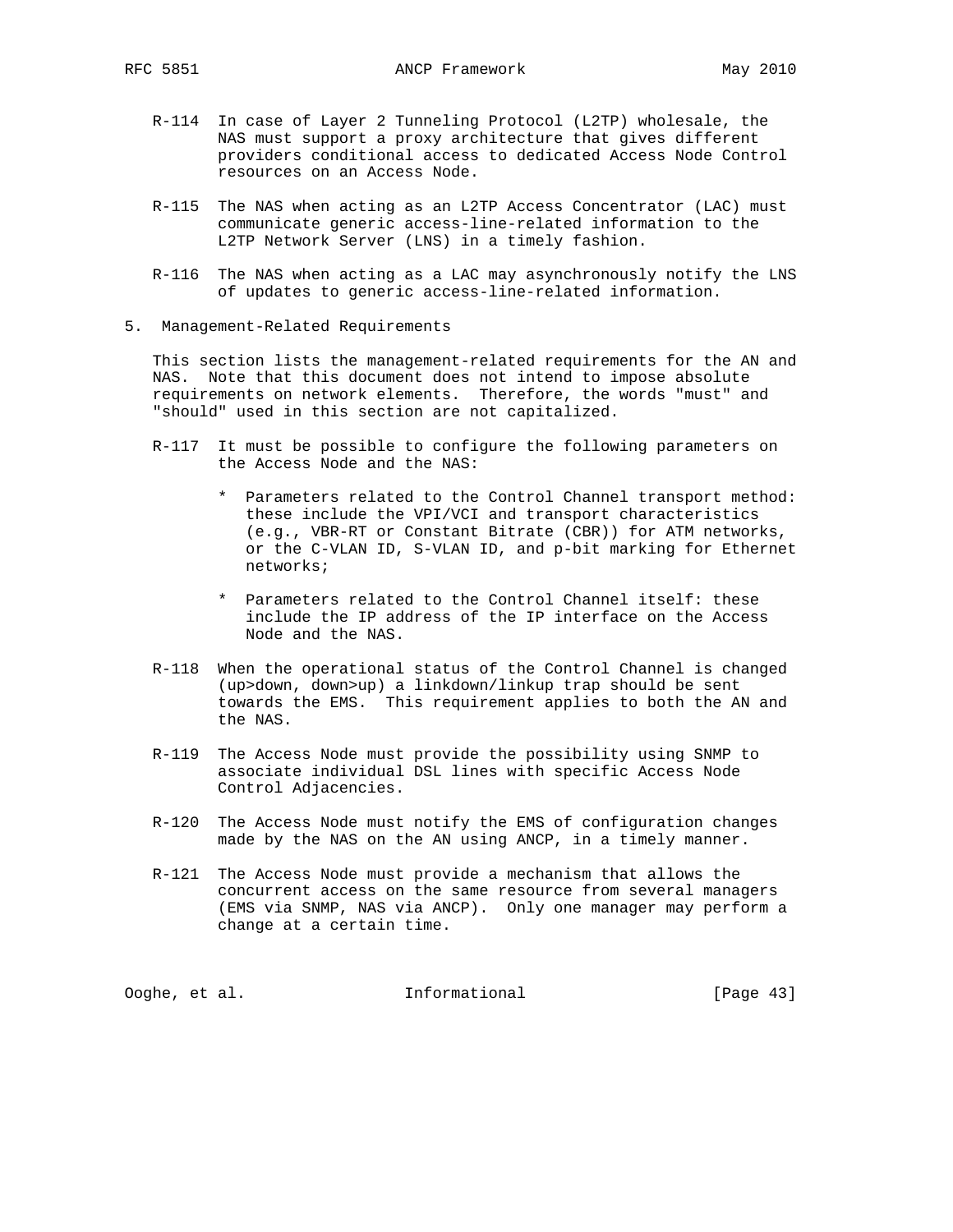- R-122 The ANCP may provide a notification mechanism to inform the NAS about configuration changes done by an EMS, in a timely manner. This applies only to changes of parameters that are part of the use case "Access-Loop Configuration" (Section 3.2).
- 6. Security Considerations

 [RFC5713] lists the ANCP-related security threats that could be encountered on the Access Node and the NAS. It develops a threat model and identifies requirements for ANCP security, aiming to decide which security functions are required at the ANCP level.

 With multicast handling as described in this document, ANCP protocol activity between the AN and the NAS is triggered by join/leave requests coming from the end-user equipment. This could potentially be used for denial-of-service attacks against the AN and/or the NAS.

 This is not a new class of risk over already possible IGMP messages sent from subscribers to the NAS when the AN uses no IGMP snooping, and thus is transparent as long as processing of ANCP messages on the NAS/AN is comparably efficient and protected against congestion.

 To mitigate this risk, the AN MAY implement control-plane protection mechanisms such as limiting the number of multicast flows a given user can simultaneously join, or limiting the maximum rate of join/ leave from a given user.

 We also observe that an operator can easily deploy some protection against attacks using invalid multicast flows by taking advantage of the mask-based match in the black list. This way, joins for invalid multicast flows can be denied at the AN level without any ANCP protocol interactions and without NAS involvement.

- R-123 The ANCP MUST comply with the security requirements spelled out in RFC 5713.
- R-124 The Access Node MUST NOT allow the sending of Access Node Control Messages towards the customer premises.
- 7. Acknowledgements

 The authors would like to thank everyone that has provided comments or input to this document. In particular, the authors acknowledge the work done by the contributors to the activities related to the Broadband Forum: Jerome Moisand, Wojciech Dec, Peter Arberg, and Ole Helleberg Andersen. The authors also acknowledge the inputs provided by Roberta Maglione, Angelo Garofalo, Francois Le Faucheur, and

Ooghe, et al. 1nformational [Page 44]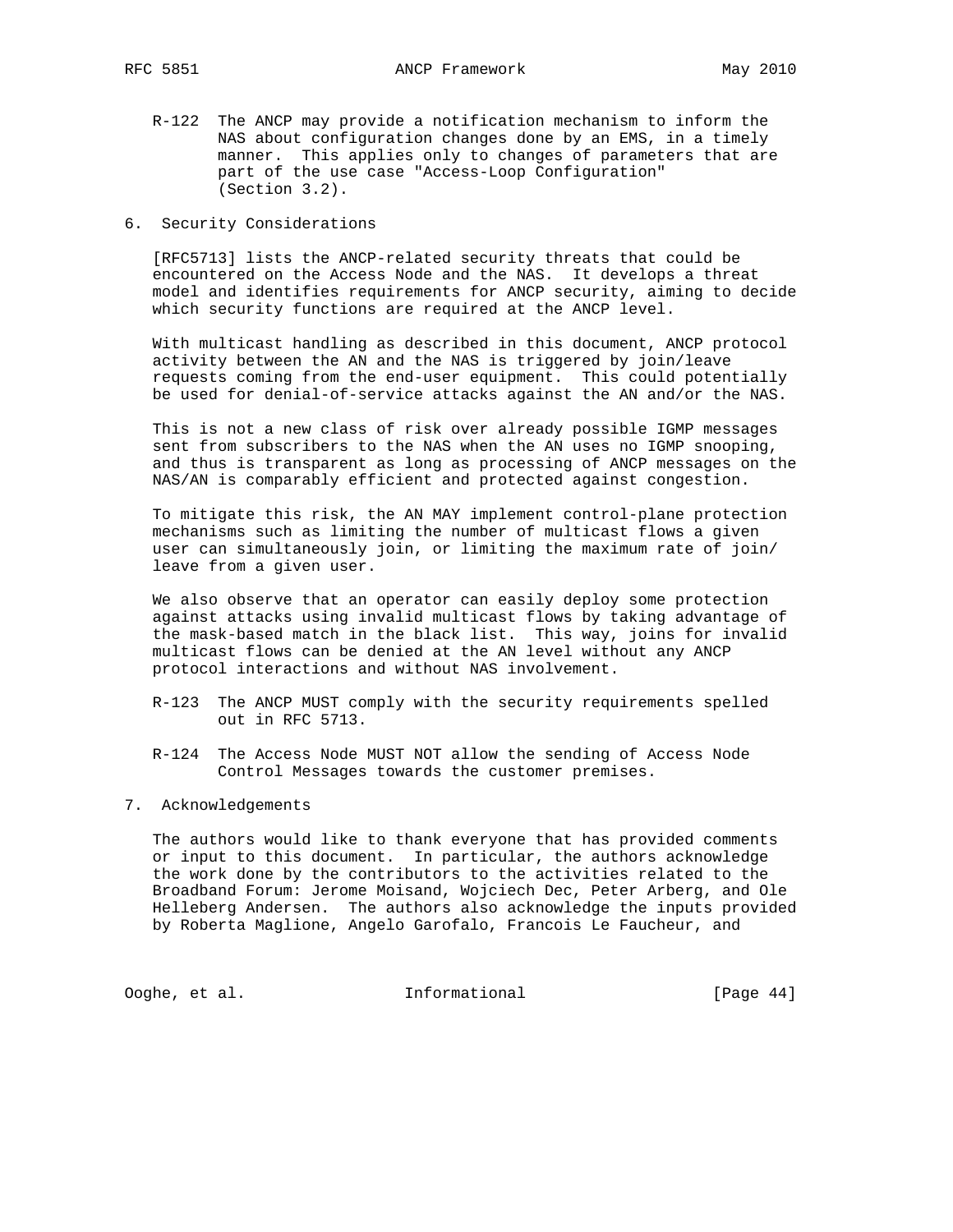Toerless Eckert regarding multicast. Finally, the authors thank Bharat Joshi, Stefaan De Cnodder, Kirubaharan Dorairaj, Markus Freudenberger, Fortune Huang, and Lothar Reith for providing comments.

- 8. References
- 8.1. Normative References
	- [RFC2119] Bradner, S., "Key words for use in RFCs to Indicate Requirement Levels", BCP 14, RFC 2119, March 1997.
	- [RFC2684] Grossman, D. and J. Heinanen, "Multiprotocol Encapsulation over ATM Adaptation Layer 5", RFC 2684, September 1999.
	- [RFC5713] Moustafa, H., Tschofenig, H., and S. De Cnodder, "Security Threats and Security Requirements for the Access Node Control Protocol (ANCP)", RFC 5713, January 2010.
	- [RFC894] Hornig, C., "A Standard for the Transmission of IP Datagrams over Ethernet Networks", STD 41, RFC 894, April 1984.
	- [TR-101] Cohen, A. and E. Shrum, "Migration to Ethernet-Based DSL Aggregation", Broadband Forum TR-101, May 2006.
- 8.2. Informative References
	- [G.993.2] ITU-T, "Very high speed digital subscriber line transceivers 2 (VDSL2)", ITU-T Rec. G.993.2, Feb 2006.
	- [G.997.1] ITU-T, "Physical layer management for digital subscriber line (DSL) transceivers", ITU-T Rec. G.997.1, Sep 2005.
	- [RFC2225] Laubach, M. and J. Halpern, "Classical IP and ARP over ATM", RFC 2225, April 1998.
	- [RFC2364] Gross, G., Kaycee, M., Lin, A., Malis, A., and J. Stephens, "PPP Over AAL5", RFC 2364, July 1998.
	- [RFC2516] Mamakos, L., Lidl, K., Evarts, J., Carrel, D., Simone, D., and R. Wheeler, "A Method for Transmitting PPP Over Ethernet (PPPoE)", RFC 2516, February 1999.
	- [RFC2881] Mitton, D. and M. Beadles, "Network Access Server Requirements Next Generation (NASREQNG) NAS Model", RFC 2881, July 2000.

| Informational<br>Ooghe, et al. | [Page $45$ ] |  |  |
|--------------------------------|--------------|--|--|
|--------------------------------|--------------|--|--|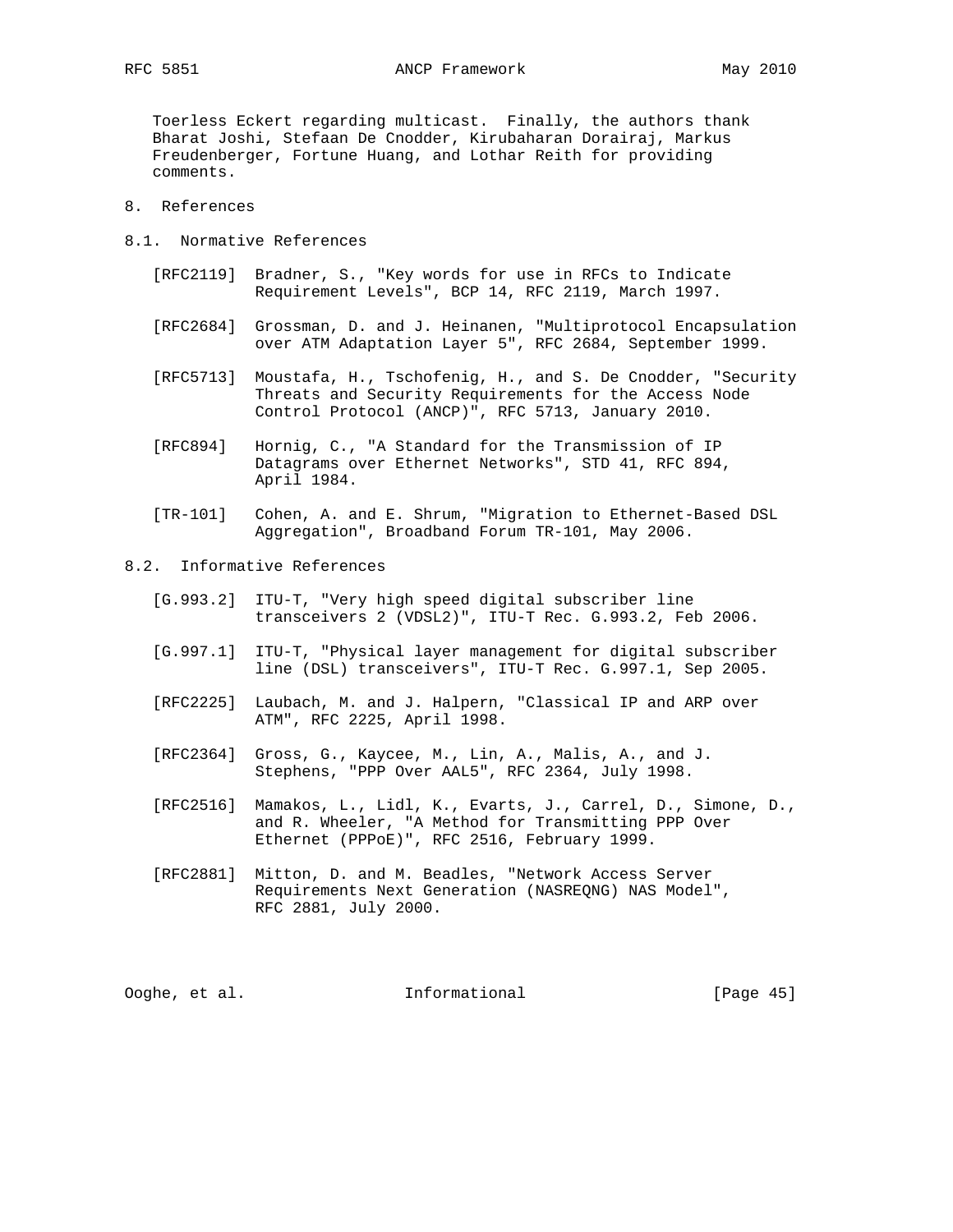- [RFC3376] Cain, B., Deering, S., Kouvelas, I., Fenner, B., and A. Thyagarajan, "Internet Group Management Protocol, Version 3", RFC 3376, October 2002.
	- [RFC4607] Holbrook, H. and B. Cain, "Source-Specific Multicast for IP", RFC 4607, August 2006.
	- [TR-058] Elias, M. and S. Ooghe, "Multi-Service Architecture & Framework Requirements", Broadband Forum TR-058, September 2003.
	- [TR-059] Anschutz, T., "DSL Evolution Architecture Requirements for the Support of QoS-Enabled IP Services", Broadband Forum TR-059, September 2003.
	- [TR-147] Voigt, N., Ooghe, S., and M. Platnic, "Layer 2 Control Mechanism For Broadband Multi-Service Architectures", Broadband Forum TR-147, November 2008.

Authors' Addresses

 Sven Ooghe Alcatel-Lucent Copernicuslaan 50 B-2018 Antwerpen Belgium

 Phone: +32 3 240 42 26 EMail: sven.ooghe@alcatel-lucent.com

 Norbert Voigt Nokia Siemens Networks Siemensallee 1 17489 Greifswald Germany

 Phone: +49 3834 555 771 EMail: norbert.voigt@nsn.com

Ooghe, et al. 1nformational [Page 46]